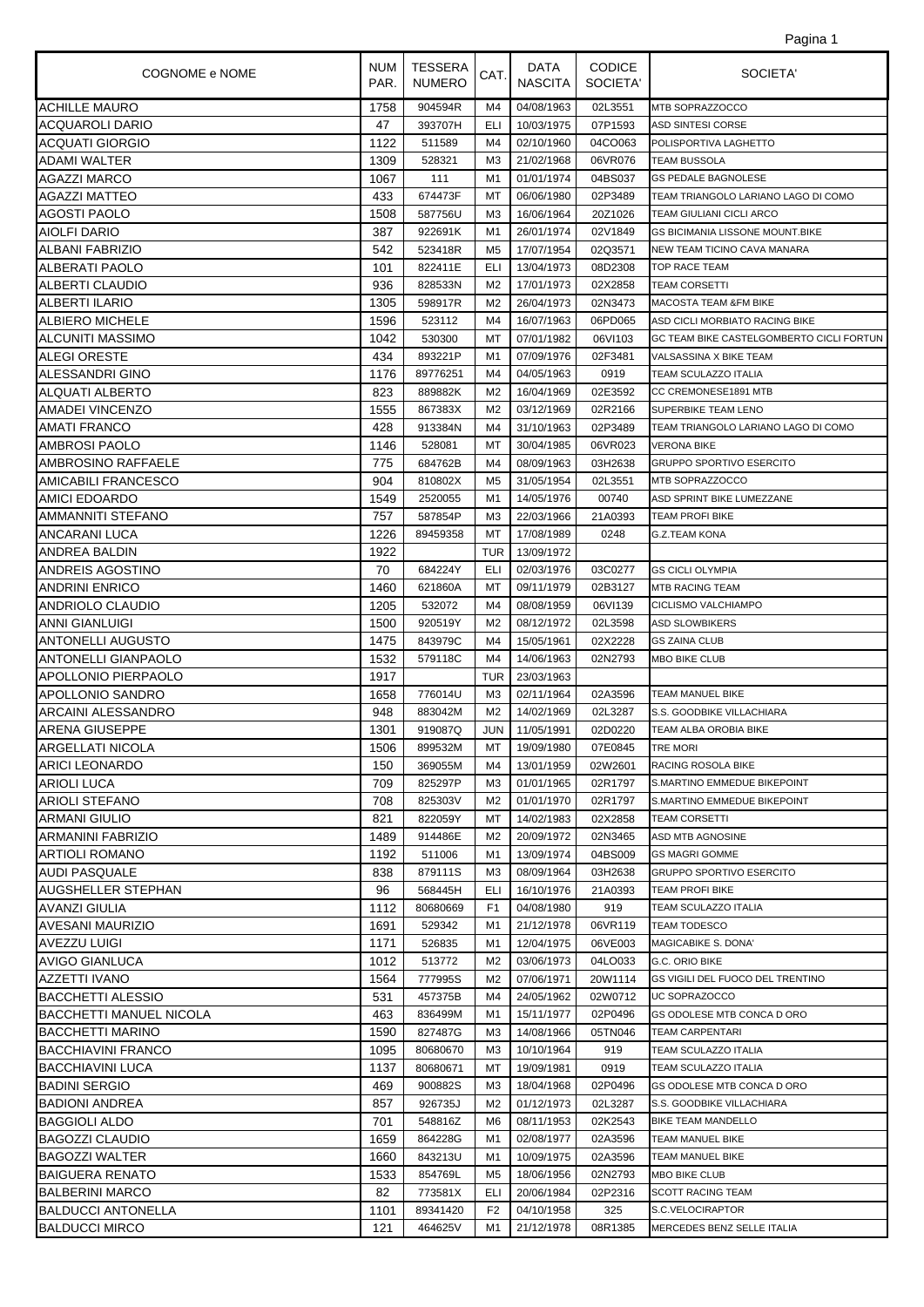| Pagina 2 |  |
|----------|--|
|          |  |

| COGNOME e NOME                | NUM<br>PAR.    | <b>TESSERA</b><br><b>NUMERO</b> | CAT.           | DATA<br><b>NASCITA</b> | <b>CODICE</b><br>SOCIETA' | SOCIETA'                               |
|-------------------------------|----------------|---------------------------------|----------------|------------------------|---------------------------|----------------------------------------|
| <b>BALISTA MARCO</b>          | 1248           | 80705532                        | M1             | 05/06/1975             | 534                       | POL. POZZOLESE                         |
| BALISTROCCHI PIERGIORGIO      | 516            | 781184J                         | M3             | 16/08/1966             | 02E3592                   | CC CREMONESE 1891 MTB                  |
| <b>BALLABIO MARCO</b>         | 1261           | 512504                          | МT             | 10/08/1981             | 04CO051                   | TEAM MTB LOMAZZO                       |
| <b>BANDINI ALEXANDER</b>      | 1260           | 80629764                        | M1             | 02/04/1975             | 282                       | <b>SURFING SHOP SPORT</b>              |
| IBARBATO CIRO                 | 1240           | 532935                          | M1             | 31/10/1975             | 07TS002                   | <b>MBC TRIESTE</b>                     |
| <b>BARBATO SIMONE</b>         | 1311           | 822012H                         | <b>JUN</b>     | 11/07/1990             | 02V1849                   | <b>GS BICIMANIA LISSONE MOUNT.BIKE</b> |
| <b>BARBERA MASSIMILIANO</b>   | 831            | 522217N                         | M <sub>3</sub> | 27/07/1965             | 02W2601                   | RACING ROSOLA BIKE                     |
| <b>BARBIERATO GIAMPAOLO</b>   | 201            | 786787T                         | M4             | 12/12/1959             | 03C0277                   | <b>GS CICLI OLYMPIA</b>                |
| <b>BARBIERI MASSIMO</b>       | 388            | 885964Q                         | MЗ             | 28/08/1966             | 02V1849                   | <b>GS BICIMANIA LISSONE MOUNT.BIKE</b> |
| BARBIERI MAURO                | 584            | 910013N                         | M <sub>3</sub> | 23/05/1965             | 02J3557                   | <b>FREE BIKERS</b>                     |
| BARBIERI ORIANO               | 1096           | 89670031                        | M4             | 26/03/1960             | 785                       | BC STAR BOLOGNA                        |
| <b>BARCARO LUIGI</b>          | 1551           | 911809X                         | M4             | 12/04/1961             | 04MN006                   | <b>AS NICOLI</b>                       |
| IBARDINI EMIL                 | 168            | 847258M                         | M1             | 15/08/1978             | 02N2857                   | <b>TEAM MARTINA</b>                    |
| <b>BARESI GIANLUCA</b>        | 472            | 916889L                         | M2             | 08/08/1969             | 02P0496                   | GS ODOLESE MTB CONCA D ORO             |
| <b>BARETTO IGOR</b>           | 66             | 824161M                         | ELI            | 05/12/1980             | 02P2316                   | <b>SCOTT RACING TEAM</b>               |
| <b>BARGELLESI MARCO</b>       | 315            | 776013T                         | M <sub>2</sub> | 12/10/1969             | 02A3596                   | TEAM MANUEL BIKE                       |
| <b>BARILANI ALESSANDRO</b>    | 1690           | 519776B                         | M3             | 05/02/1965             | 03K2637                   | <b>TEAM TODESCO</b>                    |
| BARILANI GIANLUCA             | 596            | 909135Z                         | M3             | 03/06/1966             | 03K2637                   | <b>TEAM TODESCO</b>                    |
| <b>BARISON MARCELLO</b>       | 563            | 909126Y                         | M4             | 20/01/1963             | 02V2745                   | DR BIKECICLING TEAM                    |
| <b>BARISON STEFANO</b>        | 565            | 911183B                         | M <sub>2</sub> | 18/04/1971             | 02V2745                   | DR BIKECICLING TEAM                    |
| <b>BARLASSINA GUIDO</b>       | 495            | 778895F                         | M4             | 06/09/1961             | 05F0590                   | ACIDO LATTICO TEAM                     |
| <b>BARTOLI MIRCO</b>          | 1066           | 80680673                        | M3             | 24/05/1964             | 919                       | TEAM SCULAZZO ITALIA                   |
| <b>BARUFFALDI PAOLO</b>       | 1136           | 528678                          | M1             | 17/06/1974             | 06VR073                   | ASD PAOLA PEZZO TEAM                   |
| BARUZZI FRANCESCO             | 1921           |                                 | <b>TUR</b>     | 12/11/1981             |                           |                                        |
| <b>BARUZZI GIUSEPPE</b>       | 1625           | 914485D                         | M1             | 06/06/1974             | 02N3465                   | ASD MTB AGNOSINE                       |
| <b>BASEOTTO ANDREA</b>        | 1172           | 526765                          | M1             | 31/03/1977             | 06VE003                   | MAGICABIKE S. DONA'                    |
| BASON ROBERTO                 | 587            | 910016R                         | M4             | 24/09/1960             | 02J3557                   | <b>FREE BIKERS</b>                     |
| <b>BASSO MARCO</b>            | 669            | 855550E                         | M <sub>2</sub> | 14/01/1971             | 08M2612                   | FORUM RACING TEAM                      |
| BATTAGLIA MAURO               | 1716           | 914756T                         | M2             | 28/03/1971             | 02S2290                   | <b>GS BRESCIA BIKE</b>                 |
| <b>BATTIPAGLIA GIANLUCA</b>   | 340            | 912595H                         | M1             | 28/02/1975             | 02B2511                   | <b>CICLI MAGGIONI</b>                  |
| <b>BAZZANI ANDREA</b>         | 1582           | 514467                          | M2             | 11/11/1970             | 04MN032                   | SC CICLI RODELLA CENTRO GAMMA          |
| <b>BAZZANI DAVIDE</b>         | 1583           | 514488                          | M1             | 26/12/1977             | 04MN032                   | SC CICLI RODELLA CENTRO GAMMA          |
| BAZZEGHINI GIOVANNI           | 939            | 924651U                         | M <sub>5</sub> | 10/12/1958             | 02K3574                   | CLUB LOMBARDIA TEAM ASD                |
| BECERRA MEDINA JULIAN ALFONSO | 103            | 863891R                         | ELI            | 23/06/1984             | 08D2308                   | TOP RACE TEAM                          |
| BELETTI OSCAR                 | 503            | 912668H                         | MЗ             | 16/04/1965             | 02E3584                   | MATA TEAM ASD GRUPPO FIOLETTI          |
| <b>BELLANTUOMI GIANLUIGI</b>  | 1296           | 519339                          | M <sub>3</sub> | 19/11/1968             | 04SO023                   | CLUB LOMBARDIA TEAM ASD                |
| <b>BELLAROSA ANDREA</b>       | 1519           | 848715G                         | M2             | 08/07/1973             |                           | 02G2196 SC SAN DAMIANO ASD             |
| <b>BELLETTI DAVIDE</b>        | 62             | 851724U                         | МT             | 13/02/1981             | 02W2339                   | MTB FALCHI BLU                         |
| BELLETTI GIOVANNI             | 1039           | 89674421                        | M6             | 10/05/1949             | H100316                   | ASD LEONARDI RACING TEAM               |
| BELLEZZA GIANLUCA             | 1246           | 8068067                         | M2             | 24/09/1971             | 0919                      | <b>TEAM SCULAZZO ITALIA</b>            |
| <b>BELLONI FAUSTO</b>         | 1552           | 538658                          | M <sub>2</sub> | 04/03/1971             | 08PC064                   | <b>LA ORSI BIKE</b>                    |
| BELLOTTO MARCO                | 1234           | 526991                          | M1             | 15/01/1977             | 06VE011                   | SAGITA BIKE                            |
| IBELTRAMI CRISTIAN            | 1199           | 89918345                        | M2             | 16/12/1972             | 0919                      | TEAM SCULAZZO ITALIA                   |
| BELTRANO MASSIMO              | 890            | 451529Y                         | MЗ             | 27/12/1964             | 03H2638                   | <b>GRUPPO SPORTIVO ESERCITO</b>        |
| IBENEDETTI MIRKO              | 1911           |                                 | TUR            | 19/04/1976             |                           |                                        |
| IBENETELLI NICOLA             | 1626           | 914488Q                         | МT             | 28/06/1987             | 02N3465                   | ASD MTB AGNOSINE                       |
| BENNATI STEFANO               | 1284           | 80816251                        | M3             | 04/06/1965             | 753                       | <b>BORGHI RACING</b>                   |
| BENTOGLIO CRISTIAN            | 1032           | 509972                          | МT             | 20/05/1983             | 02N2554                   | TEAM BIKE S.PAOLO D'ARGON              |
| <b>BENZI FABRIZIO</b>         | 1180           | 80680679                        | M5             | 22/08/1957             | 919                       | TEAM SCULAZZO ITALIA                   |
| <b>BENZI LUCA</b>             | 1285           | 89751550                        | M4             | 06/10/1960             | 753                       | <b>BORGHI RACING</b>                   |
| <b>BENZI MAURIZIO</b>         | 1220           | 80680680                        | M <sub>5</sub> | 16/09/1957             | 0919                      | TEAM SCULAZZO ITALIA                   |
| <b>BENZONI FLAVIO</b>         | 1568           | 857710G                         | M <sub>2</sub> | 04/05/1971             | 02Q3395                   | <b>G.S. CICLI BONADEI</b>              |
| BENZONI MICHELA               | $\overline{7}$ | 821627M                         | ELF            | 03/07/1978             | 02V1849                   | <b>GS BICIMANIA LISSONE MOUNT.BIKE</b> |
| IBERETTA PIETRO               | 608            | 919156X                         | M4             | 01/01/1960             | 02L3575                   | <b>TECNOBIKES TEAM</b>                 |
| <b>BERGOMI STEFANO</b>        | 454            | 825744W                         | M4             | 01/03/1963             | 02H3269                   | <b>MTB LOMAZZO</b>                     |
| BERLUSCONI ANDREA             | 196            | 825499J                         | МT             | 03/02/1982             | 02H3269                   | MTB LOMAZZO                            |
| BERLUSCONI GEROLAMO           | 446            | 8461222L                        | M <sub>2</sub> | 21/09/1972             | 02W2339                   | MTB FALCHI BLU                         |
| <b>BERLUSCONI MASSIMO</b>     | 94             | 540964H                         | M4             | 11/11/1962             | 02D0220                   | TEAM ALBA OROBIA BIKE                  |
| BERNACCHI CLAUDIA             | 1107           | 80371476                        | F <sub>1</sub> | 29/11/1973             | 282                       | SURFING SHOP SPORT                     |
| BERNACCHI CLAUDIO             | 1154           | 80371477                        | M5             | 17/05/1955             | 282                       | SURFING SHOP SPORT                     |
| BERNARD DAMIANO               | 931            | 927677Z                         | M <sub>2</sub> | 27/05/1969             | 21D1009                   | <b>GS ZANOLINI BIKE PROFESSIONAL</b>   |
| <b>BERNI CRISTIAN</b>         | 1094           | 80680681                        | M <sub>2</sub> | 01/07/1971             | 919                       | TEAM SCULAZZO ITALIA                   |
| <b>BERSAN ENRICO</b>          | 1169           | 528148                          | M2             | 30/07/1972             | 06VR042                   | <b>GS TEAM THUNDER BIKE</b>            |
| <b>BERSELLI ROBERTO</b>       | 1292           | 80950980                        | M4             | 21/01/1963             | 1734                      | TEAM FUTA BIKE                         |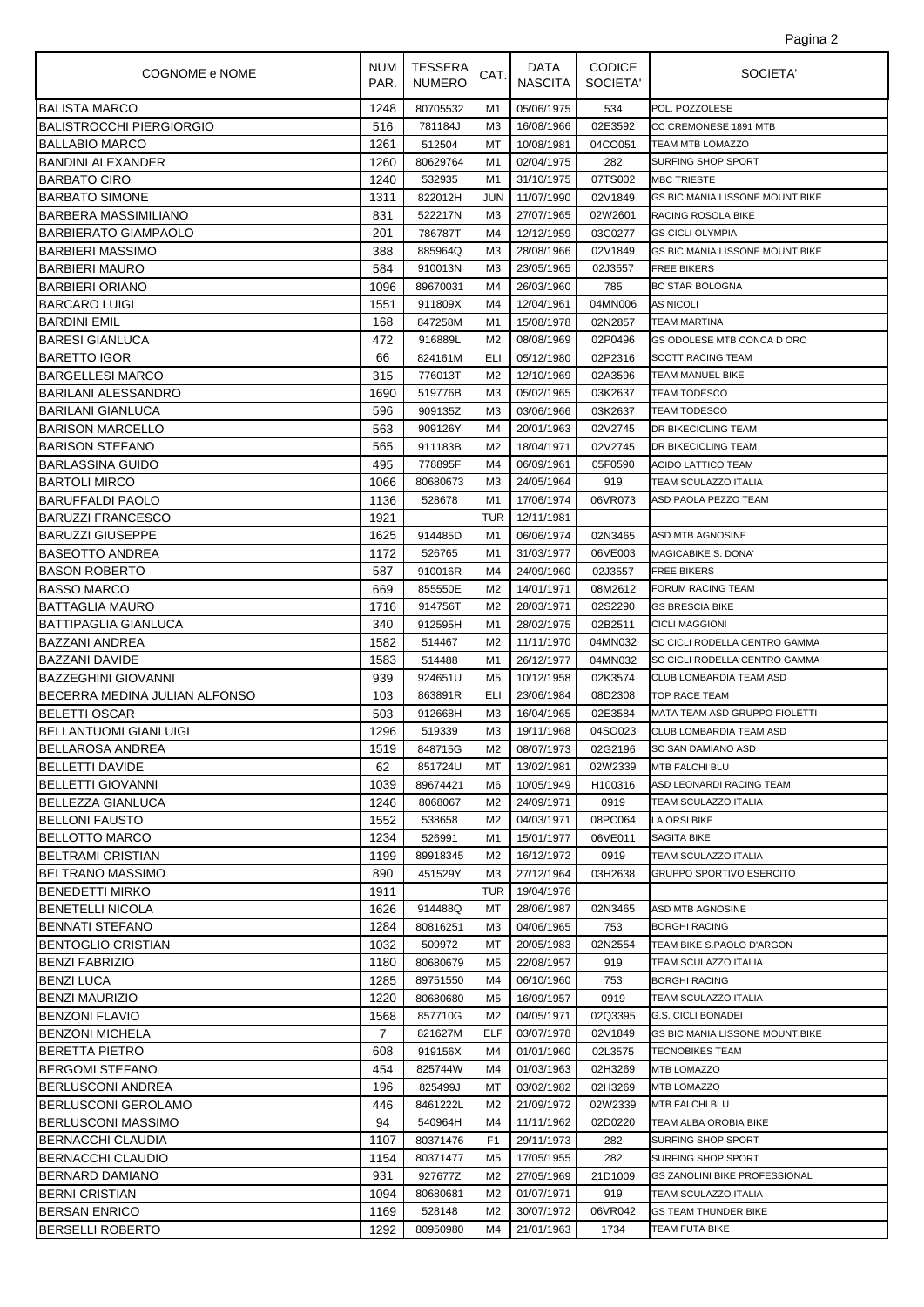| Pagina 3 |  |
|----------|--|
|          |  |

| <b>COGNOME e NOME</b>      | <b>NUM</b><br>PAR. | <b>TESSERA</b><br><b>NUMERO</b> | CAT.           | DATA<br><b>NASCITA</b> | <b>CODICE</b><br>SOCIETA' | SOCIETA'                                |
|----------------------------|--------------------|---------------------------------|----------------|------------------------|---------------------------|-----------------------------------------|
| <b>BERTAMINI PAOLO</b>     | 1510               | 882591G                         | M <sub>2</sub> | 09/06/1969             | 20Z1026                   | TEAM GIULIANI CICLI ARCO                |
| <b>BERTANZA LUCA</b>       | 1501               | 2520050                         | M <sub>2</sub> | 07/11/1970             | 00740                     | ASD SPRINT BIKE LUMEZZANE               |
| BERTAZZI LORENZO           | 1727               | 911815C                         | M6             | 19/01/1937             | 02R2920                   | TEAM NICOLI                             |
| BERTAZZON ANDREA           | 736                | 914623N                         | M1             | 01/12/1976             | 03L0117                   | SC MIONETTO VALDOBIADENE                |
| <b>BERTELLI LUCA</b>       | 464                | 665537W                         | M <sub>2</sub> | 06/11/1969             | 02P0496                   | GS ODOLESE MTB CONCA D ORO              |
| <b>BERTOLETTI MASSIMO</b>  | 316                | 776016W                         | M <sub>2</sub> | 13/05/1971             | 02A3596                   | TEAM MANUEL BIKE                        |
| <b>BERTOLETTI MICHELE</b>  | 1661               | 905092N                         | МT             | 30/01/1986             | 02A3596                   | TEAM MANUEL BIKE                        |
| BERTOLETTI SILVIO          | 317                | 776041F                         | M <sub>2</sub> | 12/04/1971             | 02A3596                   | <b>TEAM MANUEL BIKE</b>                 |
| <b>BERTOLONI VINCENZO</b>  | 1759               | 810803Y                         | M4             | 25/03/1961             | 02W0712                   | UC SOPRAZOCCO                           |
| BERTOLOTTI DANILO          | 876                | 861661Z                         | МT             | 07/10/1981             | 20K0065                   | <b>SC STORO</b>                         |
| BERTOLOTTI GIUSEPPE        | 1760               | 894193D                         | MЗ             | 14/04/1968             | 02L3551                   | MTB SOPRAZZOCCO                         |
| <b>BERTOZZI GIANLUCA</b>   | 888                | 673413S                         | MЗ             | 06/11/1964             | 03H2638                   | <b>GRUPPO SPORTIVO ESERCITO</b>         |
| <b>BERTULLI MARCO</b>      | 1670               | 895047N                         | M3             | 01/04/1965             | 02X2228                   | <b>GS ZAINA CLUB</b>                    |
| <b>BESCHI LUCIANO</b>      | 1914               |                                 | <b>TUR</b>     | 02/07/1957             |                           |                                         |
| <b>BESTETTI ALBERTO</b>    | 455                | 913878V                         | M <sub>2</sub> | 05/02/1969             | 02H3269                   | <b>MTB LOMAZZO</b>                      |
| <b>BETTARI DIEGO</b>       | 880                | 919721V                         | M1             | 18/06/1977             | 02U2568                   | PEDIVELLE ROVENTI                       |
| <b>BETTELLI PIERLUIGI</b>  | 102                | 905274G                         | ELI            | 30/09/1971             | 08D2308                   | <b>TOP RACE TEAM</b>                    |
| <b>BETTONI DAVIDE</b>      | 1518               | 919091J                         | M <sub>5</sub> | 27/01/1956             | 62F2834                   | <b>GC ISEO</b>                          |
| <b>BIANCHI ALBERTO</b>     | 1627               | 853653F                         | M <sub>2</sub> | 16/08/1970             | 02N3465                   | <b>ASD MTB AGNOSINE</b>                 |
| <b>BIANCHI ALFREDO</b>     | 187                | 776048N                         | M6             | 02/07/1952             | 02A3596                   | TEAM MANUEL BIKE                        |
| <b>BIANCHI ORLANDO</b>     | 319                | 905512P                         | M4             | 19/09/1960             | 02A3596                   | <b>TEAM MANUEL BIKE</b>                 |
| <b>BIANCHI RAMON</b>       | 53                 | 379985H                         | ELI            | 02/11/1978             | 02P2316                   | <b>SCOTT RACING TEAM</b>                |
| <b>BIANCHI SERGIO</b>      | 883                | 898420Y                         | M4             | 30/06/1960             | 02L2943                   | <b>LUME TEAM BIKE</b>                   |
| <b>BIANCHI TIZIANO</b>     | 1264               | 509645                          | M <sub>5</sub> | 25/08/1956             | 04MI094                   | TEAM BIKE OLYMPO                        |
| BIANCHINI STEFANO          | 1696               | 908979N                         | МT             | 02/10/1985             | 02Z3560                   | <b>MDL RACING CREW</b>                  |
| <b>BIANCO MIRCO</b>        | 512                | 830911P                         | M4             | 08/05/1959             | 01S1201                   | <b>DREAM TEAM</b>                       |
| <b>BIANCON VINCENZO</b>    | 1257               | 526836                          | M4             | 30/07/1962             | 06VE003                   | MAGICABIKE S. DONA'                     |
| <b>BIASOLI GUIDO</b>       | 1040               | 80883370                        | M5             | 15/08/1955             | 753                       | <b>BORGHI RACING</b>                    |
| <b>BIATTA SERGIO</b>       | 585                | 909370Y                         | M4             | 25/05/1961             | 02J3557                   | <b>FREE BIKERS</b>                      |
| <b>BICELLI SANDRO</b>      | 499                | 914489R                         | M <sub>2</sub> | 19/10/1971             | 02N3465                   | ASD MTB AGNOSINE                        |
| <b>BICILIERI MICHELE</b>   | 1283               | 89775314                        | M <sub>5</sub> | 27/08/1958             | 753                       | <b>BORGHI RACING</b>                    |
| <b>BIELLA CRISTIAN</b>     | 470                | 451719E                         | M1             | 14/10/1975             | 02P0496                   | GS ODOLESE MTB CONCA D ORO              |
| <b>BINA MASSIMO</b>        | 661                | 666337E                         | M5             | 06/12/1954             | 02N2793                   | MBO BIKE CLUB                           |
| <b>BIRTELE FEDERICO</b>    | 1308               | 862630D                         | M1             | 22/11/1975             | 03T2653                   | TEAM BUSSOLA                            |
| <b>BISIO RICCARDO</b>      | 865                | 919602F                         | M3             | 28/01/1967             | 07P1593                   | ASD SINTESI CORSE                       |
| <b>BISSOLI ANDREA</b>      | 1075               | 80704577                        | M <sub>2</sub> | 31/03/1972             | 534                       | POL. POZZOLESE                          |
| <b>BOCCIARELLI ALFREDO</b> | 389                | 773475C                         |                | M3 06/08/1967          |                           | 02V1849 GS BICIMANIA LISSONE MOUNT.BIKE |
| <b>BOCEDA STEFANO</b>      | 390                | 916349D                         | MЗ             | 26/09/1964             | 02V1849                   | <b>GS BICIMANIA LISSONE MOUNT.BIKE</b>  |
| BODEI EMANUELE             | 465                | 772475B                         | M1             | 20/05/1975             | 02P0496                   | GS ODOLESE MTB CONCA D ORO              |
| IBOFFINI MASSIMO           | 1490               | 848716H                         | M1             | 15/01/1974             | 02G2196                   | SC SAN DAMIANO ASD                      |
| BOGGIA STEFANO             | 118                | 438081N                         | ELI            | 25/09/1980             | 01A1936                   | <b>TEAM DACCORDI</b>                    |
| <b>BOGINI MASSIMILIANO</b> | 1681               | 913722Q                         | M1             | 04/08/1976             | 02V2150                   | <b>BICYCLE TEAM TANFOGLIO</b>           |
| <b>BOISIO CORNELIO</b>     | 1084               | 516229                          | M2             | 12/12/1969             | 04BG104                   | SC CERAM.PAGNONCELLI FMB PERREL         |
| <b>BOLBERTI DANIELA</b>    | 1315               | 471262G                         | <b>FEM</b>     | 17/01/1977             | 02A3596                   | <b>TEAM MANUEL BIKE</b>                 |
| BOLBERTI LUCA              | 1662               | 505215U                         | M1             | 31/01/1974             | 02A3596                   | TEAM MANUEL BIKE                        |
| BOLBERTI NINO              | 1318               | 542059F                         | M5             | 02/03/1947             | 02N3465                   | ASD MTB AGNOSINE                        |
| <b>BOLDRINI DANIELE</b>    | 1009               | 80704498                        | MЗ             | 09/01/1967             | 0534                      | POL. POZZOLESE                          |
| BOLDRINI MICHAEL           | 1010               | 80704555                        | МT             | 10/08/1988             | 0534                      | POL. POZZOLESE                          |
| BOLLATI DANIELE            | 1016               | 514216                          | M2             | 12/03/1970             | 04MI159                   | LONG RIDE BIKE TEAM                     |
| <b>BOLLI PIERLUIGI</b>     | 1675               | 511004                          | MЗ             | 16/04/1967             | 04BS026                   | ASD DIMMIDISI' TECNOSPECIAL             |
| <b>BOLOGNA FABIO</b>       | 1578               | 909719J                         | M1             | 15/08/1978             | 02R3572                   | ASD TEAM MASSAI DI EUROBIKE             |
| <b>BOLOGNESI PALMIRO</b>   | 1190               | 514284                          | M5             | 22/07/1957             | 04MN024                   | <b>EMPORIOSPORT TEAM 2</b>              |
| BOLPAGNI OMAR              | 828                | 858848Q                         | M1             | 25/09/1976             | 02R2844                   | TEAM BIKE GUSSAGO                       |
| BONACINA MICHELE           | 154                | 504898Z                         | M1             | 17/09/1974             | 07W1322                   | STAFF BIKE 2000                         |
| BONAIUTO MATTEO            | 106                | 831974K                         | UND            | 31/07/1988             | 08D2308                   | TOP RACE TEAM                           |
| IBONANI IVO                | 1251               | 521914                          | MЗ             | 29/09/1964             | 05TN001                   | MTB TUENNO DALLAGO SPOPRT               |
| BONDIONI TIZIANO           | 1726               | 548244K                         | МT             | 25/12/1981             | 02T2671                   | TEAM CBL CICLI BETTONI                  |
| BONELLI ROBERTO            | 320                | 776056E                         | MЗ             | 01/03/1967             | 02A3596                   | TEAM MANUEL BIKE                        |
| BONESI MONICA              | 23                 | 598366G                         | F <sub>1</sub> | 13/11/1980             | 02P3489                   | TEAM TRIANGOLO LARIANO LAGO DI COMO     |
| BONETTI SIMONE             | 1674               | 926501R                         | МT             | 07/12/1981             | 02Y1948                   | ASD MTB ITALIA                          |
| <b>BONFANTI GIULIANO</b>   | 331                | 577188Z                         | M6             | 30/03/1952             | 02U0454                   | US CASSINA DE BRACCHI                   |
| BONFANTI LUIGI             | 636                | 410432J                         | MЗ             | 23/02/1967             | 02U2361                   | TEAM BICIAIO                            |
| <b>BONOMI ANGELO</b>       | 471                | 575755E                         | M2             | 12/01/1973             | 02P0496                   | GS ODOLESE MTB CONCA D ORO              |
| <b>BONOMI UGO</b>          | 1749               | 891741W                         | M4             | 04/08/1963             | 02W2601                   | RACING ROSOLA BIKE                      |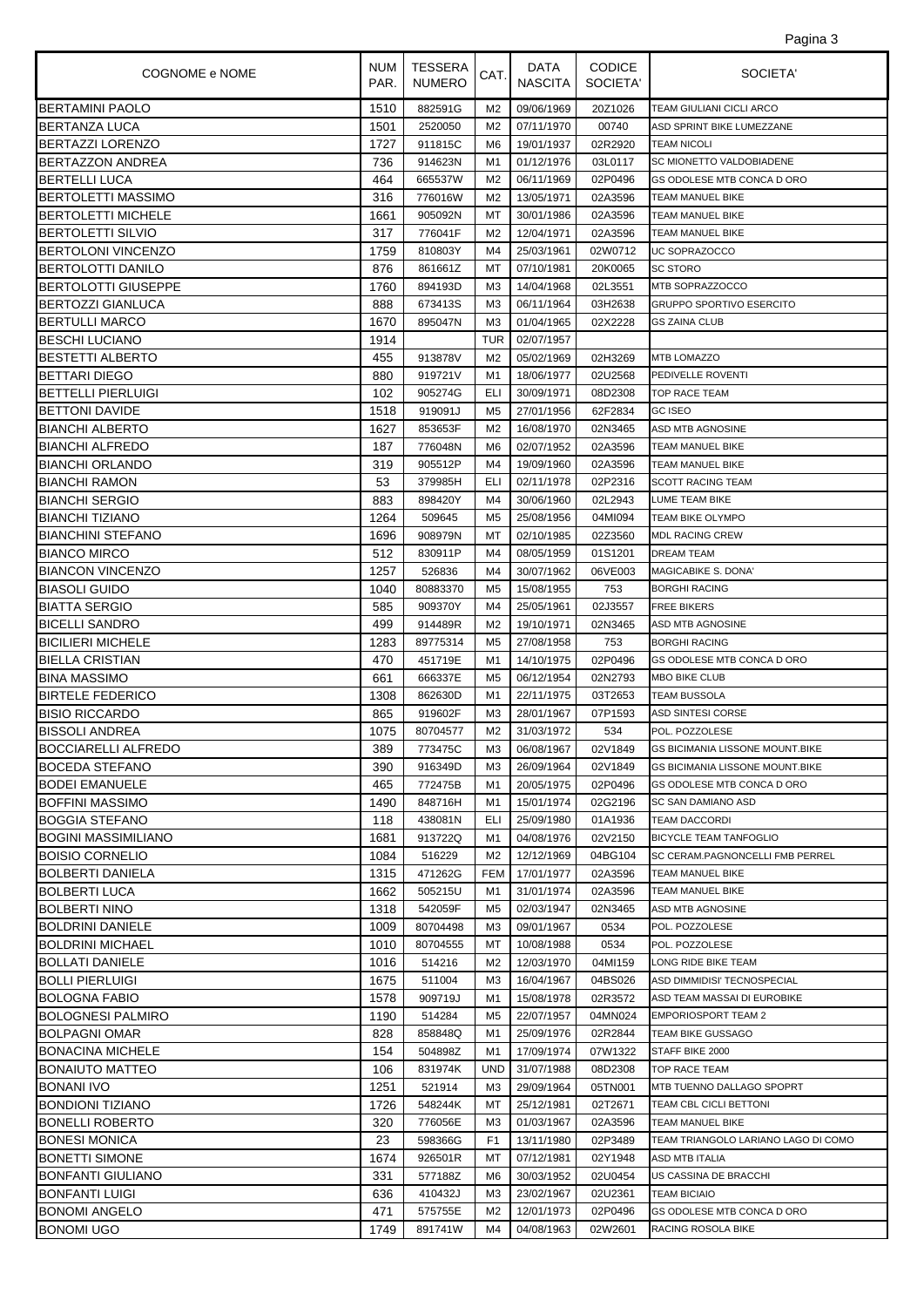| Pagina 4 |  |
|----------|--|
|          |  |

| <b>COGNOME e NOME</b>            | <b>NUM</b><br>PAR. | TESSERA<br><b>NUMERO</b> | CAT.           | DATA<br><b>NASCITA</b> | <b>CODICE</b><br>SOCIETA' | SOCIETA'                               |
|----------------------------------|--------------------|--------------------------|----------------|------------------------|---------------------------|----------------------------------------|
| <b>BONORI MATTEO</b>             | 1159               | 80680683                 | M2             | 01/06/1972             | 919                       | TEAM SCULAZZO ITALIA                   |
| <b>BOREGGIO GIANNI</b>           | 1279               | 89751557                 | M <sub>5</sub> | 27/09/1957             | 753                       | <b>BORGHI RACING</b>                   |
| <b>BORELLI GERMANO</b>           | 1573               | 825169W                  | M1             | 01/05/1975             | 02W2601                   | <b>RACING ROSOLA BIKE</b>              |
| <b>BORGHESI FABRIZIO</b>         | 684                | 852192R                  | M <sub>2</sub> | 23/10/1972             | 02Z3277                   | MONTORFANO BIKE TEAM                   |
| <b>BORRELLI MARCO</b>            | 347                | 891630T                  | МT             | 27/07/1987             | 02G3594                   | DARRA RACIN G TEAM                     |
| <b>BORSOI MICHELE</b>            | 1525               | 888241E                  | M <sub>2</sub> | 18/08/1969             | 63P2696                   | SPEZZOTTO BIKE TEAM                    |
| <b>BORTOLIN WALTER</b>           | 858                | 851653D                  | M6             | 10/10/1947             | 02P3394                   | <b>IDEAL BIKES INTERATIONAL TEAM</b>   |
| <b>BORTOLOTTI GABRIELE</b>       | 1742               | 510969                   | M <sub>3</sub> | 17/05/1966             | 04BS045                   | ASD NUOVA ARKA TEAM PERLA BS           |
| <b>BOSCARINO GIANCARLO</b>       | 847                | 859582X                  | MЗ             | 26/02/1964             | 03H2638                   | <b>GRUPPO SPORTIVO ESERCITO</b>        |
| <b>BOSCHIROLI RUDI</b>           | 473                | 886521D                  | M1             | 06/02/1977             | 02P0496                   | GS ODOLESE MTB CONCA D ORO             |
| <b>BOSE' GIANCARLO</b>           | 590                | 909371M                  | M4             | 14/03/1962             | 02J3557                   | <b>FREE BIKERS</b>                     |
| <b>BOSI EMILIO</b>               | 882                | 883446P                  | M <sub>5</sub> | 03/02/1956             | 02Q3467                   | <b>FUTURA PITON</b>                    |
| <b>BOSIO CHRISTIAN</b>           | 1013               | 527101                   | M <sub>2</sub> | 19/07/1972             | 06VE003                   | <b>MAGICABIKE S. DONA'</b>             |
| <b>BOSSHARD VINICIO</b>          | 738                | 925480P                  | M3             | 20/03/1966             | 02E2825                   | <b>TEAM BIKE CENTER</b>                |
| <b>BOSSINI BATTISTA</b>          | 466                | 451720B                  | M1             | 15/09/1976             | 02P0496                   | GS ODOLESE MTB CONCA D ORO             |
| <b>BOTARELLI ENRICO VINCENZO</b> | 1480               | 920045Y                  | M1             | 06/04/1975             | 02X0580                   | POLISPORTIVA GHISALBESE                |
| BOTERO SALAZAR JHON JAIRO        | 51                 | 889020Z                  | ELI            | 16/03/1978             | 02A2925                   | <b>INFOTRE LEECOUGAN</b>               |
| <b>BOTTICCHIO CRISTIANO</b>      | 185                | 772912Z                  | M <sub>5</sub> | 02/07/1957             | 023584                    | <b>MATA TEAM ASD</b>                   |
| <b>BOTTICINI LUCA</b>            | 180                | 906363A                  | M <sub>2</sub> | 10/09/1971             | 02X2228                   | <b>GS ZAINA CLUB</b>                   |
| <b>BRACCU MASSIMO</b>            | 849                | 614024L                  | MЗ             | 09/03/1968             | 05F0590                   | ACIDO LATTICO TEAM                     |
| <b>BRAGA CLAUDIO</b>             | 1277               | 89751559                 | M4             | 28/10/1961             | 753                       | <b>BORGHI RACING</b>                   |
| <b>BRAGALINI VIRGINIO</b>        | 1451               | 909372N                  | M5             | 29/01/1958             | 02J3557                   | <b>FREE BIKERS</b>                     |
| <b>BRAGHIERI STEFANO</b>         | 1735               | 926705V                  | M <sub>2</sub> | 12/07/1969             | 02X2858                   | TEAM CORSETTI                          |
| <b>BRAMATI DAVIDE</b>            | 1522               | 862128S                  | M3             | 08/09/1968             | 20R1149                   | POLISPORTIVA S.GIORGIO UGO BIKE        |
| <b>BRAMBILLA ALBERTO</b>         | 921                | 841228H                  | M4             | 09/11/1961             | 02Q3402                   | DIE HARD TEAM                          |
| <b>BRATTI FABIO</b>              | 1286               | 89775315                 | M6             | 30/06/1949             | 753                       | <b>BORGHI RACING</b>                   |
| <b>BRAVACCINI MATTEO</b>         | 1142               | 80371479                 | МT             | 26/04/1983             | 0282                      | SURFING SHOP SPORT                     |
| <b>BRAZZALE ROBIN</b>            | 839                | 879246R                  | M1             | 11/07/1975             | 03H2638                   | <b>GRUPPO SPORTIVO ESERCITO</b>        |
| BRAZZALOTTO CLAUDIO              | 862                | 783780D                  | M3             | 19/09/1965             | 03H2638                   | <b>GRUPPO SPORTIVO ESERCITO</b>        |
| <b>BREGNI MATTEO</b>             | 550                | 829521K                  | M <sub>2</sub> | 04/03/1971             | 02R2075                   | FREE BIKE PAVAN                        |
| <b>BRESCIANI DANIELA</b>         | 33                 | 354387G                  | <b>ELF</b>     | 04/07/1982             | 21Z1088                   | COLNAGO ARREGHINI FILAGO               |
| <b>BRESCIANI FABIO</b>           | 1663               | 782369K                  | МT             | 09/11/1981             | 02A3596                   | TEAM MANUEL BIKE                       |
| <b>BRESCIANI NICOLETTA</b>       | 34                 | 430526L                  | ELF            | 21/07/1986             | 21Z1088                   | COLNAGO ARREGHINI FILAGO               |
| <b>BRESCIANI ROBERTO</b>         | 1476               | 868453E                  | MЗ             | 17/05/1968             | 02X2228                   | <b>GS ZAINA CLUB</b>                   |
| <b>BRESCIANI RONALD</b>          | 1057               | 80629765                 | M <sub>2</sub> | 20/04/1969             | 0282                      | SURFING SHOP SPORT                     |
| <b>BREVI ALESSANDRO</b>          | 1599               | 929486M                  | M2             | 07/02/1972             | 02Q3467                   | <b>FUTURA PITON</b>                    |
| <b>BRIALAVA ALDO</b>             | 853                | 929998W                  | M3             | 03/10/1964             |                           | 02X2858 TEAM CORSETTI                  |
| BRIANZA ALBERTO                  | 1694               | 911007N                  | МT             | 14/11/1985             | 02Z3560                   | <b>MDL RACING CREW</b>                 |
| <b>BRIOSI SERGIO</b>             | 578                | 923286N                  | M4             | 08/05/1962             | 20Z1026                   | TEAM GIULIANI CICLI ARCO               |
| <b>BRISAGHELLA FAUSTO</b>        | 314                | 837624J                  | МT             | 03/04/1980             | 02N2857                   | <b>TEAM MARTINA</b>                    |
| <b>BRIVIO GIUSEPPE</b>           | 432                | 598396X                  | M3             | 07/04/1965             | 02P3489                   | TEAM TRIANGOLO LARIANO LAGO DI COMO    |
| <b>BRIZZO ANTONIO</b>            | 391                | 901290H                  | M <sub>2</sub> | 15/04/1969             | 02V1849                   | GS BICIMANIA LISSONE MOUNT.BIKE        |
| <b>BROLI THOMAS</b>              | 321                | 776037T                  | M1             | 01/08/1974             | 02A3596                   | TEAM MANUEL BIKE                       |
| <b>BRUGIONI ROBERTO</b>          | 1557               | 828582Q                  | M4             | 16/09/1962             | 02V1849                   | GS BICIMANIA LISSONE MOUNT.BIKE        |
| <b>BRUGNINI GIANCARLO</b>        | 634                | 909286H                  | M2             | 15/03/1969             | 02Y3579                   | <b>MTB GS CIGNONE</b>                  |
| <b>BRUNELLI CARLO MORENO</b>     | 438                | 836376Y                  | M <sub>5</sub> | 06/03/1958             | 02Z2788                   | MTB BEE AND BIKE                       |
| <b>BRUNETTI SAURO</b>            | 1076               | 89743458                 | M3             | 08/05/1965             | 128                       | POLISPORTIVA DE AMICIS                 |
| <b>BRUSA FAUSTO</b>              | 1037               | 89674422                 | M3             | 15/02/1964             | H100316                   | ASD LEONARDI RACING TEAM               |
| <b>BRUSCHI DANIELE</b>           | 97                 | 369076J                  | M3             | 08/07/1966             | 02P2316                   | <b>SCOTT RACING TEAM</b>               |
| <b>BUCCIGROSSI TOMMASO</b>       | 1575               | 829876X                  | МT             | 14/07/1980             | 03J2716                   | <b>MC2 RACING</b>                      |
| <b>BUIATTI MASSIMILIANO</b>      | 462                | 918099Z                  | M2             | 01/01/1970             | 02V1849                   | <b>GS BICIMANIA LISSONE MOUNT.BIKE</b> |
| <b>BUIZZA LUIGI</b>              | 746                | 662223G                  | M3             | 19/08/1966             | 02Y1948                   | ASD MTB ITALIA                         |
| <b>BULLA FABIO</b>               | 794                | 890052S                  | МT             | 19/01/1985             | 02Y3579                   | <b>MTB GS CIGNONE</b>                  |
| <b>BUSETTI MASSIMO</b>           | 1034               | 515109                   | M3             | 19/08/1965             | 04BG039                   | UC MARTINENGO                          |
| <b>BUSI VALTER</b>               | 161                | 601548J                  | M <sub>2</sub> | 12/05/1971             | 02D0220                   | TEAM ALBA OROBIA BIKE                  |
| <b>BUTTURINI FABRIZIO</b>        | 1587               | 831070Y                  | ΜЗ             | 10/09/1968             | 20M0381                   | TEAM CARPENTARI                        |
| <b>CABRINI WALTER</b>            | 1664               | 905089T                  | M <sub>2</sub> | 15/06/1970             | 02A3596                   | TEAM MANUEL BIKE                       |
| CACCIATORI CLAUDIO               | 1017               | 536874                   | M <sub>5</sub> | 22/02/1956             | 08M0021                   | PEDALE CAVEZZO                         |
| CADENELLI ANDREA                 | 1478               | 830088S                  | M1             | 12/12/1974             | 02A3596                   | TEAM MANUEL BIKE                       |
| <b>CADENELLI ENRICO</b>          | 467                | 878878J                  | M3             | 13/05/1966             | 02P0496                   | GS ODOLESE MTB CONCA D ORO             |
| <b>CAGLIO EMANUELE</b>           | 946                | 913346X                  | МT             | 01/01/1983             | 02U2361                   | <b>TEAM BICIAIO</b>                    |
| CALEFATTO CESARE                 | 1751               | 843657H                  | M2             | 09/04/1969             | 02J3588                   | MTB ISEO                               |
| <b>CALESSO GIUSEPPE</b>          | 872                | 855295T                  | M1             | 26/11/1976             | 03S2388                   | OFF CIMIT SQ.CORSE                     |
| <b>CALIMAN SERGIO</b>            | 916                | 856115Z                  | MЗ             | 12/11/1964             | 03M2598                   | ASD BIKE TRIBE SALGAREDA               |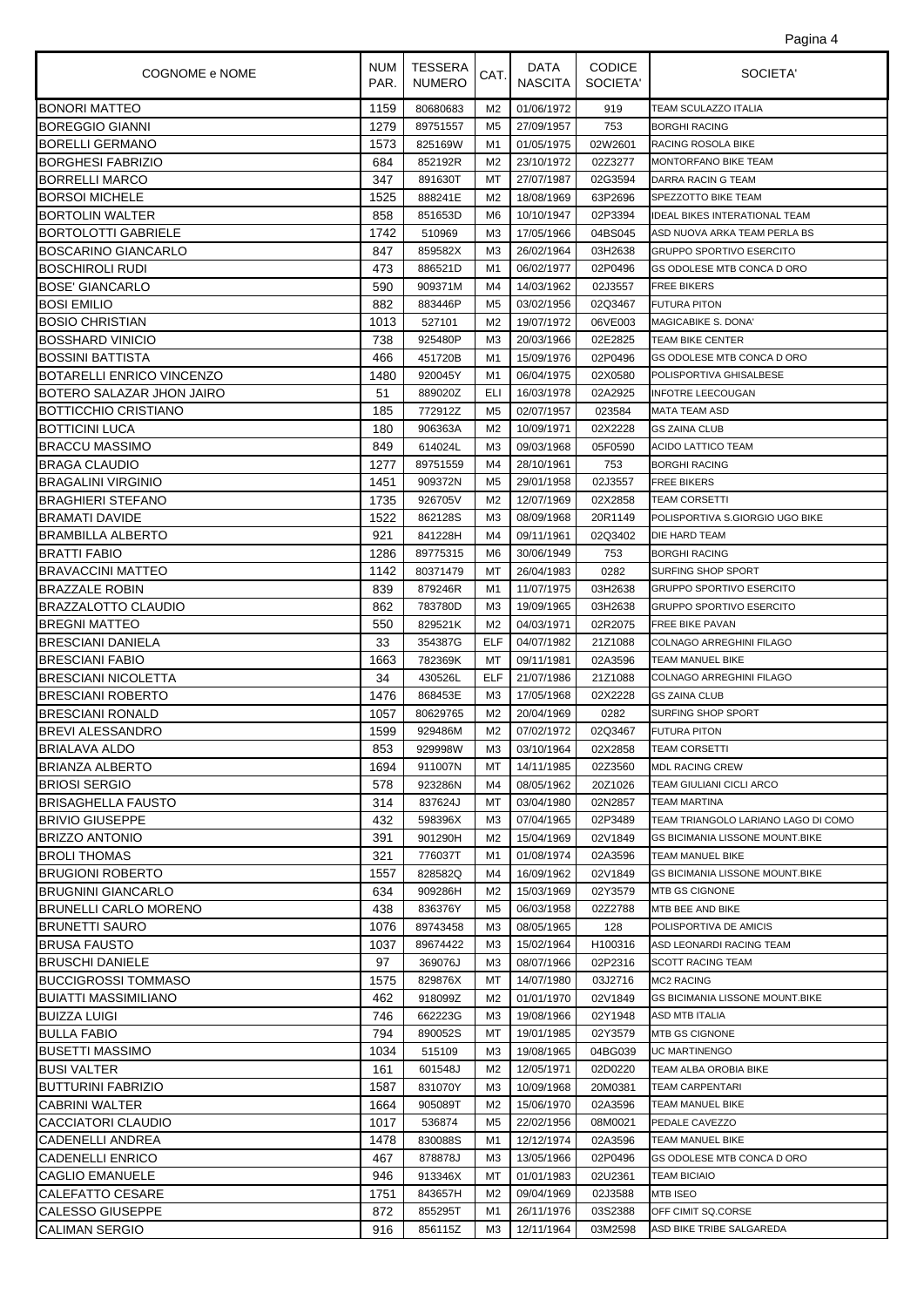| Pagina 5 |  |
|----------|--|
|          |  |

| <b>COGNOME e NOME</b>     | <b>NUM</b><br>PAR. | <b>TESSERA</b><br><b>NUMERO</b> | CAT.           | DATA<br><b>NASCITA</b> | <b>CODICE</b><br>SOCIETA' | SOCIETA'                                    |
|---------------------------|--------------------|---------------------------------|----------------|------------------------|---------------------------|---------------------------------------------|
| CAMARELLA LUCA            | 753                | 810593M                         | МT             | 01/01/1989             | 02R1797                   | <b>S.MARTINO EMMEDUE BIKEPOINT</b>          |
| CANALI CHIARA             | 1317               | 662734G                         | <b>FEM</b>     | 01/01/1988             | 02P3489                   | TEAM TRIANGOLO LARIANO LAGO DI COMO         |
| <b>CANALI GIUSEPPE</b>    | 421                | 466846V                         | M4             | 08/02/1962             | 02P3489                   | TEAM TRIANGOLO LARIANO LAGO DI COMO         |
| <b>CANALI MASSIMO</b>     | 884                | 914378G                         | M1             | 03/04/1978             | 02Z2788                   | MTB BEE AND BIKE                            |
| CANDELPERGHER CARLO       | 151                | 439412P                         | M1             | 16/11/1975             | 02W2339                   | <b>MTB FALCHI BLU</b>                       |
| <b>CANEVA GIANLUCA</b>    | 1166               | 528149                          | MЗ             | 24/01/1967             | 06VR042                   | <b>GS TEAM THUNDER BIKE</b>                 |
| CANNI FERRARI EUGENIO     | 392                | 772555B                         | M <sub>3</sub> | 20/12/1965             | 02V1849                   | <b>GS BICIMANIA LISSONE MOUNT.BIKE</b>      |
| <b>CANTELLI MARCO</b>     | 1273               | 89775316                        | M <sub>4</sub> | 15/08/1963             | 753                       | <b>BORGHI RACING</b>                        |
| <b>CANTONI ANDREA</b>     | 1077               | 89743459                        | M <sub>3</sub> | 21/02/1967             | 128                       | POLISPORTIVA DE AMICIS                      |
| <b>CANTONI GRAZIANO</b>   | 1755               | 870012V                         | M4             | 19/11/1962             | 02J3588                   | <b>MTB ISEO</b>                             |
| <b>CANTONI ROGER</b>      | 156                | 514240H                         | M2             | 13/10/1972             | 02K1806                   | <b>TORREVILLA MTB</b>                       |
| <b>CAPELLI FABRIZIO</b>   | 1294               | 80950981                        | M <sub>2</sub> | 27/05/1969             | 1734                      | TEAM FUTA BIKE                              |
| <b>CAPITANIO SIMONE</b>   | 1179               | 80680687                        | M <sub>2</sub> | 14/07/1971             | 0919                      | TEAM SCULAZZO ITALIA                        |
| CAPOMOLLA DOMENICO        | 1665               | 830106Z                         | M1             | 27/08/1975             | 02A3596                   | <b>TEAM MANUEL BIKE</b>                     |
| CAPPELLETTI GIACOMO       | 940                | 924652V                         | M <sub>5</sub> | 05/06/1958             | 02K3574                   | CLUB LOMBARDIA TEAM ASD                     |
| <b>CAPPONI ANDREA</b>     | 803                | 661934E                         | МT             | 27/09/1988             | 03T2374                   | <b>SUPERBIKEPOZZETTO</b>                    |
| <b>CAPPONI ROBERTO</b>    | 802                | 829473T                         | M4             | 04/06/1960             | 03T2374                   | <b>SUPERBIKEPOZZETTO</b>                    |
| CAPUZZI ALESSANDRO        | 1524               | 510253                          | M <sub>2</sub> | 18/09/1970             | 04BS056                   | <b>TBR MERIDA BIKE</b>                      |
| <b>CARAMASCHI CARLO</b>   | 346                | 676756L                         | M4             | 21/03/1962             | 02G3594                   | <b>DARRA RACIN G TEAM</b>                   |
| <b>CARDINALI DANIELE</b>  | 949                | 780623C                         | MT             | 22/10/1979             | 10TO084                   | <b>TESTI CICLI</b>                          |
| <b>CARETTA IVANO</b>      | 1298               | 530144                          | M <sub>2</sub> | 13/02/1969             | 06VI136                   | <b>TEAM BIKE ZERO</b>                       |
| <b>CARMINATI DOMENICO</b> | 896                | 599123N                         | M5             | 17/12/1955             | 02Q2507                   | TEAM BIKE TRESCORE BALNEARIO                |
| CARO JULIO                | 43                 | 917211L                         | ELI            | 27/08/1984             | 02D1896                   | <b>TEAM BIANCHI AGOS</b>                    |
| CARRARA ANDREA            | 1692               | 527240                          | M4             | 03/03/1962             | 06VR119                   | <b>TEAM TODESCO</b>                         |
| CARRARA GIANCARLO         | 829                | 516118M                         | M <sub>6</sub> | 13/01/1948             | 02P2451                   | <b>GS ASSOCIAZIONE SPORTIVA LITIGI BIKE</b> |
| CARRARA ROBERTO           | 540                | 485673T                         | M <sub>3</sub> | 30/12/1964             | 02N2544                   | TEAM BIKE S. PAOLO D'ARGON                  |
| CARUSO MAURIZIO           | 1611               | 602220N                         | M <sub>2</sub> | 23/02/1970             | 02R0834                   | PEDALE MEDOLESE                             |
| CASADIO CRISTIAN          | 1252               | 80629766                        | M2             | 14/01/1972             | 0282                      | SURFING SHOP SPORT                          |
| <b>CASAGRANDE MICHELE</b> | 116                | 585402R                         | ELI            | 04/10/1984             | 03U2730                   | OVAM PROFESSIONAL BIKES                     |
| <b>CASALI FABIO</b>       | 1074               | 80680688                        | M <sub>2</sub> | 12/12/1969             | 919                       | TEAM SCULAZZO ITALIA                        |
| <b>CASALI MICHELE</b>     | 1569               | 529123                          | МT             | 23/01/1979             | 06VR033                   | <b>VINER EVOLUTION TEAM</b>                 |
| CASAROTTO RAFFAELE        | 779                | 892155L                         | M <sub>3</sub> | 18/04/1965             | 03X2665                   | <b>FREE TEAM</b>                            |
| CASCIOTTA DAVIDE          | 1579               | 548038G                         | МT             | 28/08/1987             | 02Y1948                   | <b>ASD MTB ITALIA</b>                       |
| CASCIOTTA VITTORIO        | 172                | 369057P                         | M4             | 09/03/1963             | 02Y1948                   | ASD MTB ITALIA                              |
| <b>CASON RINALDO</b>      | 1164               | 514473                          | M <sub>5</sub> | 28/01/1956             | 04MN032                   | SC CICLI RODELLA CENTRO GAMMA               |
| <b>CASTELLANI GASTONE</b> | 1086               | 540240                          | M4             | 08/10/1961             | 08RN002                   | <b>LGL BIKE TEAM</b>                        |
| CASTELLETTI MASSIMO       | 733                | 875913J                         | M1             | 05/05/1975             |                           | 02J1810 RAMPI CLUB BRIANZA                  |
| CASTELLINI MARCELLO       | 162                |                                 | M1             | 17/03/1974             | 02N2857                   |                                             |
| CATTANEO JOHNNY           | 44                 | 846063U                         | ELI            | 19/05/1981             | 03C0277                   | <b>GS CICLI OLYMPIA</b>                     |
| CAVACIUTI GIUSEPPE        | 1505               | 899632Z                         | МT             | 07/07/1980             | 07E0845                   | <b>TRE MORI</b>                             |
| CAVAGNA DANILO            | 1504               | 2521247                         | M <sub>5</sub> | 12/03/1956             | 402                       | MTB LUMEZZANE                               |
| CAVAGNA MARCO             | 1683               | 2520544                         | M <sub>2</sub> | 30/06/1970             | 02V2150                   | <b>BICYCLE TEAM TANFOGLIO</b>               |
| CAVAGNINI MIRKO           | 1054               | 514338                          | M2             | 25/11/1973             | 04MN024                   | <b>EMPORIOSPORT TEAM 2</b>                  |
| <b>CAVALLERI SERGIO</b>   | 1740               | 920971V                         | МT             | 13/05/1983             | 02N3473                   | <b>MACOSTA TEAM &amp;FM BIKE</b>            |
| CAVASIN FILIPPO           | 1011               | 508905                          | МT             | 18/06/1980             | 04MI057                   | <b>CICLI BATTISTELLA MTB</b>                |
| CAVICCHI LUCA             | 1272               | 89751563                        | MЗ             | 22/10/1966             | 753                       | <b>BORGHI RACING</b>                        |
| CAZZANIGA SILVANO         | 1509               | 521595                          | M <sub>2</sub> | 20/12/1971             | 05TN009                   | TEAM BIKE SERVICE BAC                       |
| <b>CELESTINO MIRKO</b>    | 45                 | 322749J                         | ELI            | 17/03/1974             | 02D0220                   | TEAM ALBA OROBIA BIKE                       |
| <b>CENEDELLA MARCO</b>    | 502                | 912669A                         | MЗ             | 23/01/1966             | 02E3584                   | MATA TEAM ASD GRUPPO FIOLETTI               |
| <b>CENZATO DAVIDE</b>     | 1212               | 532071                          | M1             | 24/12/1978             | 06VI139                   | <b>CICLISMO VALCHIAMPO</b>                  |
| <b>CEREDA RICCARDO</b>    | 393                | 830767E                         | МT             | 02/04/1989             | 02V1849                   | <b>GS BICIMANIA LISSONE MOUNT.BIKE</b>      |
| <b>CERONI MAURIZIO</b>    | 1227               | 89674386                        | M4             | 16/09/1959             | 0248                      | G.Z.TEAM KONA                               |
| <b>CERQUI ANDREA</b>      | 1919               |                                 | <b>TUR</b>     | 13/07/1982             |                           |                                             |
| CERRI ANDREA              | 1492               | 776928D                         | M1             | 09/11/1975             | 02U2607                   | <b>TEAM SPREAFICO</b>                       |
| CERRI CLAUDIO             | 1650               | 781177S                         | MЗ             | 21/08/1966             | 02E3592                   | CC CREMONESE1891 MTB                        |
| CERVELLIN MAURIZIO        | 1710               | 529122                          | M4             | 16/04/1960             | 03E1832                   | <b>EVOLUTION TEAM</b>                       |
| <b>CERVESATO FABIO</b>    | 722                | 927834F                         | M4             | 23/09/1963             | 02Y0418                   | <b>SC CASSANESE</b>                         |
| <b>CESARI MANUEL</b>      | 1255               | 515235                          | МT             | 24/07/1982             | 04BG115                   | ASD GS CICLI NORIS                          |
| CHABAN MAKSYM             | 662                | 825856P                         | МT             | 11/11/1980             | 02N2793                   | <b>MBO BIKE CLUB</b>                        |
| CHIAPPAROLI CLAUDIO       | 920                | 665355P                         | M4             | 09/11/1961             | 02Q3402                   | DIE HARD TEAM                               |
| CHIARI MASSIMILIANO       | 1467               | 843831Q                         | M1             | 07/09/1974             | 02H2134                   | <b>CC FRANCESCONI</b>                       |
| CHIARINI MARCO            | 1228               | 89458766                        | MЗ             | 22/04/1968             | 0248                      | G.Z.TEAM KONA                               |
| CHICCHI WALTER            | 1484               | 853212V                         | МT             | 14/04/1980             | 02J3130                   | <b>BIKE TEAM BRUCIATI</b>                   |
| <b>CHILLO TANIA</b>       | 1105               | 89459374                        | F <sub>2</sub> | 26/04/1959             | 248                       | G.Z.TEAM KONA                               |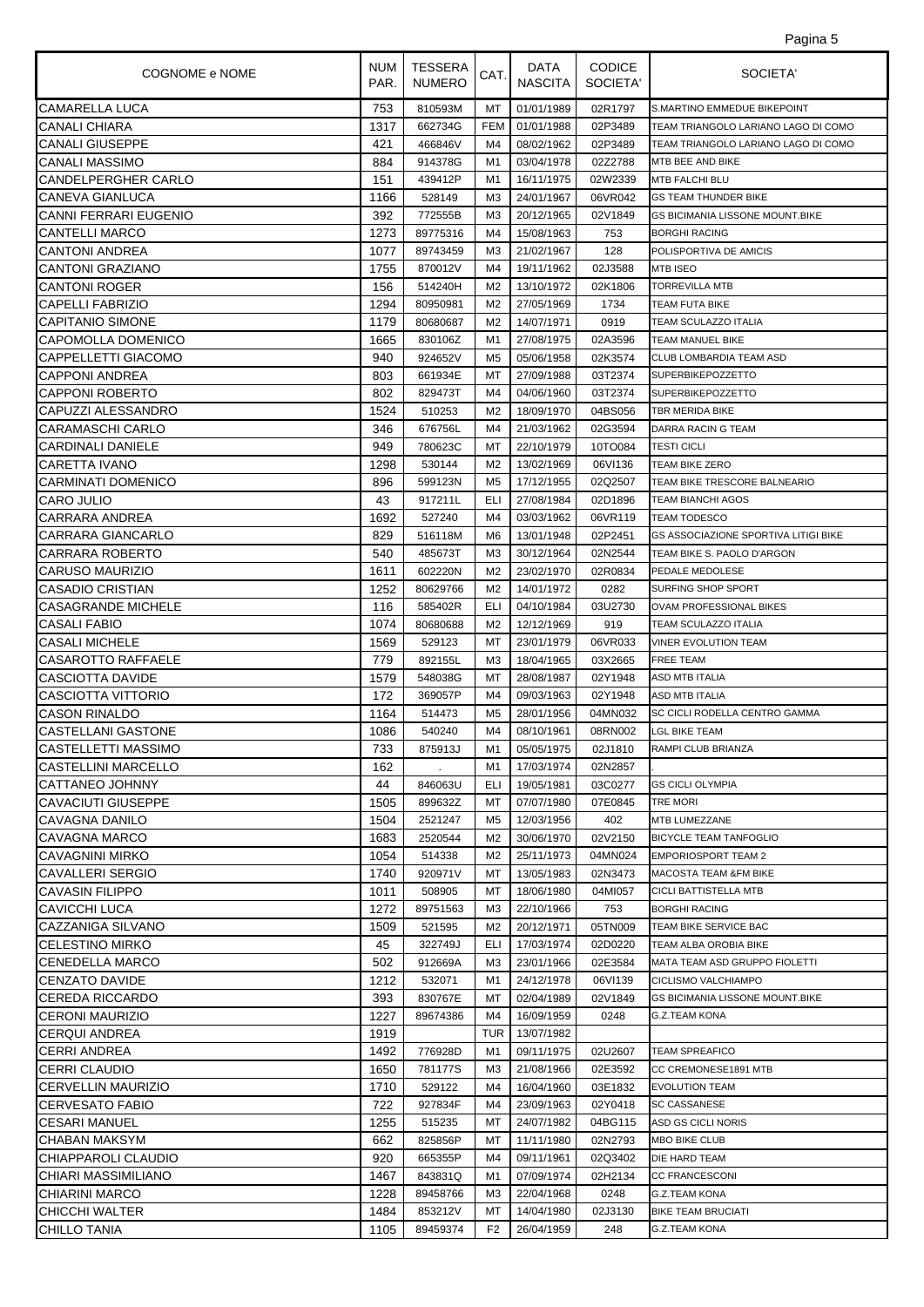| Pagina 6 |  |
|----------|--|
|          |  |

| COGNOME e NOME                | NUM<br>PAR. | TESSERA<br><b>NUMERO</b> | CAT.           | DATA<br><b>NASCITA</b> | <b>CODICE</b><br>SOCIETA' | SOCIETA'                               |
|-------------------------------|-------------|--------------------------|----------------|------------------------|---------------------------|----------------------------------------|
| <b>CHIODA MARCO</b>           | 855         | 522219Y                  | MЗ             | 30/12/1968             | 02M2146                   | <b>BIKE CLUB CALCINATO</b>             |
| CHIODA ROCCO LORENZO          | 923         | 871946X                  | M3             | 14/12/1968             | 02Q3402                   | DIE HARD TEAM                          |
| <b>CHIODI IVAN</b>            | 489         | 780093V                  | M <sub>2</sub> | 14/10/1969             | 02N3465                   | <b>ASD MTB AGNOSINE</b>                |
| <b>CIAMARRA LUCA</b>          | 1512        | 909777L                  | M3             | 17/05/1965             | 02J3557                   | <b>FREE BIKERS</b>                     |
| <b>CIARDO CESARE</b>          | 1450        | 879423T                  | M <sub>2</sub> | 25/05/1973             | 03H2638                   | <b>GRUPPO SPORTIVO ESERCITO</b>        |
| CICCHI GIORGIO                | 810         | 578017Z                  | M6             | 25/11/1945             | 02J1810                   | RAMPI CLUB BRIANZA                     |
| <b>CICCONI GIUSEPPE MARIA</b> | 1055        | 80629757                 | M4             | 07/08/1959             | 0282                      | SURFING SHOP SPORT                     |
| <b>CIELO MICHELE</b>          | 1931        |                          | TUR            | 05/04/1973             |                           |                                        |
| CIMOTTI DANILO                | 538         | 833121E                  | M5             | 05/07/1955             | 06PD123                   | TEAM ADVENTURE & BIKE MTB PADOV        |
| <b>CIPRIAN STEFANO</b>        | 1757        | 480248Q                  | M <sub>2</sub> | 03/05/1973             | 03E1832                   | <b>EVOLUTION TEAM</b>                  |
| CLAUDINO JULIO CESAR          | 1047        | 527742                   | МT             | 31/08/1980             | 06VR073                   | ASD PAOLA PEZZO TEAM                   |
| <b>CLEMENTI SIMONE</b>        | 1682        | 665523Y                  | M2             | 18/03/1972             | 02V2150                   | <b>BICYCLE TEAM TANFOGLIO</b>          |
| <b>CLERICI CARLO</b>          | 456         | 825500X                  | M3             | 22/05/1964             | 02H3269                   | MTB LOMAZZO                            |
| <b>COATO ANDREA</b>           | 1291        | 528364                   | M3             | 09/11/1964             | 06VR026                   | <b>GREEN TEAM</b>                      |
| <b>COATO MARISA</b>           | 1110        | 528365                   | F <sub>2</sub> | 17/12/1965             | 06VR026                   | <b>GREEN TEAM</b>                      |
| <b>COATTI ENEA</b>            | 1139        | 80371481                 | M <sub>2</sub> | 01/08/1970             | 282                       | SURFING SHOP SPORT                     |
| <b>COBELLI MARCO</b>          | 1306        | 444399F                  | M <sub>2</sub> | 08/10/1971             | 02J3130                   | <b>BIKE TEAM BRUCIATI</b>              |
| <b>COCCOLI WALTER</b>         | 1534        | 579111V                  | M <sub>5</sub> | 29/04/1955             | 02N2793                   | <b>MBO BIKE CLUB</b>                   |
| <b>CODEN WALTER</b>           | 915         | 857844T                  | M3             | 07/06/1966             | 03M2598                   | ASD BIKE TRIBE SALGAREDA               |
| <b>COFFETTI FRANCESCO</b>     | 1752        | 888973U                  | M <sub>3</sub> | 17/08/1966             | 02J3588                   | <b>MTB ISEO</b>                        |
| <b>COLLI RICCARDO</b>         | 371         | 663223H                  | M4             | 01/03/1963             | 04MI154                   | TEAM 99 MILANO                         |
| COLOMBO DAVIDE                | 359         | 922749C                  | МT             | 17/10/1980             | 02V1849                   | <b>GS BICIMANIA LISSONE MOUNT.BIKE</b> |
| COLOMBO GIORGIO               | 1666        | 929684T                  | ΜЗ             | 14/03/1964             | 02A3596                   | TEAM MANUEL BIKE                       |
| <b>COLOMBO MASSIMO</b>        | 735         | 875915L                  | M4             | 24/09/1959             | 02C2886                   | ASSO ALBESE                            |
| <b>COLOMBO SIMONE</b>         | 95          | 507031R                  | ELI            | 11/06/1977             | 02K1806                   | <b>TORREVILLA MTB</b>                  |
| COLOSIO LUCA                  | 1088        | 665689P                  | M3             | 07/01/1964             | 02F2834                   | <b>GC ISEO</b>                         |
| COLOTTI DAMIANO               | 1566        | 857714Y                  | M <sub>2</sub> | 10/10/1971             | 02Q3395                   | <b>G.S. CICLI BONADEI</b>              |
| <b>COLPANI ROBERTO</b>        | 626         | 867382W                  | M3             | 03/10/1968             | 02R2166                   | SUPERBIKE TEAM LENO                    |
| <b>COMINELLI CRISTIAN</b>     | 61          | 619390R                  | <b>UND</b>     | 22/05/1988             | 02D1896                   | <b>TEAM BIANCHI AGOS</b>               |
| <b>COMINELLI DANIELE</b>      | 1454        | 920969B                  | МT             | 22/04/1986             | 02N3473                   | MACOSTA TEAM &FM BIKE                  |
| <b>COMINELLI DAVIDE</b>       | 1717        | 894746W                  | M <sub>2</sub> | 22/06/1970             | 02B3422                   | <b>TEAM CICLI BACCHETTI</b>            |
| <b>COMINELLI GIORGIO</b>      | 663         | 825777X                  | M <sub>2</sub> | 20/03/1971             | 02N2793                   | <b>MBO BIKE CLUB</b>                   |
| <b>COMINELLI MASSIMO</b>      | 382         | 577884K                  | M1             | 04/03/1977             | 02Q3395                   | <b>G.S. CICLI BONADEI</b>              |
| <b>COMINI STEFANO</b>         | 1671        | 824814C                  | M2             | 28/10/1973             | 02J3130                   | <b>BIKE TEAM BRUCIATI</b>              |
| COMINOTTI MATTIA              | 1060        | 80813136                 | M1             | 20/03/1975             | 00000                     | <b>INDIVIDUALE</b>                     |
| <b>CONATO FABIO</b>           | 1649        | 881827L                  | МT             | 18/09/1981             | 03M2623                   | TEAM GIAMBENINI MADDILINE              |
| CONTI ALESSANDRO              | 877         | 860700W                  | M3             | 04/04/1965             | 02B2423                   | <b>GS LAMBRO BIKE SOVICO</b>           |
| ICONTI ANNA                   | 27          | 881033A                  | F <sub>1</sub> | 15/06/1980             | 03K2637                   | <b>TEAM TODESCO</b>                    |
| <b>CONTI IVAN</b>             | 1126        | 514312                   | МT             | 15/11/1982             | 04MN024                   | <b>EMPORIOSPORT TEAM 2</b>             |
| COPETA ADRIO                  | 1739        | 579116S                  | ΜЗ             | 29/05/1967             | 02N2793                   | <b>MBO BIKE CLUB</b>                   |
| <b>COPPIARDI GIORGIO</b>      | 826         | 867524L                  | M1             | 10/11/1975             | 02E3592                   | CC CREMONESE1891 MTB                   |
| CORAZZO RENATO                | 447         | 927416C                  | M4             | 12/08/1959             | 02C2369                   | <b>BICITIME RACING TEAM</b>            |
| <b>CORBARI ENNIO</b>          | 749         | 780767L                  | M3             | 01/07/1966             | 02Y3459                   | TEAM BIKE TORRAZZO                     |
| <b>CORDIOLI DIEGO</b>         | 1206        | 528525                   | M3             | 17/06/1968             | 06VR094                   | <b>GS MTB VILLAFRANCA</b>              |
| <b>CORNARO MICHAEL</b>        | 1302        | 850336A                  | JUN            | 11/01/1991             | 02D0220                   | TEAM ALBA OROBIA BIKE                  |
| CORONELLA UMBERTO             | 902         | 831728U                  | M5             | 10/03/1957             | 03Y2251                   | CLUB ALESSANDRA IL SORRISO             |
| <b>CORTELLA NADIR</b>         | 875         | 865738G                  | M <sub>2</sub> | 25/09/1970             | 20K0065                   | SC STORO                               |
| CORVI TIZIANA                 | 1711        | 579083V                  | <b>FEM</b>     | 06/05/1972             | 02Y1948                   | <b>ASD MTB ITALIA</b>                  |
| COSLOVICH CLAUDIO             | 1222        | 80904478                 | M4             | 09/03/1959             | 0019                      | <b>VALLE SUSA</b>                      |
| <b>COSTA WALTER</b>           | 48          | 824164Q                  | ELI            | 02/11/1976             | 03Y2689                   | <b>ADV CORRATEC</b>                    |
| <b>COSTANTINI STEFANO</b>     | 1064        | 89459874                 | ΜЗ             | 14/02/1965             | 0236                      | C.C.R. SACMI IMOLA                     |
| COVIZZI ANTONIO               | 1044        | 17/10/3336               | M4             | 11/11/1960             | 06RO014                   | EMPORIO CICLI LA PADANA                |
| <b>CRESCIMBENI ALESSANDRO</b> | 827         | 912206T                  | M <sub>2</sub> | 13/02/1973             | 02S2343                   | <b>TEAM BRAMATI</b>                    |
| <b>CRESTANI GIANFRANCO</b>    | 1208        | 532075                   | M3             | 17/02/1964             | 06VI139                   | CICLISMO VALCHIAMPO                    |
| <b>CRETTI MASSIMO</b>         | 1458        | 929995K                  | M <sub>2</sub> | 02/03/1973             | 20G1120                   | <b>TEAM ERREPI</b>                     |
| <b>CREUSO FLAVIO</b>          | 93          | 886383K                  | ELI            | 26/10/1977             | 03Y2689                   | <b>ADV CORRATEC</b>                    |
| CRIPPA LUCA                   | 1462        | 512506                   | M1             | 14/06/1977             | 04CO051                   | TEAM MTB LOMAZZO                       |
| CRIPPA VITTORIO               | 1603        | 908609U                  | M <sub>5</sub> | 14/10/1952             | 02N3580                   | <b>EVOLUTION BIKE TEAM</b>             |
| CRISTOFOLINI GERMANO          | 668         | 621427L                  | M3             | 07/05/1968             | 02N2793                   | <b>MBO BIKE CLUB</b>                   |
| <b>CUCCHI STEFANO</b>         | 1628        | 779225P                  | МT             | 13/05/1979             | 02N3465                   | ASD MTB AGNOSINE                       |
| <b>CURTI UMBERTO</b>          | 1100        | 510548                   | M3             | 28/05/1964             | 04BS037                   | <b>GS PEDALE BAGNOLESE</b>             |
| DA VILLA MARCO                | 1173        | 526768                   | ΜЗ             | 08/09/1967             | 06VE003                   | MAGICABIKE S. DONA'                    |
| D'ALESSANDRO NICOLA           | 1468        | 881836C                  | M <sub>5</sub> | 24/10/1958             | 02X2858                   | <b>TEAM CORSETTI</b>                   |
| D'ALESSIO ANDREA              | 925         | 779226Q                  | M3             | 07/06/1966             | 02V3273                   | VALCAVALLINA SUPERBIKE                 |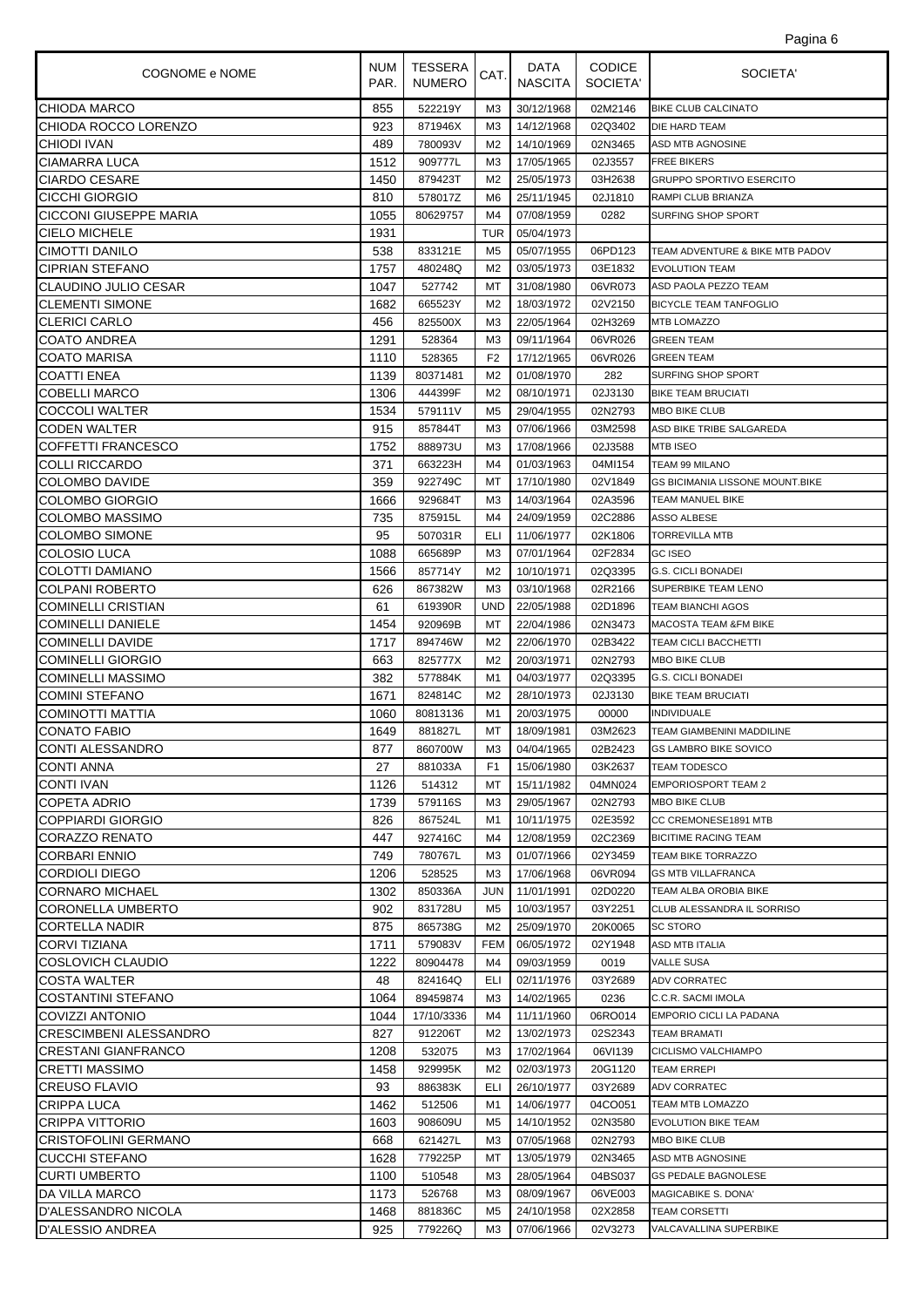| COGNOME e NOME                               | NUM I<br>PAR. | TESSERA<br><b>NUMERO</b> | CAT.                 | DATA<br><b>NASCITA</b>   | <b>CODICE</b><br>SOCIETA' | SOCIETA'                                               |
|----------------------------------------------|---------------|--------------------------|----------------------|--------------------------|---------------------------|--------------------------------------------------------|
| DALLA BERNARDINA VALERIANO                   | 1693          | 527248                   | MT                   | 25/12/1980               | 06VR119                   | <b>TEAM TODESCO</b>                                    |
| DALLAGO BENNO                                | 933           | 641537W                  | M4                   | 24/02/1962               | 21K0251                   | <b>TEAM DYNAMIC BIKE</b>                               |
| DALLASANTA JURIJ                             | 524           | 885872L                  | M1                   | 11/12/1975               | 06G0466                   | AS LORELI' LA SPEZIA                                   |
| DALLAVILLA GIACOMO                           | 1913          |                          | TUR                  | 16/04/1963               |                           |                                                        |
| DALSER ALESSIO                               | 1647          | 787454W                  | МT                   | 27/10/1982               | 20F1171                   | <b>TI22SPRINT TEAM</b>                                 |
| <b>DALTO NICOLA</b>                          | 71            | 453041U                  | ELI                  | 05/10/1977               | 03C0277                   | <b>GS CICLI OLYMPIA</b>                                |
| DAMIANI DANILO                               | 1229          | 89459371                 | M <sub>3</sub>       | 20/06/1968               | 0248                      | <b>G.Z.TEAM KONA</b>                                   |
| <b>D'AMICO GIORGIO</b>                       | 776           | 827456Q                  | M3                   | 22/03/1966               | 03H2638                   | <b>GRUPPO SPORTIVO ESERCITO</b>                        |
| DANESE SIMONE                                | 1745          | 527771                   | МT                   | 28/02/1980               | 06VR004                   | <b>TURNOVER</b>                                        |
| DANIELI ANDREA                               | 1737          | 530191                   | M <sub>2</sub>       | 06/12/1973               | 06VI144                   | <b>BOSS CORRATEC</b>                                   |
| DARDO ELENA                                  | 1455          | 867897K                  | <b>FEM</b>           | 02/09/1966               | 20M0381                   | <b>TEAM CARPENTARI</b>                                 |
| <b>DE CANDIA MAURO</b>                       | 1256          | 529016                   | M <sub>5</sub>       | 23/03/1957               | 06VR033                   | <b>VINER EVOLUTION TEAM</b>                            |
| DE COL MAURO                                 | 597           | 871566S                  | M4                   | 24/10/1963               | 03K2637                   | <b>TEAM TODESCO</b>                                    |
| DE FAVERI ALESSANDRO                         | 1081          | 500237                   | M1                   | 26/07/1974               | 01AL013                   | CLUB "I BRIC"                                          |
| DE GASPERI IVAN                              | 83            | 396370M                  | ELI                  | 26/07/1981               | 02P2316                   | <b>SCOTT RACING TEAM</b>                               |
| DE LORENZI M.RAFFAELLA                       | 1699          | 908930H                  | <b>FEM</b>           | 09/02/1973               | 02Z3560                   | <b>MDL RACING CREW</b>                                 |
| DE LORENZI MARCO                             | 717           | 836926G                  | M <sub>3</sub>       | 08/05/1964               | 02Z3560                   | <b>MDL RACING CREW</b>                                 |
| DE LUCA FLAVIO                               | 435           | 837830M                  | M <sub>3</sub>       | 09/05/1964               | 02E2825                   | <b>TEAM BIKE CENTER</b>                                |
| DE RIGGI ROBERTO                             | 721           | 910426R                  | M <sub>2</sub>       | 16/04/1969               | 03H2638                   | <b>GRUPPO SPORTIVO ESERCITO</b>                        |
| <b>DE VITO MASSIMO</b>                       | 1640          | 897853M                  | M3                   | 31/01/1968               | 02N3473                   | <b>MACOSTA TEAM &amp;FM BIKE</b>                       |
| <b>DEHO MARZIO</b>                           | 42            | 412589N                  | <b>ELI</b>           | 02/08/1968               | 03C0277                   | <b>GS CICLI OLYMPIA</b>                                |
| <b>DEI TOS ANDREA</b>                        | 109           | 826645U                  | <b>UND</b>           | 10/08/1984               | 03U2730                   | OVAM PROFESSIONAL BIKES                                |
| <b>DEIANA NICOLA</b>                         | 558           | 894765Z                  | M <sub>2</sub>       | 20/04/1970               | 02Y1948                   | <b>ASD MTB ITALIA</b>                                  |
| DEL BONO MARCO                               | 937           | 578401G                  | M3                   | 21/02/1967               | 02P2611                   | PROBIKE TEAM                                           |
| DEL GRANDE RAFFAELE                          | 1211          | 532055                   | M4                   | 08/09/1962               | 06VI139                   | CICLISMO VALCHIAMPO                                    |
| DEL LAGO MARCO                               | 386           | 866852V                  | M1                   | 14/09/1975               | 02J2880                   | <b>GSA CORNO MARCO ITALIA</b>                          |
| <b>DEL MORO BEATRICE</b>                     | 1111          | 24241                    | F <sub>2</sub>       | 23/12/1965               | 61                        | EMPORIO DEL C.                                         |
| DEL PRATO PIERALESSANDRO                     | 461           | 516156K                  | M6                   | 09/05/1953               | 02L1856                   | <b>BIKE RONZONI</b>                                    |
| <b>DELLA FIORE EZIO</b>                      | 1565          | 777232C                  | M <sub>5</sub>       | 13/04/1955               | 02W3150                   | <b>G.S.CEDAS IVECO BRESCIA</b>                         |
| DELLA ROCCA VINCENZO                         | 55            | 835193H                  | ELI                  | 19/10/1979               | 02A2925                   | <b>INFOTRE LEECOUGAN</b>                               |
| DELLA VEDOVA FABIO                           | 175           | 858521Y                  | M4                   | 28/01/1961               | 02U2607                   | <b>TEAM SPREAFICO</b>                                  |
| DELL'OCA ANDREA                              | 179           | 601328M                  | M <sub>2</sub>       | 27/06/1972               | 02W2339                   | MTB FALCHI BLU                                         |
| DELL'ORO RENATO                              | 457           | 913880L                  | M1                   | 25/01/1976               | 02H3269                   | <b>MTB LOMAZZO</b>                                     |
| <b>DERIU FEDERICO</b>                        | 1072          | 521402                   | M1                   | 23/03/1974               | 05BZ012                   | ATHLETIC CLUB MERANO                                   |
| <b>DESSI' SALVATORE</b><br>DI BARBORA MANUEL | 806           | 665402G                  | M <sub>3</sub>       | 12/01/1964               | 02K2543                   | <b>BIKE TEAM MANDELLO</b><br><b>SURFING SHOP SPORT</b> |
|                                              | 1140<br>843   | 80629768<br>863416L      | M <sub>2</sub><br>МЗ | 26/01/1973<br>16/07/1966 | 282<br>03H2638            | <b>GRUPPO SPORTIVO ESERCITO</b>                        |
| <b>DI GIOIA GIUSEPPE</b><br>DI MARE DOMENICO | 458           | 915053P                  | M1                   | 20/12/1974               | 02H3269                   | <b>MTB LOMAZZO</b>                                     |
| DIANA LEONARDO                               | 1249          | 513064                   | M1                   | 07/10/1976               | 04CR091                   | A.S.C. L'AIRONE                                        |
| <b>DINA FEDERICO</b>                         | 1215          | 89559667                 | M3                   | 11/09/1964               | 2222                      | ASD POL.QUADRILATERO                                   |
| DINALE DAVIDE                                | 1117          | 511768                   | M1                   | 25/06/1978               | 04CO044                   | <b>BULGARO IN BICI</b>                                 |
| <b>DINALE GIULIANO</b>                       | 1118          | 512001                   | M6                   | 28/12/1949               | 04CO044                   | <b>BULGARO IN BICI</b>                                 |
| DIRENZO FORTUNATO                            | 373           | 912446K                  | M1                   | 24/03/1974               | 02C2369                   | <b>BICITIME RACING TEAM</b>                            |
| <b>DISCACCIATI MARCO</b>                     | 579           | 469563C                  | M3                   | 29/11/1967               | 02H3269                   | <b>MTB LOMAZZO</b>                                     |
| <b>DIVIGGIANO SIMONE</b>                     | 78            | 505509C                  | ELI                  | 20/03/1977               | 02P3394                   | <b>IDEAL BIKES INTERATIONAL TEAM</b>                   |
| D'OCA ANGELO                                 | 851           | 466798D                  | M4                   | 17/11/1959               | 02Q1803                   | <b>GS BIKE ACTION TEAM GALGIANA</b>                    |
| DOLCI ROBERTO                                | 1577          | 911030Q                  | MЗ                   | 15/05/1968               | 02R3572                   | ASD TEAM MASSAI DI EUROBIKE                            |
| DOLCINI PAOLO                                | 474           | 909564F                  | МT                   | 13/02/1987               | 02P0496                   | GS ODOLESE MTB CONCA D ORO                             |
| <b>DON MASSIMO</b>                           | 322           | 776050L                  | M2                   | 06/12/1971               | 02A3596                   | <b>TEAM MANUEL BIKE</b>                                |
| DONA' MASSIMO                                | 1151          | 510701                   | M3                   | 11/04/1967               | 04BS009                   | <b>GS MAGRI GOMME</b>                                  |
| DORIGO MARIO                                 | 1259          | 526837                   | M3                   | 02/04/1967               | 06VE003                   | <b>MAGICABIKE S. DONA'</b>                             |
| <b>DOSSI MAURO</b>                           | 798           | 924058V                  | M3                   | 16/08/1965               | 02N3617                   | <b>PROGRESS CYCLES</b>                                 |
| DUSINA CRISTINA                              | 25            | 781557X                  | F1                   | 19/06/1970               | 02N3465                   | ASD MTB AGNOSINE                                       |
| <b>EGGER GUNTER</b>                          | 69            | 480685X                  | МT                   | 06/08/1979               | 21A0393                   | <b>TEAM PROFI BIKE</b>                                 |
| <b>ERASMO VANESSA</b>                        | 1708          | 530150                   | <b>FEM</b>           | 02/11/1978               | 06VI136                   | TEAM BIKE ZERO                                         |
| <b>ERCULIANI NICOLA</b>                      | 1453          | 486150U                  | M3                   | 27/06/1968               | 02A2925                   | <b>INFOTRE LEECOUGAN</b>                               |
| <b>FABBRI CRISTIAN</b>                       | 1161          | 80371484                 | M <sub>1</sub>       | 05/11/1975               | 282                       | SURFING SHOP SPORT                                     |
| <b>FABRIS ERMANNO</b>                        | 1183          | 80854549                 | МT                   | 18/01/1980               |                           | FO2020815C GSC CAMPAGNOLESE                            |
| FALAPPI ALBERTO                              | 811           | 920524M                  | M1                   | 27/06/1974               | 02L3598                   | <b>ASD SLOWBIKERS</b>                                  |
| FALCHETTI DIEGO                              | 365           | 549458K                  | M2                   | 07/04/1971               | 02B2527                   | POLISPORTIVA BOTTANULO MTB                             |
| FALCHETTI ERMANNO                            | 366           | 621963V                  | M <sub>2</sub>       | 20/05/1970               | 02B2527                   | POLISPORTIVA BOTTANULO MTB                             |
| <b>FALCHETTO MICHELE</b>                     | 945           | 529928                   | M1                   | 14/03/1977               | 06VI083                   | <b>GS MTB CICLI POZZA</b>                              |
| <b>FALCHETTO SERGIO</b>                      | 1167          | 528150                   | ΜЗ                   | 10/11/1965               | 06VR042                   | <b>GS TEAM THUNDER BIKE</b>                            |
| FALVO FAUSTO                                 | 1520          | 861748N                  | M1                   | 02/05/1974               | 20R1149                   | POLISPORTIVA S.GIORGIO UGO BIKE                        |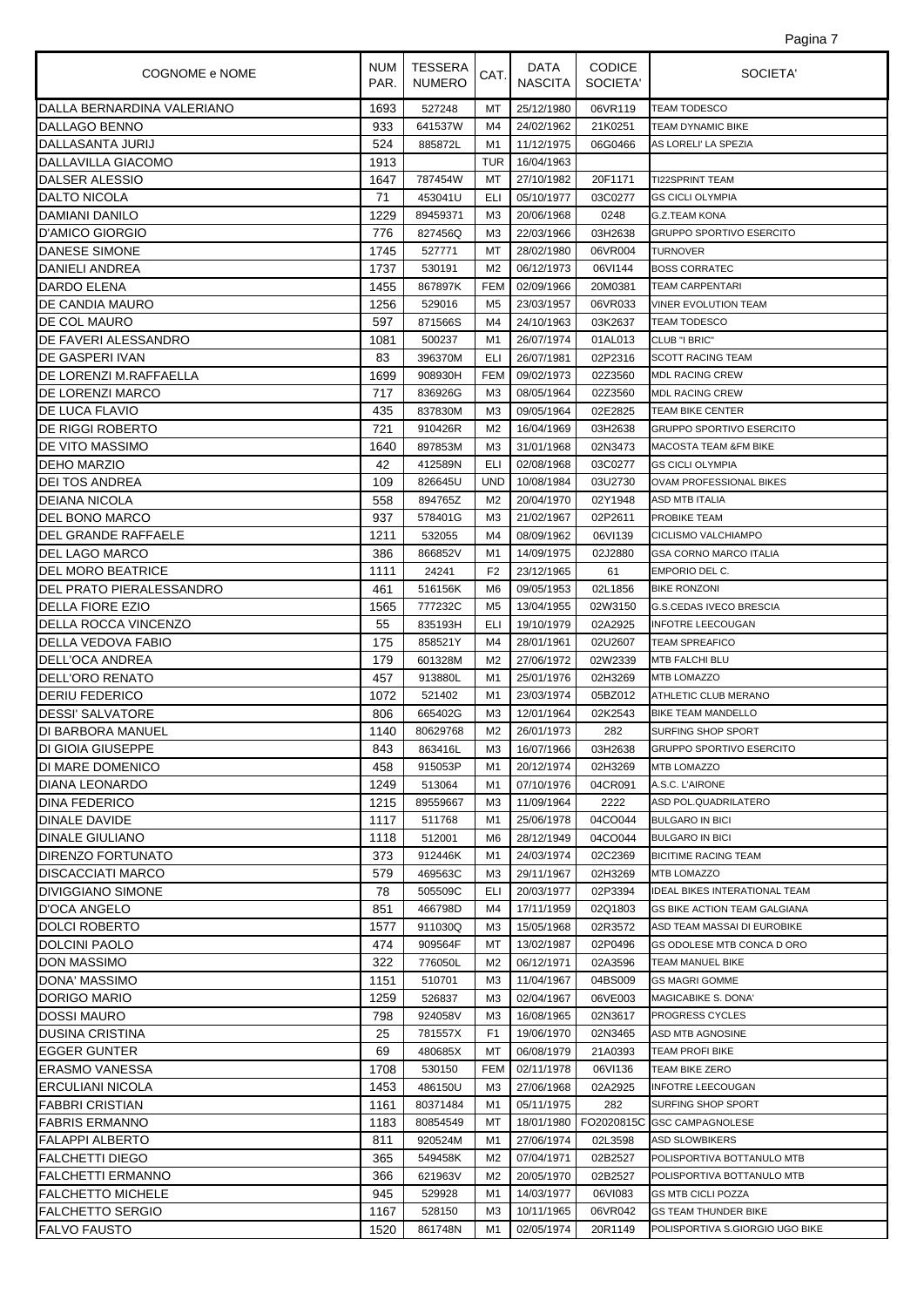| COGNOME e NOME           | <b>NUM</b><br>PAR. | TESSERA<br><b>NUMERO</b> | CAT.           | DATA<br><b>NASCITA</b> | <b>CODICE</b><br>SOCIETA' | SOCIETA'                                               |
|--------------------------|--------------------|--------------------------|----------------|------------------------|---------------------------|--------------------------------------------------------|
| <b>FANIN GRAZIANO</b>    | 801                | 92415R                   | M <sub>2</sub> | 02/01/1969             | 03T2374                   | <b>SUPERBIKEPOZZETTO</b>                               |
| <b>FANTI ALDO</b>        | 1120               | 10112999                 | M4             | 26/05/1959             | 02N2554                   | TEAM BIKE S.PAOLO D'ARGON                              |
| <b>FANTONI MANUELA</b>   | 1657               | 915306S                  | <b>FEM</b>     | 06/02/1977             | 02A3596                   | TEAM MANUEL BIKE                                       |
| <b>FANTONI MAURO</b>     | 1287               | 529331                   | M1             | 15/08/1976             | 06VR119                   | <b>TEAM TODESCO</b>                                    |
| <b>FANZONE DAWIT</b>     | 816                | 894271S                  | M4             | 30/09/1963             | 02Q3387                   | <b>WET LIFE</b>                                        |
| FARINA MATTEO            | 637                | 548872H                  | M2             | 18/12/1973             | 02U2361                   | <b>TEAM BICIAIO</b>                                    |
| FAROLFI MAURO            | 1230               | 89459372                 | M <sub>3</sub> | 04/05/1967             | 0248                      | G.Z.TEAM KONA                                          |
| FAUSTINI DENIS           | 166                | 910897J                  | МT             | 29/06/1981             | 03K2637                   | TEAM TODESCO                                           |
| <b>FAUSTO PIERANGELO</b> | 633                | 627198V                  | M <sub>5</sub> | 27/11/1957             | 02Y3579                   | <b>MTB GS CIGNONE</b>                                  |
| <b>FAVALORO MICHELE</b>  | 1729               | 665567C                  | M1             | 17/10/1976             | 02N3473                   | <b>MACOSTA TEAM &amp;FM BIKE</b>                       |
| <b>FAVARO SIMONE</b>     | 545                | 912662T                  | МT             | 05/03/1983             | 02Q3395                   | <b>G.S. CICLI BONADEI</b>                              |
| FAZIO ALESSANDRO         | 1033               | 511770                   | МT             | 24/04/1979             | 04CO044                   | <b>BULGARO IN BICI</b>                                 |
| <b>FEDELE MARIO</b>      | 1200               | 532052                   | M <sub>5</sub> | 03/11/1955             | 06VI139                   | CICLISMO VALCHIAMPO                                    |
| FELDERER MIKE            | 49                 | 524753Z                  | ELI            | 11/11/1983             | 07P1593                   | ASD SINTESI CORSE                                      |
| FENAROLI DIEGO           | 197                | 905781V                  | M <sub>2</sub> | 05/05/1973             | 02A3596                   | TEAM MANUEL BIKE                                       |
| FENAROLI GIUSEPPE        | 711                | 889622V                  | МT             | 27/01/1981             | 02V3273                   | VALCAVALLINA SUPERBIKE                                 |
| FENOTTI MARCO            | 1231               | 89459373                 | M4             | 30/01/1963             | 0248                      | <b>G.Z.TEAM KONA</b>                                   |
| FENOTTI PAOLO            | 690                | 911160X                  | M1             | 25/08/1976             | 02X2228                   | <b>GS ZAINA CLUB</b>                                   |
| FERLA AGOSTINO           | 1901               |                          | <b>TUR</b>     | 09/01/1985             |                           |                                                        |
| <b>FEROLDI GIANLUIGI</b> | 1188               | 514331                   | M4             | 05/02/1962             | 04MN024                   | <b>EMPORIOSPORT TEAM 2</b>                             |
| FERRARESE DIEGO          | 374                | 601082T                  | M <sub>2</sub> | 25/04/1970             | 02C2369                   | <b>BICITIME RACING TEAM</b>                            |
| FERRARI ALESSANDRA       | 1109               | 80816257                 | F <sub>2</sub> | 26/06/1968             | 753                       | <b>BORGHI RACING</b>                                   |
| FERRARI ANNA             | 3                  | 909623A                  | ELF            | 21/11/1978             | 03Y2689                   | <b>ADV CORRATEC</b>                                    |
| FERRARI GIUSEPPE         | 1594               | 909845H                  | M1             | 26/07/1976             | 02Q3467                   | <b>FUTURA PITON</b>                                    |
| FERRARI MARCO            | 1275               | 89751565                 | M4             | 11/05/1961             | 753                       | <b>BORGHI RACING</b>                                   |
| FERRARI MOSE'            | 1592               | 911813A                  | M <sub>2</sub> | 25/07/1971             | 02R2920                   | <b>TEAM NICOLI</b>                                     |
| FERRETTI ANGELO          | 1907               |                          | <b>TUR</b>     | 15/12/1965             |                           |                                                        |
| FERRI ALESSIO            | 1269               | 80935892                 | M <sub>2</sub> | 29/07/1970             | 753                       | <b>BORGHI RACING</b>                                   |
| FERRI ROBERTO            | 1266               | 512507                   | M <sub>3</sub> | 25/09/1966             | 04CO051                   | TEAM MTB LOMAZZO                                       |
| FERRONI FABRIZIO         | 1157               | 80898795                 | M <sub>2</sub> | 17/06/1971             | 282                       | SURFING SHOP SPORT                                     |
| FESTA STEFANO            | 573                | 858180F                  | M <sub>2</sub> | 03/08/1971             | 03M2623                   | TEAM GIAMBENINI MADDILINE                              |
| FIDANZA GIUSEPPE         | 1187               | 514287                   | M4             | 17/02/1963             | 04MN024                   | <b>EMPORIOSPORT TEAM 2</b>                             |
| FILIPPINI ALESSANDRO     | 1584               | 918039U                  | МT             | 17/03/1981             | 02Y1948                   | ASD MTB ITALIA                                         |
| FILIPPINI ATTILIO        | 1772               | 2519168                  | MЗ             | 16/11/1965             | 499                       | MTB SACHESGHINGHEM                                     |
| FINAZZI FABIO            | 809                | 883328Y                  | M <sub>2</sub> | 13/01/1973             | 02P1971                   | <b>GS FREE BIKE ERBUSCO</b>                            |
| FINAZZI MARCO            | 1705               | 515302                   | M1             | 17/07/1975             | 04BG083                   | <b>GS CYCLE CLASSIC</b>                                |
| <b>FINESSI ANDREA</b>    | 1268               | 89751566                 | M1             | 17/11/1977             | 753                       | <b>BORGHI RACING</b>                                   |
| <b>FINOTTI GIULIANO</b>  | 600                | 905160A                  | ΜЗ             | 28/09/1966             | 02H3269                   | <b>MTB LOMAZZO</b>                                     |
| FIORA DAVIDE             | 1686               | 80895270                 | M2             | 11/12/1969             | 144                       | TEAM PARKPRE GURU                                      |
| <b>FIORINI DOMENICO</b>  | 1024               | 2518887                  | M4             | 18/09/1959             | 00437                     | <b>FREE BIKE CASTEGNATO</b>                            |
| FOMASI FABIO             | 1130               | 511453                   | M <sub>2</sub> | 17/04/1970             | 04CO081                   | <b>MTB LIMIDO COMASCO</b>                              |
| FONTANA ALBERTO          | 1499               | 912014D                  | M <sub>5</sub> | 30/11/1955             | 02L3598                   | <b>ASD SLOWBIKERS</b>                                  |
| <b>FORLONI FRANCO</b>    | 1547               | 619341K                  | M3             | 01/08/1965             | 02R2844                   | TEAM BIKE GUSSAGO                                      |
| <b>FORMICHETTI ENNIO</b> | 1000               | 861781Y                  | M <sub>2</sub> | 07/10/1971             | 03H2638                   | <b>GRUPPO SPORTIVO ESERCITO</b>                        |
| FORNASARI ROMANO         | 517                | 781179C                  | M4             | 02/02/1963             | 02H2134                   | <b>CC FRANCESCONI</b>                                  |
| FORNASSARI NICOLA        | 1263               | 80705534                 | MЗ             | 13/04/1968             | 0534                      | POL. POZZOLESE                                         |
| FORTI GIOVANNI           | 193                | 578424W                  | M <sub>3</sub> | 23/04/1968             | 02P2611                   | PROBIKE TEAM                                           |
| FOSSATI ANTONIO          | 394                | 600567Q                  | M3             | 11/02/1966             | 02V1849                   | <b>GS BICIMANIA LISSONE MOUNT.BIKE</b>                 |
| FOSSATI GIANLUCA         | 395                | 863814K                  | MЗ             | 21/01/1967             | 02V1849                   | <b>GS BICIMANIA LISSONE MOUNT.BIKE</b>                 |
| FRANCESCHELLI ALESSANDRO | 1129               | 80935553                 | MЗ             | 25/03/1965             | 0753                      | TEAM BORGHI RACING                                     |
| FRANCHINI GIANPIETRO     | 1048               | 514708                   | M4             | 09/07/1961             | 04MN032                   | SC CICLI RODELLA CENTRO GAMMA                          |
| <b>FRANCINI SIMONE</b>   | 1718               | 868620R                  | МT             | 16/09/1984             | 02B3422                   | TEAM CICLI BACCHETTI                                   |
| FRANGUELLI RODOLFO       | 1132               | 520381                   | M <sub>3</sub> | 08/10/1965             | 04VA138                   | NEW TEAM                                               |
| FRANZELLI MAURIZIO       | 1928               |                          | <b>TUR</b>     | 07/10/1970             |                           |                                                        |
| FRANZI MICHELE           | 163                | 823424C                  | M <sub>2</sub> | 31/12/1973             | 02D0220                   | TEAM ALBA OROBIA BIKE                                  |
| FRANZINI PAOLO           | 88                 | 831475P                  | <b>UND</b>     | 06/05/1988             | 02D0220                   | TEAM ALBA OROBIA BIKE                                  |
| FRANZONI EMILIO          |                    | 514600                   | M2             | 27/04/1971             | 04MN004                   |                                                        |
|                          | 1191               | 514471                   | M4             |                        | 04MN032                   | ASD LOGISTICA FERRARI<br>SC CICLI RODELLA CENTRO GAMMA |
| FRANZONI GIORGIO         | 1529               |                          |                | 07/06/1962             |                           |                                                        |
| FREDDI MATTIA            | 1289               | 80680696                 | M <sub>3</sub> | 16/01/1966             | 0919                      | TEAM SCULAZZO ITALIA                                   |
| FREDDI OBERTO            | 1906               |                          | <b>TUR</b>     | 22/10/1969             |                           |                                                        |
| FRIGERIO MARCO           | 1609               | 908817U                  | M <sub>2</sub> | 26/12/1970             | 02R3556                   | <b>BARCO RACING TEAM</b>                               |
| FRIOLI LUCA              | 1648               | 787455X                  | M1             | 24/07/1975             | 20F1171                   | TI22SPRINT TEAM                                        |
| FRITTOLI ILICH           | 670                | 862040H                  | M1             | 24/01/1976             | 02E3592                   | CC CREMONESE1891 MTB                                   |
| <b>FUCILE GIUSEPPE</b>   | 895                | 906338H                  | M1             | 02/01/1974             | 08S2753                   | NEW BIKE 2008                                          |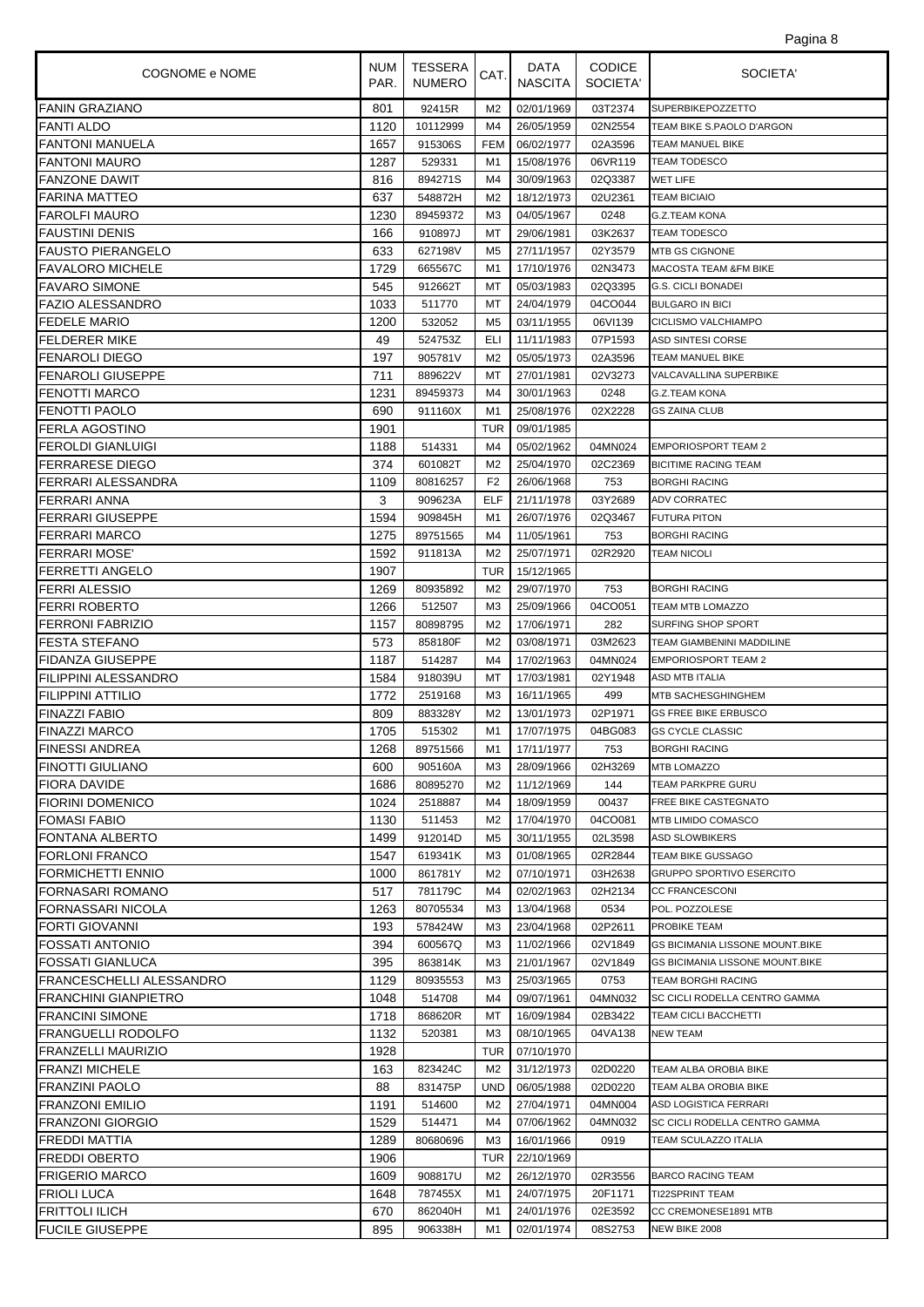| Pagina 9 |  |
|----------|--|
|          |  |

| COGNOME e NOME                | <b>NUM</b><br>PAR. | <b>TESSERA</b><br><b>NUMERO</b> | CAT.           | DATA<br><b>NASCITA</b> | <b>CODICE</b><br>SOCIETA' | SOCIETA'                               |
|-------------------------------|--------------------|---------------------------------|----------------|------------------------|---------------------------|----------------------------------------|
| <b>FULIGINI ANDREA</b>        | 1149               | 80735252                        | M <sub>2</sub> | 05/04/1971             | 1721                      | ASD ONLY OFF DUE RUOTE                 |
| <b>FUMAGALLI FABIO</b>        | 731                | 628326D                         | M4             | 01/01/1963             | 02J1810                   | RAMPI CLUB BRIANZA                     |
| <b>FUMAGALLI LUCA MARIA</b>   | 638                | 888460E                         | M4             | 01/01/1963             | 02U2361                   | <b>TEAM BICIAIO</b>                    |
| <b>FUMAGALLI MASSIMILIANO</b> | 431                | 394363G                         | MЗ             | 13/01/1968             | 02P3489                   | TEAM TRIANGOLO LARIANO LAGO DI COMO    |
| <b>FURLANI VINCENZO</b>       | 1695               | 621847Z                         | M <sub>3</sub> | 11/02/1964             | 02Z3560                   | <b>MDL RACING CREW</b>                 |
| <b>FURLANIS GIORGIO</b>       | 1235               | 527149                          | M4             | 11/03/1962             | 06VE011                   | <b>SAGITA BIKE</b>                     |
| <b>FUSAR BASSINI EDOARDO</b>  | 943                | 885968U                         | M4             | 27/06/1960             | 02V1849                   | <b>GS BICIMANIA LISSONE MOUNT.BIKE</b> |
| <b>FUSI MARCELLO</b>          | 405                | 845994N                         | MT             | 05/01/1980             | 02V1849                   | <b>GS BICIMANIA LISSONE MOUNT.BIKE</b> |
| <b>GABAGLIO DENNIS</b>        | 449                | 850798Y                         | МT             | 22/10/1987             | 02W2339                   | <b>MTB FALCHI BLU</b>                  |
| <b>GABRIELI PIERLUIGI</b>     | 1253               | 539397                          | M4             | 02/07/1962             | 06VR033                   | VINER EVOLUTION TEAM                   |
| <b>GADDONI ELENA</b>          | 2                  | 580537N                         | ELF            | 05/05/1980             | 07R1587                   | <b>TEAM PROGRESS FRM</b>               |
| <b>GAGLIARDI RAFFAELE</b>     | 1128               | 511454                          | M4             | 29/09/1963             | 04CO081                   | MTB LIMIDO COMASCO                     |
| <b>GALARDINI GIANLUCA</b>     | 113                | 638603N                         | M4             | 26/09/1961             | 08D2308                   | TOP RACE TEAM                          |
| <b>GALBIATI FABIO</b>         | 750                | 486181G                         | M5             | 02/07/1958             | 02Y1948                   | ASD MTB ITALIA                         |
| <b>GALESI CHIARA</b>          | 1698               | 912961P                         | <b>FEM</b>     | 01/08/1974             | 02Z3560                   | <b>MDL RACING CREW</b>                 |
| <b>GALIMBERTI MARCO</b>       | 726                | 919755F                         | M2             | 14/08/1969             | 02Y0418                   | <b>SC CASSANESE</b>                    |
| <b>GALLETTI ANTONIO</b>       | 714                | 862065W                         | M4             | 16/02/1962             | 03U2302                   | ASD GRUPPO CARTAI                      |
| <b>GALLI GIOVANNI</b>         | 739                | 522689Y                         | M4             | 12/02/1963             | 02U2607                   | <b>TEAM SPREAFICO</b>                  |
| <b>GALLI IVAN</b>             | 1029               | 80629769                        | M <sub>2</sub> | 14/07/1972             | 282                       | <b>SURFING SHOP SPORT</b>              |
| <b>GALLI SERGIO</b>           | 639                | 868635C                         | M <sub>3</sub> | 01/01/1964             | 02U2361                   | <b>TEAM BICIAIO</b>                    |
| <b>GALLINA MICHELE</b>        | 712                | 882129Q                         | M <sub>2</sub> | 26/09/1969             | 03M2598                   | ASD BIKE TRIBE SALGAREDA               |
| <b>GALLINELLI ROBERTO</b>     | 713                | 857850D                         | M <sub>3</sub> | 25/04/1964             | 03M2598                   | ASD BIKE TRIBE SALGAREDA               |
| <b>GALLISTO ALESSANDRO</b>    | 1909               |                                 | TUR            | 30/09/1973             |                           |                                        |
| <b>GALMACCI FLAVIO PAOLO</b>  | 815                | 889408G                         | M <sub>3</sub> | 27/06/1965             | 02Q3387                   | WET LIFE                               |
| <b>GALPERTI ALESSANDRO</b>    | 628                | 775784C                         | M <sub>2</sub> | 13/06/1970             | 02R2166                   | SUPERBIKE TEAM LENO                    |
| <b>GAMBINI PIETRO</b>         | 586                | 909775J                         | M <sub>3</sub> | 18/01/1966             | 02J3557                   | <b>FREE BIKERS</b>                     |
| <b>GANDIOLI LIVIO</b>         | 396                | 507139S                         | M4             | 25/01/1961             | 02V1849                   | <b>GS BICIMANIA LISSONE MOUNT.BIKE</b> |
| <b>GARBAGNATI GIUSEPPE</b>    | 420                | 893218U                         | M <sub>3</sub> | 26/08/1967             | 02F3481                   | VALSASSINA X BIKE TEAM                 |
| GARDESANI ALESSANDRO          | 1615               | 854324W                         | M <sub>2</sub> | 28/09/1971             | 02RO834                   | PEDALE MEDOLESE                        |
| <b>GARGIULO FERNANDO</b>      | 375                | 902324X                         | M <sub>3</sub> | 11/02/1967             | 02C2369                   | <b>BICITIME RACING TEAM</b>            |
| <b>GARLASCHELLI GIOVANNI</b>  | 1134               | 518364                          | M <sub>5</sub> | 14/02/1954             | 04PV012                   | <b>DESTRO RISTO'</b>                   |
| <b>GARZONI GIUSEPPE</b>       | 643                | 547905S                         | M7             | 17/12/1947             | 02V2150                   | <b>BICYCLE TEAM TANFOGLIO</b>          |
| <b>GASPARINI ROBERTA</b>      | 4                  | 847009G                         | <b>ELF</b>     | 06/09/1968             | 08D2308                   | TOP RACE TEAM                          |
| <b>GASTALDI CARLO</b>         | 1143               | 89341438                        | M4             | 06/04/1961             | 0325                      | S.C.VELOCIRAPTOR                       |
| <b>GATTI DOMENICO</b>         | 1288               | 528373                          | M <sub>2</sub> | 12/07/1972             | 06VR026                   | <b>GREEN TEAM</b>                      |
| <b>GATTI GIOVANNI</b>         | 928                | 866292T                         | M3             | 06/10/1968             | 02V3273                   | VALCAVALLINA SUPERBIKE                 |
| <b>GAVA JEAN PIERRE</b>       | 848                | 889762H                         | M3             | 20/10/1965             | 05F0590                   | ACIDO LATTICO TEAM                     |
| <b>GAZZI MARCO</b>            | 1062               | 512489                          | M4             | 02/03/1963             | 04C0044                   | <b>BULGARO IN BICI CPC</b>             |
| GAZZURELLI PIERINO            | 1535               | 825783N                         | M5             | 11/09/1950             | 02N2793                   | <b>MBO BIKE CLUB</b>                   |
| <b>GEA ALESSANDRO</b>         | 1262               | 519035                          | M <sub>3</sub> | 25/04/1968             | 04PV021                   | A.S.C. GIOVEZZANO                      |
| <b>GELMI FABIO</b>            | 613                | 412591G                         | M4             | 10/12/1961             | 02N2554                   | TEAM BIKE S.PAOLO D'ARGON              |
| <b>GEMIERI DANILO</b>         | 1135               | 531357                          | MЗ             | 23/08/1966             | 06VI120                   | <b>GS CICLI TOSETTO</b>                |
| <b>GEREVINI MAURO</b>         | 822                | 886553M                         | M2             | 19/07/1970             | 02E3592                   | CC CREMONESE1891 MTB                   |
| <b>GEROLDI FABRIZIO</b>       | 1184               | 514286                          | МT             | 03/03/1988             | 04MN024                   | <b>EMPORIOSPORT TEAM 2</b>             |
| <b>GERUM LUKAS</b>            | 90                 | 11                              | ELI            | 09/02/1985             | X                         | TEAM TEXPA-SIMPLON                     |
| <b>GEUSA JVAN</b>             | 863                | 910441Y                         | M <sub>2</sub> | 11/02/1973             | 03H2638                   | <b>GRUPPO SPORTIVO ESERCITO</b>        |
| <b>GHEZZI RICCARDO</b>        | 552                | 859722A                         | M4             | 01/01/1961             | 02R2075                   | <b>FREE BIKE PAVAN</b>                 |
| <b>GHEZZO ALESSIA</b>         | 32                 | 671960Q                         | ELF            | 13/07/1984             | 08D2308                   | <b>TOP RACE TEAM</b>                   |
| <b>GHIDETTI MARCO</b>         | 825                | 781175Y                         | ΜЗ             | 23/12/1965             | 02E3592                   | CC CREMONESE1891 MTB                   |
| <b>GHIDINELLI ERMANNO</b>     | 1761               | 810812Q                         | MЗ             | 21/03/1965             | 02L3551                   | MTB SOPRAZZOCCO                        |
| <b>GHIDINI MARCO LUCA</b>     | 1656               | 915310Z                         | M2             | 20/08/1969             | 02A3596                   | TEAM MANUEL BIKE                       |
| <b>GHIDONI MARCO</b>          |                    |                                 |                |                        |                           | PEDALE MEDOLESE                        |
|                               | 1616               | 924963M                         | M <sub>3</sub> | 03/11/1965             | 02RO834                   | VALCAVALLINA SUPERBIKE                 |
| <b>GHILARDI CRISTIANO</b>     | 569                | 879050L                         | M1             | 06/12/1974             | 02V3273                   |                                        |
| <b>GHIRARDI ROBERTO</b>       | 624                | 877679R                         | M <sub>3</sub> | 01/02/1966             | 02R2166                   | SUPERBIKE TEAM LENO                    |
| <b>GHISONI FABIO</b>          | 167                | 870628K                         | МT             | 22/08/1979             | 03K2637                   | <b>TEAM TODESCO</b>                    |
| <b>GHISONI MASSIMO</b>        | 64                 | 499679P                         | M1             | 06/07/1976             | 03K2637                   | TEAM TODESCO                           |
| GIACOMINI ANDREA RODOLFO      | 324                | 916667U                         | MЗ             | 06/03/1968             | 02A3596                   | TEAM MANUEL BIKE                       |
| <b>GIACOMUZZI ELENA</b>       | 5                  | 524796M                         | ELF            | 08/01/1969             | 19S0499                   | MONTECORNOBIKE TEAM GIANNINI           |
| GIANI FERDINANDO              | 376                | 601083U                         | ΜЗ             | 02/04/1966             | 02C2369                   | <b>BICITIME RACING TEAM</b>            |
| <b>GIANOTTI IVANO</b>         | 1912               |                                 | TUR            | 09/04/1964             |                           |                                        |
| <b>GIELLA CESARE</b>          | 844                | 859578J                         | M4             | 24/10/1961             | 03H2638                   | <b>GRUPPO SPORTIVO ESERCITO</b>        |
| <b>GILBERTI MARCO</b>         | 149                | 466706H                         | MЗ             | 06/03/1966             | 02W2601                   | RACING ROSOLA BIKE                     |
| GILIATI ALESSANDRO            | 917                | 893592C                         | M1             | 09/08/1974             | 02J3588                   | MTB ISEO                               |
| <b>GINOCCHIO FLAVIO</b>       | 147                | 781925Q                         | M3             | 20/11/1965             | 07W1322                   | STAFF BIKE 2000                        |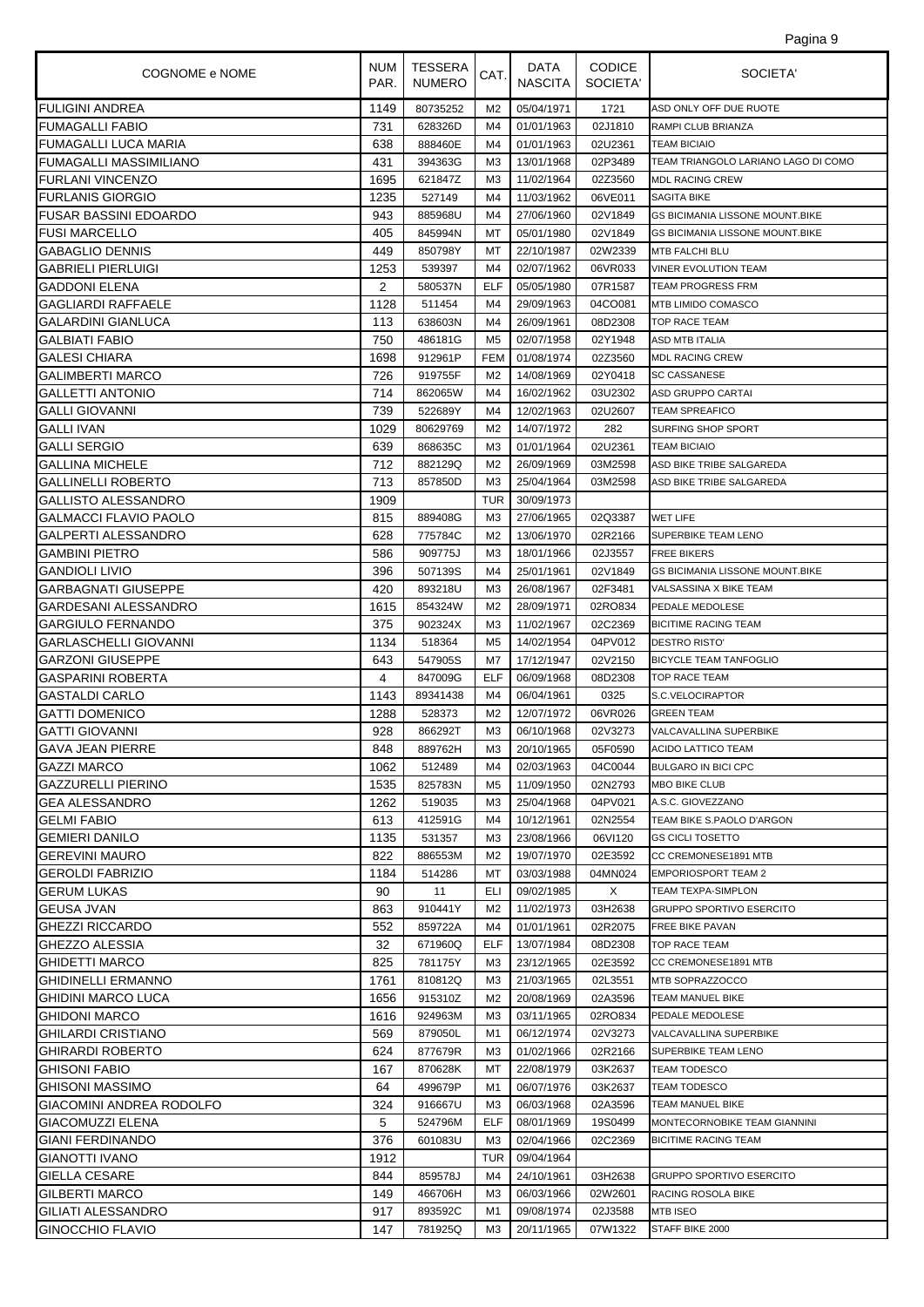| Pagina 10 |  |  |
|-----------|--|--|
|           |  |  |

| COGNOME e NOME              | <b>NUM</b><br>PAR. | TESSERA<br><b>NUMERO</b> | CAT.           | DATA<br><b>NASCITA</b> | <b>CODICE</b><br>SOCIETA' | SOCIETA'                               |
|-----------------------------|--------------------|--------------------------|----------------|------------------------|---------------------------|----------------------------------------|
| <b>GIORI ALBERTO</b>        | 1556               | 823500V                  | M4             | 01/01/1961             | 02V1849                   | <b>GS BICIMANIA LISSONE MOUNT.BIKE</b> |
| <b>GIORI CLAUDIO</b>        | 488                | 822060V                  | M <sub>2</sub> | 23/07/1969             | 02P0496                   | GS ODOLESE MTB CONCA D ORO             |
| <b>GIORI MAURIZIO</b>       | 1918               |                          | <b>TUR</b>     | 13/02/1964             |                           |                                        |
| <b>GIOVANARDI DARIO</b>     | 1469               | 893770H                  | M <sub>4</sub> | 18/01/1962             | 02J3334                   | PATA L.P. COSTRUZIONI                  |
| GIOVANOLA MARIKA            | 1554               | 505866                   | <b>FEM</b>     | 04/02/1983             | 01VB033                   | ASD IL CICLISTA                        |
| <b>GIRO MARCO</b>           | 1915               |                          | TUR            | 26/03/1959             |                           |                                        |
| GIULIANI MASSIMILIANO       | 157                | 514268H                  | M <sub>3</sub> | 24/11/1967             | 02K1806                   | TORREVILLA MTB                         |
| <b>GIUPPONI ANDREA</b>      | 67                 | 367722C                  | МT             | 18/05/1980             | 02D0220                   | TEAM ALBA OROBIA BIKE                  |
| <b>GLISENTI TIZIANO</b>     | 1655               | 830093P                  | M <sub>2</sub> | 18/03/1969             | 02A3596                   | TEAM MANUEL BIKE                       |
| <b>GLISONI GIOVANNI</b>     | 1654               | 870560K                  | M <sub>3</sub> | 11/02/1967             | 02A3596                   | TEAM MANUEL BIKE                       |
| <b>GOBBI MORENO</b>         | 1546               | 528133                   | MЗ             | 26/09/1964             | 06VR042                   | <b>GS TEAM THUNDER BIKE</b>            |
| <b>GOLDERER ROLAND</b>      | 91                 | 11                       | ELI            | 01/01/1977             | Χ                         | TEAM TEXPA-SIMPLON                     |
| <b>GOLDIN ANDREA</b>        | 1004               | 80908570                 | M <sub>2</sub> | 10/12/1973             | 08015949                  | ASD MTB LONG RIDE                      |
| <b>GOLDONI MIRKO</b>        | 1679               | 80680700                 | M1             | 29/10/1977             | 0919                      | TEAM SCULAZZO ITALIA                   |
| <b>GOLFI MARIO</b>          | 1232               | 89459991                 | M6             | 02/10/1947             | 0248                      | G.Z.TEAM KONA                          |
| <b>GOTTARDI FABIO</b>       | 1472               | 578932T                  | M <sub>3</sub> | 22/04/1967             | 02X2228                   | <b>GS ZAINA CLUB</b>                   |
| <b>GRASSI ADRIANO</b>       | 1595               | 899791Z                  | M <sub>3</sub> | 08/12/1965             | 20G1156                   | MOUNTAIN BIKE LODRONE FONDITAL         |
| <b>GRASSI EGIDIO LUIGI</b>  | 1562               | 508836                   | M <sub>5</sub> | 18/06/1951             | 04MI057                   | <b>CICLI BATTISTELLA MTB</b>           |
| <b>GRASSI GIULIANO</b>      | 1153               | 80702863                 | M <sub>5</sub> | 09/01/1958             | 282                       | SURFING SHOP SPORT                     |
| <b>GRAZIANO GIANFRANCO</b>  | 820                | 894148X                  | M1             | 14/11/1974             | 03H2638                   | <b>GRUPPO SPORTIVO ESERCITO</b>        |
| <b>GRAZIOLI MAURO</b>       | 1622               | 471251D                  | M <sub>3</sub> | 26/04/1966             | 02P2611                   | PROBIKE TEAM                           |
| <b>GRAZIOTTI GIANFRANCO</b> | 325                | 505097J                  | M4             | 25/12/1961             | 02A3596                   | <b>TEAM MANUEL BIKE</b>                |
| <b>GRESSIOLI NICOLA</b>     | 1559               | 510263                   | M2             | 22/03/1973             | 04BS056                   | TBR MERIDA BIKE                        |
| <b>GRIGGIO ANDREA</b>       | 1598               | 520511                   | M <sub>2</sub> | 09/05/1970             | 04VA079                   | <b>GC CRAL AAEM</b>                    |
| <b>GRIGGIO GRAZIANO</b>     | 1491               | 520506                   | M <sub>5</sub> | 10/06/1947             | 04VA079                   | AIR BIKE                               |
| GRITTI ANDREA               | 1723               | 927889P                  | M1             | 10/06/1974             | 01L1874                   | DOC BIKE                               |
| <b>GROSSI EMANUELE</b>      | 845                | 854204F                  | M <sub>3</sub> | 16/02/1965             | 03H2638                   | <b>GRUPPO SPORTIVO ESERCITO</b>        |
| <b>GROTTOLI MANER</b>       | 1927               |                          | TUR            | 19/12/1971             |                           |                                        |
| <b>GUANZIROLI VALERIO</b>   | 341                | 814830N                  | M4             | 01/01/1963             | 02X0047                   | CLUB CICLISTICO CANTURINO 1902         |
| <b>GUARISE PIETRO</b>       | 1168               | 528152                   | M4             | 04/12/1959             | 06VR042                   | <b>GS TEAM THUNDER BIKE</b>            |
| <b>GUATTA PIERLUIGI</b>     | 812                | 920535Q                  | M4             | 03/06/1962             | 02L3598                   | <b>ASD SLOWBIKERS</b>                  |
| <b>GUERRA ROMANO</b>        | 1930               |                          | TUR            | 30/10/1959             |                           |                                        |
| <b>GUFFANTI LORENZO</b>     | 1018               | 512281                   | M <sub>2</sub> | 24/01/1973             | 04CO008                   | ASD AMICI COMASCHI DEL CICLISMO        |
| <b>GUIDA GIANNI</b>         | 1158               | 526811                   | M2             | 25/06/1970             | 06VE033                   | <b>NEW DOWNHILL</b>                    |
| <b>GUSMINI MARCO</b>        | 897                | 817094F                  | M <sub>2</sub> | 04/03/1970             | 02Q2507                   | TEAM BIKE TRESCORE BALNEARIO           |
| <b>GUZZI MATTEO</b>         | 1091               | 520376                   | M <sub>2</sub> | 19/03/1971             | 04VA138                   | <b>NEW TEAM</b>                        |
| <b>HOFER FRANZ</b>          | 81                 | 775393C                  |                | ELI 27/12/1981         | 02K1806                   | <b>TORREVILLA MTB</b>                  |
| <b>HOFFER FRANCESCO</b>     | 1043               | 21/04/3328               | M4             | 10/08/1962             | 05TN013                   | <b>BREN TEAM TRENTO</b>                |
| IACOBACCI ANDREA            | 1604               | 908602M                  | M1             | 06/08/1974             | 02N3580                   | <b>EVOLUTION BIKE TEAM</b>             |
| IACOMONI PATRIZIO           | 944                | 895120Q                  | M2             | 01/01/1973             | 03H2638                   | <b>GRUPPO SPORTIVO ESERCITO</b>        |
| <b>IACONELLI SERGIO</b>     | 397                | 828583R                  | M <sub>3</sub> | 04/07/1964             | 02V1849                   | GS BICIMANIA LISSONE MOUNT.BIKE        |
| <b>IASCI GIANLUIGI</b>      | 804                | 866343D                  | M <sub>2</sub> | 14/09/1969             | 03H2638                   | <b>GRUPPO SPORTIVO ESERCITO</b>        |
| <b>IERACI MICHELE</b>       | 398                | 911728U                  | M2             | 21/11/1973             | 02V1849                   | <b>GS BICIMANIA LISSONE MOUNT.BIKE</b> |
| <b>IERACI MICHELE</b>       | 417                | 911728U                  | M <sub>2</sub> | 21/11/1973             | 02V1849                   | <b>GS BICIMANIA LISSONE MOUNT.BIKE</b> |
| <b>IMPERIALI IVANO</b>      | 1115               | 511981                   | MЗ             | 20/06/1968             | 04C0038                   | <b>BICI BIKE 93</b>                    |
| IINCERTI ANTONIO            | 1093               | 80680702                 | M5             | 15/05/1955             | 919                       | TEAM SCULAZZO ITALIA                   |
| <b>INDELICATO MARIO</b>     | 903                | 603726E                  | M4             | 28/07/1963             | 06C0231                   | POL.CRAL VIGILI D/FUOCO GE PUNTO SPORT |
| <b>INSERO FRANCO</b>        | 1065               | 512509                   | M1             | 01/02/1974             | 02H3269                   | MTB LOMAZZO                            |
| <b>INSTULI MARCO</b>        | 1920               |                          | TUR            | 08/06/1966             |                           |                                        |
| <b>INVERARDI ANTONIO</b>    | 1753               | 772843G                  | M4             | 05/05/1960             | 02F2834                   | <b>GC ISEO</b>                         |
| <b>IRSARA MICHAEL</b>       | 338                | 461452V                  | M1             | 16/10/1975             | 21X0091                   | <b>ALTA BADIA</b>                      |
| <b>KLOMP SANDRA</b>         | 10                 | 834908V                  | ELF            | 29/07/1964             | 02K1806                   | <b>TORREVILLA MTB</b>                  |
| <b>KRALJ DEAN</b>           | 355                | 629380R                  | M <sub>2</sub> | 04/05/1973             | 05D0577                   | MOUNTAIN BICI CLUB TRIESTE             |
| KRAVOS ALESSANDRO           | 356                | 450818D                  | M <sub>3</sub> | 15/12/1964             | 05D0577                   | MOUNTAIN BICI CLUB TRIESTE             |
| LA VIOLA GABRIELE           | 399                | 664719K                  | M4             | 26/03/1963             | 02V1849                   | GS BICIMANIA LISSONE MOUNT.BIKE        |
| LAFFRANCHI IVAN             | 1629               | 887866Q                  | M1             | 11/05/1974             | 02N3465                   | ASD MTB AGNOSINE                       |
| LAMA RICIARD                | 1160               | 80702864                 | M <sub>2</sub> | 26/04/1971             | 282                       | SURFING SHOP SPORT                     |
| LANFRANCHI DIEGO            | 1550               | 514400                   | M4             | 27/03/1963             | 04MN032                   | SC CICLI RODELLA CENTRO GAMMA          |
| LANFRANCHI SEVERINO         | 680                | 909392B                  | M <sub>3</sub> | 25/06/1966             | 02K2447                   | SC PEIA EDILSTRADE                     |
| LANZONI DAVIDE              | 411                | 927541R                  | M <sub>2</sub> | 01/01/1973             | 02V1849                   | <b>GS BICIMANIA LISSONE MOUNT.BIKE</b> |
| LAUDANO PIETRO              | 190                | 917754U                  | M4             | 03/12/1962             | 02W3569                   | ASD NOVAGLI TEAM BIKE                  |
| LAURO MARCO                 | 1536               | 869760W                  | MЗ             | 18/03/1964             | 02N2793                   | <b>MBO BIKE CLUB</b>                   |
| LAVELLI TIZIANO             | 1687               | 777231B                  | ΜЗ             | 27/05/1967             | 02W3150                   | <b>G.S.CEDAS IVECO BRESCIA</b>         |
| LAVEZZI ALESSANDRO          | 450                | 909726H                  | M3             | 06/10/1968             | 02W2339                   | <b>MTB FALCHI BLU</b>                  |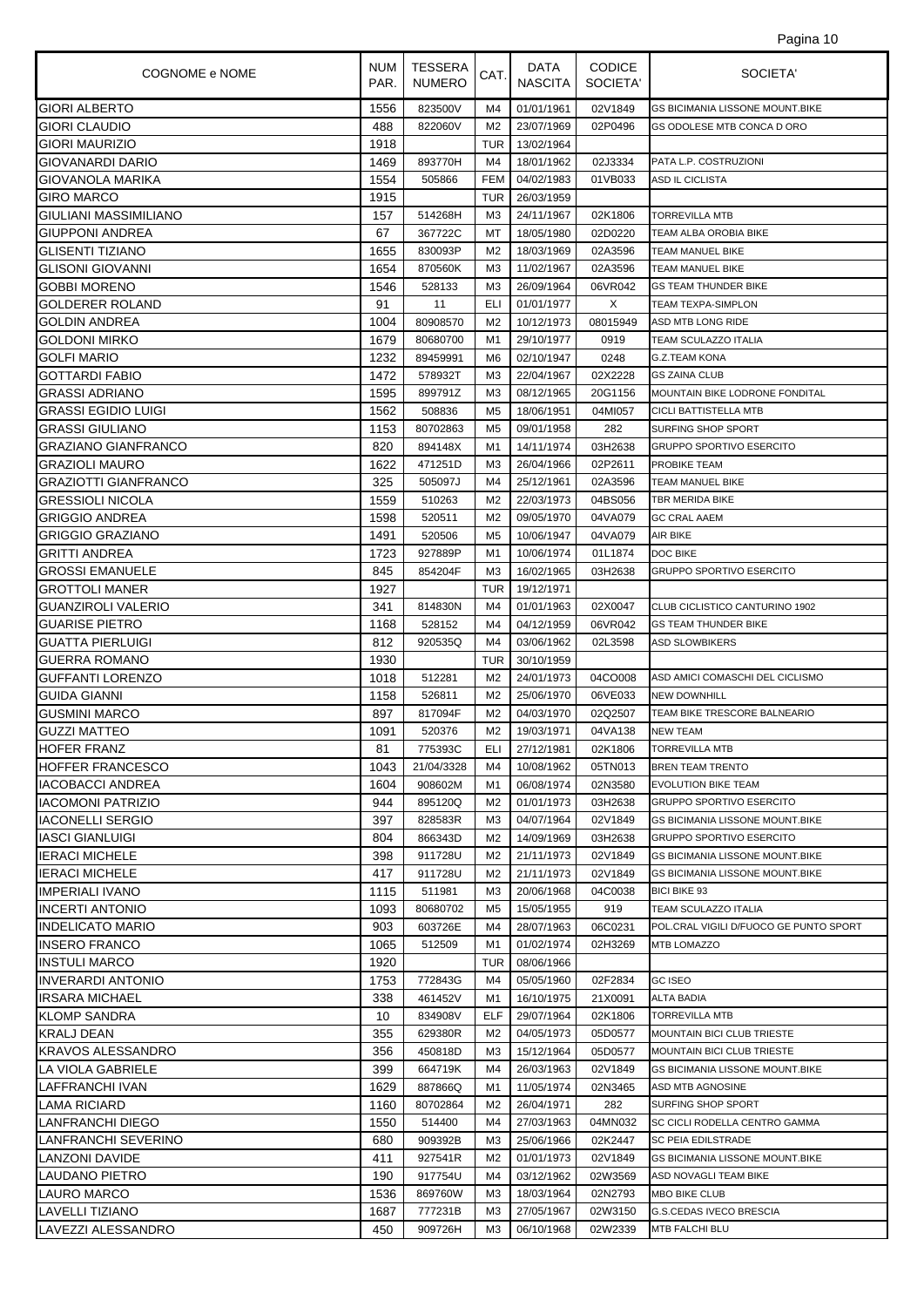| COGNOME e NOME              | <b>NUM</b><br>PAR. | TESSERA<br><b>NUMERO</b> | CAT.           | DATA<br><b>NASCITA</b> | <b>CODICE</b><br>SOCIETA' | SOCIETA'                               |
|-----------------------------|--------------------|--------------------------|----------------|------------------------|---------------------------|----------------------------------------|
| LAZZARI ADOLFO              | 1267               | 89804124                 | M6             | 10/12/1951             | 753                       | <b>BORGHI RACING</b>                   |
| LAZZARI CLAUDIO             | 889                | 673415U                  | M <sub>2</sub> | 25/02/1971             | 03H2638                   | <b>GRUPPO SPORTIVO ESERCITO</b>        |
| <b>LAZZARI DAVIDE</b>       | 1270               | 89751570                 | MЗ             | 27/03/1967             | 753                       | <b>BORGHI RACING</b>                   |
| <b>LAZZARI DOMENICO</b>     | 326                | 905091M                  | M1             | 06/04/1974             | 02A3596                   | <b>TEAM MANUEL BIKE</b>                |
| LAZZARI LUCA                | 1274               | 999999                   | M3             | 09/02/1966             | 753                       | <b>BORGHI RACING</b>                   |
| <b>LAZZARO GIORGIO</b>      | 1070               | 80908571                 | M <sub>2</sub> | 10/01/1969             | 08015949                  | ASD MTB LONG RIDE                      |
| LAZZARONI OSCAR             | 56                 | 351876F                  | M <sub>2</sub> | 23/08/1972             | 02D0220                   | TEAM ALBA OROBIA BIKE                  |
| LEALI MASSIMILIANO          | 1653               | 859142D                  | M <sub>2</sub> | 12/02/1973             | 02A3596                   | <b>TEAM MANUEL BIKE</b>                |
| <b>LECCHINI MAURO</b>       | 619                | 913644S                  | M3             | 16/08/1966             | 02H3269                   | <b>MTB LOMAZZO</b>                     |
| <b>LEO LUCA</b>             | 1299               | 528076                   | M <sub>2</sub> | 21/09/1971             | 06VR023                   | <b>ASD VERONA BIKE</b>                 |
| LEOGRANDE GIANDOMENICO      | 1521               | 918743A                  | M3             | 16/08/1966             | 02W2601                   | <b>RACING ROSOLA BIKE</b>              |
| <b>LEONARDI FABIO</b>       | 1515               | 926951K                  | MT             | 24/12/1979             | 20U1136                   | <b>ANACLI</b>                          |
| <b>LEONI DIEGO</b>          | 651                | 913879W                  | M1             | 30/04/1974             | 02H3269                   | <b>MTB LOMAZZO</b>                     |
| <b>LEONI MASSIMO</b>        | 1586               | 515425                   | MЗ             | 29/04/1968             | 04BG077                   | ASD GS RAMPI TEAM 96                   |
| LEVA ENRICO                 | 400                | 902806U                  | M3             | 18/01/1965             | 02V1849                   | <b>GS BICIMANIA LISSONE MOUNT.BIKE</b> |
| LIBORIO MAURIZIO            | 204                | 576740L                  | M4             | 09/11/1962             | 02N3473                   | MACOSTA TEAM &FM BIKE                  |
| <b>LIBRETTI MARCO</b>       | 1304               | 579178Q                  | МT             | 10/08/1984             | 02N3473                   | <b>MACOSTA TEAM &amp;FM BIKE</b>       |
| <b>LICCI ALBERTO</b>        | 1641               | 619345P                  | M3             | 25/08/1965             | 02X2858                   | <b>TEAM CORSETTI</b>                   |
| <b>LICEN FRANCESCO</b>      | 353                | 863626W                  | M <sub>2</sub> | 03/08/1971             | 05D0577                   | <b>MOUNTAIN BICI CLUB TRIESTE</b>      |
| LISCI NICOLA                | 1672               | 539699                   | M2             | 16/01/1971             | 08RE019                   | <b>MONDINI ARREDAMENTI</b>             |
| <b>LODA FLAVIO</b>          | 830                | 505259Q                  | M3             | 21/04/1965             | 02W2601                   | RACING ROSOLA BIKE                     |
| LODIGIANI MARIO             | 621                | 621833K                  | M <sub>5</sub> | 17/07/1958             | 02R2166                   | SUPERBIKE TEAM LENO                    |
| <b>LOGLIO LORENZO</b>       | 401                | 921942M                  | M <sub>2</sub> | 12/08/1972             | 02V1849                   | <b>GS BICIMANIA LISSONE MOUNT.BIKE</b> |
| LOMBARDI ANDREA             | 1770               | 896838M                  | M1             | 28/09/1975             | 02B3422                   | <b>TEAM CICLI BACCHETTI</b>            |
| LOMBARDI IVAN               | 490                | 780082S                  | МT             | 13/05/1983             | 02N3465                   | ASD MTB AGNOSINE                       |
| LOMBARDI PIETROPAOLO        | 536                | 915782P                  | M5             | 26/08/1955             | 02E3584                   | MATA TEAM ASD GRUPPO FIOLETTI          |
| LOMBARDI YURI               | 1630               | 905890X                  | МT             | 09/05/1990             | 02N3465                   | ASD MTB AGNOSINE                       |
| LOMBARDINI LUCA             | 1910               |                          | TUR            | 01/11/1972             |                           |                                        |
| LOMBARDO FRANCESCO          | 1314               | 515611J                  | МT             | 28/07/1979             | 02N3465                   | ASD MTB AGNOSINE                       |
| LONATI MATTEO               | 1056               | 510526                   | M1             | 20/06/1974             | 04BS037                   | <b>GS PEDALE BAGNOLESE</b>             |
| LONGONI GIANLUCA            | 451                | 876978C                  | M <sub>2</sub> | 18/06/1969             | 02W2339                   | <b>MTB FALCHI BLU</b>                  |
| <b>LORENZI RICCARDO</b>     | 1474               | 918665C                  | M <sub>2</sub> | 19/02/1972             | 02X2228                   | <b>GS ZAINA CLUB</b>                   |
| LORENZO ANTONIO             | 440                | 915264X                  | M <sub>2</sub> | 15/10/1969             | 02R3333                   | <b>TEAM COMOBIKE</b>                   |
| LORENZONI ALESSANDRO        | 1731               | 920991J                  | M <sub>5</sub> | 21/08/1956             | 02N3473                   | <b>MACOSTA TEAM &amp;FM BIKE</b>       |
| <b>LOSSI ANGELO</b>         | 1470               | 856291Y                  | MT             | 13/07/1989             | 02N3465                   | ASD MTB AGNOSINE                       |
| LUCCARDINI CLAUDIO          | 377                | 599672C                  | MЗ             | 30/08/1966             | 02C2369                   | <b>BICITIME RACING TEAM</b>            |
| <b>LUCCHI MARCO</b>         | 1591               | 911812H                  | M4             | 26/10/1962             | 02R2920                   | <b>TEAM NICOLI</b>                     |
| <b>LUCCHINI FRANCO</b>      | 1523               | 781723V                  | M4             | 02/03/1962             | 20V1014                   | <b>SC EUROSCAF BIKBIKE</b>             |
| LUGLIO LUCA                 | 354                | 838708Q                  | MЗ             | 19/08/1966             | 05D0577                   | <b>MOUNTAIN BICI CLUB TRIESTE</b>      |
| <b>LUISETTI MARCO</b>       | 1052               | 511769                   | M1             | 31/10/1976             | 04CO044                   | <b>BULGARO IN BICI</b>                 |
| <b>LUNARDI MARINO</b>       | 453                | 664986Y                  | M5             | 04/06/1956             | 02W2339                   | <b>MTB FALCHI BLU</b>                  |
| <b>MACCHI MARCO</b>         | 707                | 825305X                  | M4             | 01/01/1963             | 02R1797                   | S.MARTINO EMMEDUE BIKEPOINT            |
| MADASCHI MARCO              | 500                | 864468H                  | МT             | 24/06/1980             | 02P2316                   | <b>SCOTT RACING TEAM</b>               |
| <b>MAFFAZIOLI ENRICO</b>    | 1195               | 514583                   | MЗ             | 19/11/1968             | 04MN004                   | <b>ASD LOGISTICA FERRARI</b>           |
| <b>MAFFEI GIULIANO</b>      | 1688               | 80966735                 | M1             | 13/07/1974             | 0282                      | SURFING SHOP SPORT                     |
| <b>MAFFEI STEFANO</b>       | 1689               | 80966734                 | M1             | 24/04/1974             | 0282                      | SURFING SHOP SPORT                     |
| MAFFEZZONI GIANFRANCO       | 191                | 849706R                  | M3             | 13/03/1966             | 02Z3560                   | <b>MDL RACING CREW</b>                 |
| MAFFEZZONI MAURO            | 468                | 578787A                  | M2             | 08/03/1973             | 02P0496                   | <b>GS ODOLESE MTB CONCA D ORO</b>      |
| <b>MAFFONI CESARE</b>       | 665                | 579115Z                  | MЗ             | 03/01/1964             | 02N2793                   | <b>MBO BIKE CLUB</b>                   |
| MAGAGNOTTI MASSIMO          | 1148               | 11111                    | M3             | 01/01/1966             | 03E1832                   | <b>EVOLUTION TEAM</b>                  |
| <b>MAGGI STEFANO</b>        | 418                | 621654F                  | M3             | 01/01/1968             | 02V1849                   | GS BICIMANIA LISSONE MOUNT.BIKE        |
| <b>MAGGI STEFANO</b>        | 445                | 621654F                  | M3             | 06/02/1968             | 02V1849                   | GS BICIMANIA LISSONE MOUNT.BIKE        |
| <b>MAGNANI ALBERTO</b>      | 1163               | 80702865                 | M5             | 07/06/1957             | 282                       | SURFING SHOP SPORT                     |
| MAGNANI ANDREA              | 1194               | 80629854                 | M2             | 03/11/1970             | 282                       | SURFING SHOP SPORT                     |
| <b>MAGNI FERRUCCIO</b>      | 699                | 901749Q                  | M4             | 29/07/1959             | 02WO180                   | <b>VELOCLUB TREZZO</b>                 |
| <b>MAGRI GIANCARLO</b>      | 927                | 845385T                  | M3             | 24/05/1968             | 02V3273                   | VALCAVALLINA SUPERBIKE                 |
| <b>MAGRI LUCA</b>           | 1068               | 510586                   | M1             | 13/03/1977             | 04BS037                   | <b>GS PEDALE BAGNOLESE</b>             |
| MAIUOLO ALESSANDRO          | 1123               | 508906                   | МT             | 20/04/1981             | 04MI057                   | <b>CICLI BATTISTELLA MTB</b>           |
| MALACRIDA SAMUELE           | 176                | 777710P                  | M2             | 03/12/1973             | 02P3394                   | <b>IDEAL BIKES INTERATIONAL TEAM</b>   |
| <b>MALAGUTTI GIAMPIETRO</b> | 1282               | 89751572                 | MЗ             | 11/04/1964             | 753                       | <b>BORGHI RACING</b>                   |
| <b>MALAVASI OSCAR</b>       | 611                | 914370C                  | M2             | 19/02/1971             | 02Z2788                   | MTB BEE AND BIKE                       |
| MALINVERNO GIOVANNI         | 647                | 773168Q                  | M1             | 15/11/1974             | 02RO834                   | PEDALE MEDOLESE                        |
| <b>MALTESE MONICA</b>       | 24                 | 621029Y                  | F <sub>1</sub> | 03/08/1985             | 02D0220                   | TEAM ALBA OROBIA BIKE                  |
| <b>MANCO GIUSEPPE</b>       | 818                | 910458H                  | MЗ             | 22/08/1967             | 03H2638                   | <b>GRUPPO SPORTIVO ESERCITO</b>        |
|                             |                    |                          |                |                        |                           |                                        |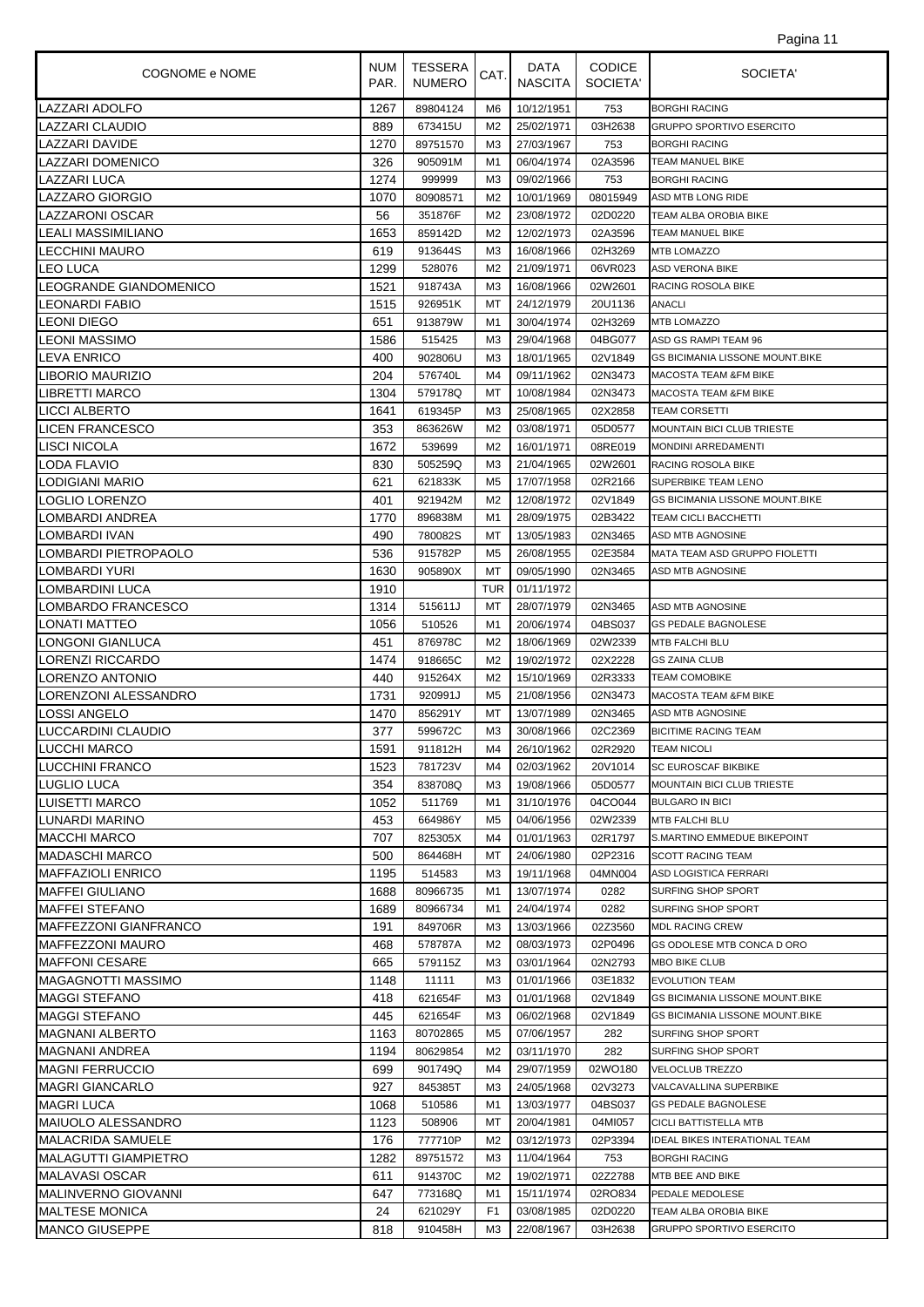| COGNOME e NOME                              | <b>NUM</b><br>PAR. | <b>TESSERA</b><br><b>NUMERO</b> | CAT.                 | DATA<br><b>NASCITA</b>   | <b>CODICE</b><br>SOCIETA' | SOCIETA'                                             |
|---------------------------------------------|--------------------|---------------------------------|----------------------|--------------------------|---------------------------|------------------------------------------------------|
| <b>MANCUSO FRANCESCO</b>                    | 1031               | 511455                          | M <sub>2</sub>       | 12/03/1970               | 04CO081                   | <b>MTB LIMIDO COMASCO</b>                            |
| <b>MANERA MARIO</b>                         | 481                | 780124Y                         | M <sub>3</sub>       | 07/08/1966               | 02P0496                   | GS ODOLESE MTB CONCA D ORO                           |
| MANGERINI BALDASSARE                        | 1593               | 2519660                         | M4                   | 01/09/1961               | 02Q3467                   | <b>FUTURA PITON</b>                                  |
| <b>MANGIAROTTI MARCO</b>                    | 808                | 886556Q                         | M1                   | 05/08/1975               | 02E3592                   | CC CREMONESE1891 MTB                                 |
| <b>MANGILI FABRIZIO</b>                     | 1602               | 913620W                         | M <sub>5</sub>       | 17/03/1956               | 02N3580                   | <b>EVOLUTION BIKE TEAM</b>                           |
| MANICA MARIO                                | 832                | 897398V                         | M4                   | 19/09/1962               | 20M0381                   | <b>TEAM CARPENTARI</b>                               |
| <b>MANINI MAURO</b>                         | 852                | 682689H                         | M4                   | 23/10/1962               | 07Y1041                   | <b>GS LUGAGNANO OFF ROAD</b>                         |
| <b>MANTELLI DAVIDE</b>                      | 475                | 872259P                         | МT                   | 19/01/1983               | 02P0496                   | <b>GS ODOLESE MTB CONCA D ORO</b>                    |
| <b>MANTONICO SERGIO</b>                     | 1063               | 512490                          | M <sub>3</sub>       | 04/03/1966               | 04C0044                   | <b>BULGARO IN BICI CPC</b>                           |
| <b>MANUINI CLAUDIO</b>                      | 646                | 773175F                         | M3                   | 12/11/1968               | 02R0834                   | PEDALE MEDOLESE                                      |
| <b>MANUZZI SAMUELE</b>                      | 1078               | 89743463                        | M <sub>2</sub>       | 18/10/1971               | 128                       | POLISPORTIVA DE AMICIS                               |
| MANZONI ALESSANDRO                          | 835                | 851862X                         | M4                   | 10/04/1963               | 02U2607                   | <b>TEAM SPREAFICO</b>                                |
| MAPELLI DANIELE                             | 881                | 919719B                         | M1                   | 11/01/1974               | 02U2568                   | PEDIVELLE ROVENTI                                    |
| MARABESE MASSIMO                            | 403                | 863808E                         | M1                   | 28/11/1977               | 02V1849                   | <b>GS BICIMANIA LISSONE MOUNT.BIKE</b>               |
| <b>MARANGONI MICHELE</b>                    | 1155               | 99999999                        | M2<br>M4             | 11/10/1970               | 06VR023                   | <b>ASD VERONA BIKE</b>                               |
| <b>MARANI ROBERTO</b>                       | 1748<br>859        | 528111<br>783646A               | M <sub>2</sub>       | 10/11/1983               | 06VR004<br>02Z1026        | TURNOVER<br>TEAM GIULIANI CICLI ARCO                 |
| MARCANTONI GIANNI<br>MARCHESI GIAMPIERO     | 1486               | 543224S                         | M4                   | 06/01/1969<br>02/01/1960 | 02V1849                   | <b>GS BICIMANIA LISSONE MOUNT.BIKE</b>               |
| <b>MARCHETTI LEONARDO</b>                   | 1131               | 80629770                        | M <sub>2</sub>       | 16/05/1970               | 0282                      | SURFING SHOP SPORT                                   |
| <b>MARCHI STEFANIA</b>                      | 1316               | 878306M                         | <b>FEM</b>           | 06/08/1976               | 02R2844                   | TEAM BIKE GUSSAGO                                    |
| <b>MARELLI DOMENICO</b>                     | 1537               | 825450U                         | M <sub>5</sub>       | 24/12/1958               | 02N2793                   | <b>MBO BIKE CLUB</b>                                 |
| <b>MARELLI STEFANO</b>                      | 950                | 883602U                         | M1                   | 13/05/1974               | 02R2844                   | <b>TEAM BIKE GUSSAGO</b>                             |
| MARGONARI MAURO                             | 164                | 396323S                         | M <sub>2</sub>       | 22/09/1970               | 20M0381                   | TEAM CARPENTARI                                      |
| <b>MARIANI LUCIANO</b>                      | 715                | 779148S                         | M <sub>3</sub>       | 30/06/1966               | 07W1322                   | STAFF BIKE 2000                                      |
| <b>MARIANI TIZIANO</b>                      | 723                | 919756G                         | M4                   | 06/08/1962               | 02Y0418                   | <b>SC CASSANESE</b>                                  |
| MARINELLI ALESSANDRO                        | 566                | 909249T                         | M1                   | 09/08/1977               | 02V2745                   | DR BIKECICLING TEAM                                  |
| <b>MARINELLI MARCO</b>                      | 868                | 625837L                         | M4                   | 25/12/1959               | 07Z0114                   | MIRANDOLESE LIQUIGAS                                 |
| <b>MARINI EZIO</b>                          | 1754               | 866384X                         | M <sub>3</sub>       | 12/11/1966               | 02J3588                   | MTB ISEO                                             |
| <b>MARINONI MASSIMO</b>                     | 1581               | 916427C                         | M <sub>2</sub>       | 03/04/1973               | 03R2731                   | TEAM PAOLA PEZZO                                     |
| <b>MARNIGA STEFANO</b>                      | 1623               | 486156N                         | M <sub>3</sub>       | 20/02/1965               | 02P2611                   | PROBIKE TEAM                                         |
| <b>MARRA CESARE</b>                         | 747                | 889688G                         | M <sub>2</sub>       | 17/07/1972               | 02V3273                   | VALCAVALLINA SUPERBIKE                               |
| <b>MARSILIO CLAUDIA</b>                     | 12                 | 514509U                         | F <sub>1</sub>       | 19/10/1971               | 02D2592                   | <b>GP RACE TEAM</b>                                  |
| <b>MARTARELLO STEFANO</b>                   | 706                | 825307Z                         | M <sub>2</sub>       | 01/01/1970               | 02R1797                   | S.MARTINO EMMEDUE BIKEPOINT                          |
| <b>MARTEGANI STEFANO</b>                    | 1597               | 520512                          | M1                   | 25/04/1975               | 04VA079                   | <b>GC CRAL AAEM</b>                                  |
| <b>MARTELLI MARCO</b>                       | 1189               | 514340                          | MT                   | 27/03/1987               | 04MN024                   | <b>EMPORIOSPORT TEAM 2</b>                           |
| <b>MARTIGNANO RICCARDO</b>                  | 854                | 916389W                         | M <sub>3</sub>       | 27/02/1964               | 02R075                    | ADS PAVAN FREE BIKE                                  |
| <b>MARTINELLI ENRICO</b>                    | 482                | 776164F                         | M <sub>2</sub>       | 30/10/1973               | 02P0496                   | GS ODOLESE MTB CONCA D ORO                           |
| <b>MARTINELLI OSCAR</b>                     | 1488               | 914452K                         | M2                   | 15/06/1970               | 02N3465                   | <b>ASD MTB AGNOSINE</b>                              |
| <b>MARTINELLI STEFANO</b>                   | 404                | 823071M                         | M <sub>3</sub>       | 20/05/1964               | 02V1849                   | GS BICIMANIA LISSONE MOUNT.BIKE                      |
| <b>MARTINI FRANCO</b>                       | 1133               | 521675                          | M <sub>5</sub>       | 30/08/1957               | 05TN013                   | <b>BREN TEAM TRENTO</b>                              |
| <b>MARTINI VINCENZO</b>                     | 1538               | 579113X                         | M <sub>3</sub>       | 03/08/1964               | 02N2793                   | <b>MBO BIKE CLUB</b>                                 |
| <b>MARUELLI DIEGO</b>                       | 476                | 598914N                         | M <sub>3</sub>       | 28/04/1966               | 02P0496                   | GS ODOLESE MTB CONCA D ORO                           |
| <b>MASIERO GUIDO</b>                        | 1481               | 529178                          | M5                   | 27/07/1955               | 06VR066                   | TEAM PLANET BIKE                                     |
| <b>MASIERO IVANO</b>                        | 1204               | 532077                          | M3                   | 27/04/1964               | 06VI139                   | CICLISMO VALCHIAMPO                                  |
| MASIERO STEFANO                             | 1202               | 532074                          | M <sub>2</sub>       | 02/12/1973               | 06VI139                   | CICLISMO VALCHIAMPO                                  |
| <b>MASINI ANTONIO</b><br>MASSARDI FERRUCCIO | 160                | 547923K<br>893083H              | M <sub>3</sub><br>M4 | 12/12/1965<br>20/04/1962 | 02N2857                   | <b>TEAM MARTINA</b><br>MATA TEAM ASD GRUPPO FIOLETTI |
| <b>MASSARDI MARCO</b>                       | 501<br>1642        | 619346Q                         | M4                   | 03/03/1962               | 02E3584<br>02X2858        | <b>TEAM CORSETTI</b>                                 |
| MASSARI EMANUELE                            | 1477               | 513764                          | МT                   | 13/07/1979               | L0002                     | AS F.LLI RIZZOTTO                                    |
| MASSARI SAMUELE                             | 1617               | 513764                          | МT                   | 13/07/1979               | L0002                     | AS F.LLI RIZZOTTO                                    |
| MASSERDOTTI FABIO                           | 178                | 423685R                         | M <sub>2</sub>       | 06/06/1969               | 02P1971                   | <b>GS FREE BIKE ERBUSCO</b>                          |
| <b>MASSETTI CLAUDIO</b>                     | 1732               | 886123E                         | M <sub>3</sub>       | 27/05/1966               | 02N3473                   | <b>MACOSTA TEAM &amp;FM BIKE</b>                     |
| <b>MASSOLINI ANGELO</b>                     | 1762               | 810819X                         | M4                   | 13/12/1959               | 02L3551                   | MTB SOPRAZZOCCO                                      |
| MASSRA GUIDO                                | 425                | 857289F                         | M2                   | 01/01/1971               | 02P3489                   | TEAM TRIANGOLO LARIANO LAGO DI COMO                  |
| MASTELLARO MORENO                           | 652                | 915039R                         | M3                   | 16/07/1965               | 02H3269                   | <b>MTB LOMAZZO</b>                                   |
| <b>MATINZIOLI STEFANO</b>                   | 1243               | 527410                          | M1                   | 17/01/1978               | 08VR085                   | AC BORDINIFICIO BARBIORI                             |
| <b>MATTIOLI DAVIDE</b>                      | 1089               | 512511                          | M1                   | 05/05/1976               | 02H3269                   | <b>MTB LOMAZZO</b>                                   |
| MATTIOTTI ROBERTO LUIGI                     | 1929               |                                 | <b>TUR</b>           | 14/02/1954               |                           |                                                      |
| MAZZA MAURIZIO                              | 846                | 859586T                         | M4                   | 20/07/1960               | 03H2638                   | <b>GRUPPO SPORTIVO ESERCITO</b>                      |
| MAZZACANI MAURIZIO                          | 1720               | 886319S                         | M1                   | 20/06/1978               | 02B3422                   | TEAM CICLI BACCHETTI                                 |
| <b>MAZZONI AGOSTINO</b>                     | 1217               | 89791712                        | МT                   | 10/06/1984               | 02P2316                   | <b>SCOTT RACING TEAM</b>                             |
| MAZZONI ALESSANDRO                          | 1218               | 89791713                        | МT                   | 10/06/1984               | 02P2316                   | <b>SCOTT RACING TEAM</b>                             |
| <b>MAZZONI STEFANO</b>                      | 1224               | 80704570                        | МT                   | 05/04/1979               | 0534                      | POL. POZZOLESE                                       |
| <b>MAZZOTTI GIAMPIERO</b>                   | 1196               | 80702695                        | M3                   | 17/08/1966               | 0282                      | SURFING SHOP SPORT                                   |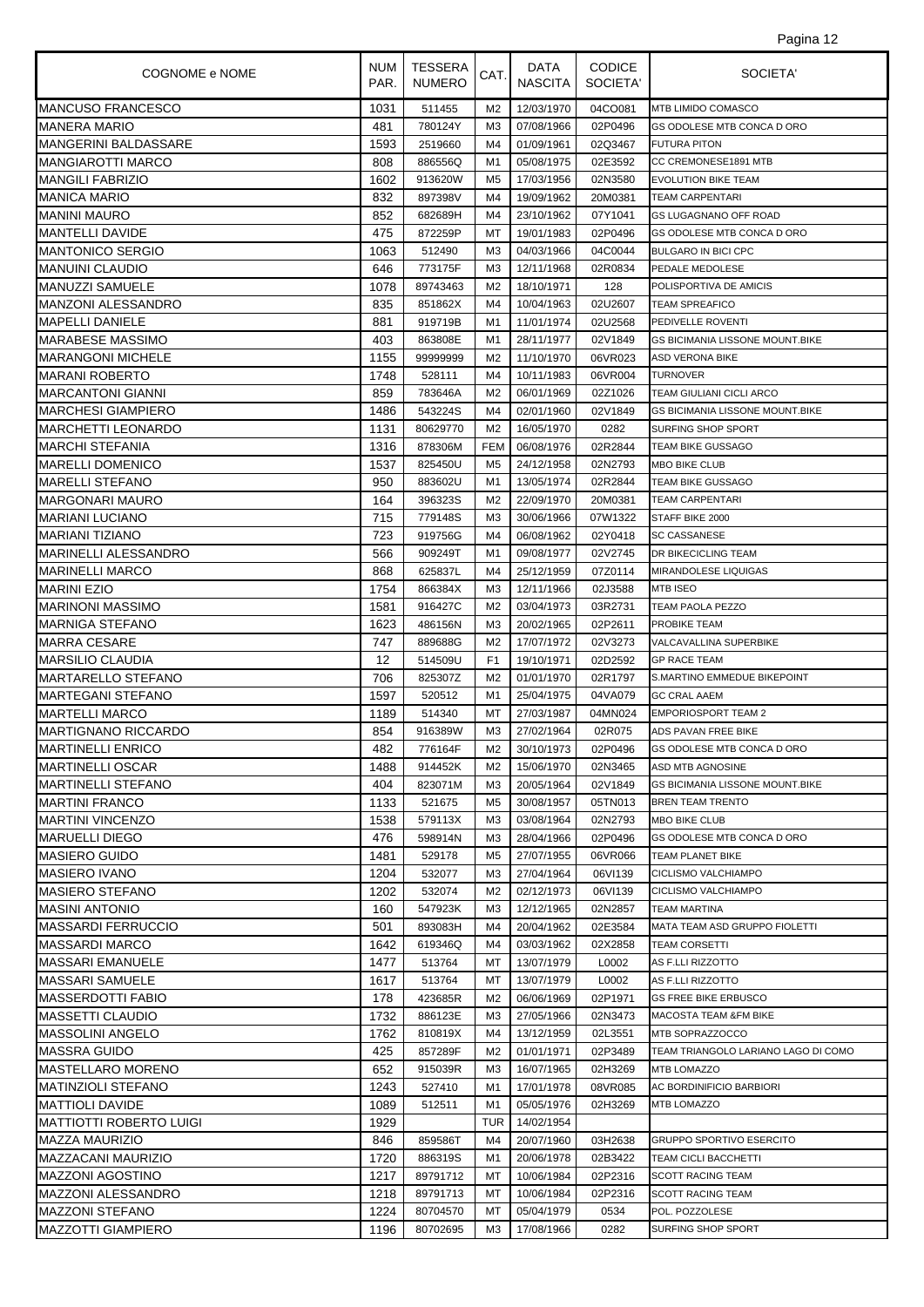| Pagina 13 |  |  |
|-----------|--|--|
|           |  |  |

| COGNOME e NOME            | <b>NUM</b><br>PAR. | <b>TESSERA</b><br><b>NUMERO</b> | CAT.           | DATA<br><b>NASCITA</b> | <b>CODICE</b><br>SOCIETA' | SOCIETA'                            |
|---------------------------|--------------------|---------------------------------|----------------|------------------------|---------------------------|-------------------------------------|
| <b>MAZZUCCHELLI MARCO</b> | 591                | 909771N                         | M1             | 15/07/1974             | 02J3557                   | <b>FREE BIKERS</b>                  |
| <b>MAZZUCCO LUCA</b>      | 1185               | 514291                          | M <sub>2</sub> | 10/04/1973             | 04MN024                   | <b>EMPORIOSPORT TEAM 2</b>          |
| MAZZUREGA GIANNI          | 1482               | 528528                          | M <sub>2</sub> | 24/03/1969             | 06VR094                   | <b>GS MTB VILLAFRANCA</b>           |
| <b>MEDEIROS EDER</b>      | 1756               | 528339                          | M1             | 01/01/1975             | 03E1832                   | <b>EVOLUTION TEAM</b>               |
| <b>MEDRI MAURO</b>        | 1028               | 80629772                        | M4             | 13/01/1961             | 0282                      | SURFING SHOP SPORT                  |
| IMEDVEDEV ALEXEY          | 84                 | 926054K                         | ELI            | 02/05/1983             | 02K1806                   | <b>TORREVILLA MTB</b>               |
| <b>MELUZZI PAOLO</b>      | 1932               |                                 | TUR            | 07/01/1970             |                           |                                     |
| <b>MELZANI LUCA</b>       | 1638               | 921706Z                         | M <sub>2</sub> | 06/09/1971             | 20G1156                   | MOUNTAIN BIKE LODRONE FONDITAL      |
| IMENEGATTI CRISTIAN       | 1667               | 905090Y                         | МT             | 23/03/1979             | 02A3596                   | TEAM MANUEL BIKE                    |
| <b>MENSI DANIELE</b>      | 107                | 579131Z                         | <b>UND</b>     | 30/07/1988             | 08D2308                   | <b>TOP RACE TEAM</b>                |
| MERIGHETTI FRANCO         | 1733               | 666329N                         | M <sub>3</sub> | 15/04/1966             | 02N3473                   | <b>MACOSTA TEAM &amp;FM BIKE</b>    |
| <b>MERLO CARLO</b>        | 152                | 457941T                         | M3             | 05/01/1968             | 02K1806                   | <b>TORREVILLA MTB</b>               |
| <b>MICHELETTI ENRICO</b>  | 491                | 853664A                         | M <sub>2</sub> | 24/09/1973             | 02N3465                   | ASD MTB AGNOSINE                    |
| <b>MIGAZZI URIEL</b>      | 551                | 776910F                         | M <sub>2</sub> | 16/11/1969             | 02R2075                   | <b>FREE BIKE PAVAN</b>              |
| IMIGLIORATI OSVALDO       | 744                | 579080E                         | M4             | 11/06/1960             | 02Y1948                   | <b>ASD MTB ITALIA</b>               |
| <b>MILAN MASSIMILIANO</b> | 57                 | 551075Y                         | ELI            | 07/08/1970             | 01B1593                   | TEAM COLNAGO SILMAX AMD             |
| MILANDRI CLAUDIO          | 1079               | 89743464                        | M <sub>3</sub> | 25/01/1966             | 128                       | POLISPORTIVA DE AMICIS              |
| MILANESI FRANCESCO        | 1571               | 909288K                         | M4             | 06/09/1960             | 02Y3579                   | <b>MTB GS CIGNONE</b>               |
| <b>MILANI ANDREA</b>      | 1265               | 80990280                        | M4             | 15/07/1962             | 753                       | <b>BORGHI RACING</b>                |
| IMILANI FRANCO            | 1722               | 868618K                         | M1             | 16/09/1977             | 02B3422                   | <b>TEAM CICLI BACCHETTI</b>         |
| <b>MILANI LUCIANO</b>     | 483                | 575758R                         | M5             | 21/03/1957             | 02P0496                   | GS ODOLESE MTB CONCA D ORO          |
| <b>MILANI MAURO</b>       | 378                | 244007U                         | M <sub>3</sub> | 16/12/1967             | 02C2369                   | <b>BICITIME RACING TEAM</b>         |
| <b>MILESI ALBERTO</b>     | 1601               | 908704P                         | МT             | 05/10/1980             | 02N3580                   | <b>EVOLUTION BIKE TEAM</b>          |
| <b>MILESI RICCARDO</b>    | 98                 | 495149Y                         | M <sub>2</sub> | 23/06/1971             | 02V1849                   | GS BICIMANIA LISSONE MOUNT.BIKE     |
| <b>MINELLI SANDRO</b>     | 1643               | 547895Q                         | M2             | 12/01/1971             | 02R2844                   | TEAM BIKE GUSSAGO                   |
| MINONI DANIELE            | 1152               | 510709                          | МT             | 01/08/1985             | 04BS009                   | <b>GS MAGRI GOMME</b>               |
| <b>MIZZON MAURO</b>       | 1170               | 528153                          | MЗ             | 25/12/1967             | 06VR042                   | <b>GS TEAM THUNDER BIKE</b>         |
| <b>MODESTI DIMITRI</b>    | 105                | 452948D                         | ELI            | 28/12/1975             | 08D2308                   | <b>TOP RACE TEAM</b>                |
| <b>MODONESI TIZIANO</b>   | 1498               | 920537J                         | M4             | 12/06/1963             | 02L3598                   | <b>ASD SLOWBIKERS</b>               |
| <b>MOI ADRIANO</b>        | 836                | 910445U                         | MЗ             | 19/01/1967             | 03H2638                   | <b>GRUPPO SPORTIVO ESERCITO</b>     |
| IMOIOLI LORENZO           | 922                | 917346T                         | M <sub>2</sub> | 24/12/1971             | 02Q3402                   | DIE HARD TEAM                       |
| <b>MOLINARI GIACOMO</b>   | 362                | 889186R                         | M5             | 25/10/1955             | 02V0336                   | <b>UC PESSANO</b>                   |
| <b>MOLLI CLAUDIO</b>      | 159                | 662462G                         | МT             | 15/04/1985             | 02K1806                   | <b>TORREVILLA MTB</b>               |
| <b>MONARI PAOLO</b>       | 1238               | 89402319                        | M3             | 20/07/1965             | 0248                      | <b>G.Z.TEAM KONA</b>                |
| <b>MONCHELATO FABIO</b>   | 1209               | 532081                          | M1             | 04/03/1978             | 06VI139                   | CICLISMO VALCHIAMPO                 |
| MONDALIZZI GIOVANNI       | 1237               | 89459992                        | M4             | 01/02/1960             | 0248                      | <b>G.Z.TEAM KONA</b>                |
| <b>MONDINI DAVIDE</b>     | 1250               | 513061                          | M1             | 15/07/1974             | 04CR091                   | A.S.C. L'AIRONE                     |
| <b>MONTAGNA MARCO</b>     | 1621               | 886478S                         | M4             | 28/02/1962             | 07V0437                   | CAFFE' JESI PEDALE CASTELLANO       |
| IMONTALBANO MAURIZIO      | 874                | 860482Y                         | M1             | 23/09/1976             | 20K0065                   | <b>SC STORO</b>                     |
| MONTANARI MASSIMO         | 1156               | 80371394                        | M1             | 06/05/1974             | 282                       | SURFING SHOP SPORT                  |
| MONTANARI ROBERTO         | 177                | 832039N                         | M1             | 06/06/1976             | 02Z3560                   | <b>MDL RACING CREW</b>              |
| <b>MONTINI FABIO</b>      | 1497               | 920539U                         | MЗ             | 21/12/1967             | 02L3598                   | <b>ASD SLOWBIKERS</b>               |
| <b>MONTINI PAOLO</b>      | 1022               | 503071                          | MЗ             | 23/06/1966             | 01NO021                   | ASD VELO VALSESIA                   |
| IMONTINI PAOLO            | 1085               | 512515                          | M2             | 05/05/1973             | 04CO051                   | TEAM MTB LOMAZZO                    |
| MONTOYA CANTILLO PAOLO    | 52                 | 28                              | ELI            | 15/06/1985             | 02A2925                   | <b>INFOTRE LEECOUGAN</b>            |
| <b>MOR RENATO</b>         | 935                | 620061B                         | MЗ             | 15/09/1965             | 02X2858                   | <b>TEAM CORSETTI</b>                |
| <b>MORA DANILO</b>        | 1771               | 901536K                         | M <sub>2</sub> | 19/10/1973             | 02B3422                   | <b>TEAM CICLI BACCHETTI</b>         |
| MORANDINI SILVANO         | 170                | 917319Y                         | M2             | 28/01/1970             | 03K2637                   | <b>TEAM TODESCO</b>                 |
| <b>MORELLO MASSIMO</b>    | 379                | 500635G                         | MЗ             | 14/03/1967             | 02C2369                   | <b>BICITIME RACING TEAM</b>         |
| <b>MORENO MORA</b>        | 544                | 836464R                         | MЗ             | 08/07/1968             | 03J2403                   | ADVENTURE & BIKE - MTB TEAM         |
| <b>MORESCHI RICCARDO</b>  | 1471               | 860723G                         | M <sub>2</sub> | 06/01/1972             | 02X2228                   | <b>GS ZAINA CLUB</b>                |
| <b>MORI DAVIDE</b>        | 1612               | 826206V                         | M1             | 13/05/1975             | 02RO834                   | PEDALE MEDOLESE                     |
| MORLACCHI CHRISTIAN       | 380                | 886796R                         | МT             | 07/01/1982             | 02C2369                   | <b>BICITIME RACING TEAM</b>         |
| MOSCATELLI GIANANDREA     | 1008               | 515997                          | M4             | 15/08/1963             | 04MI128                   | TEAM 99 MILANO                      |
| IMOSCONI FRANCESCO        | 423                | 852461W                         | M1             | 01/01/1974             | 02P3489                   | TEAM TRIANGOLO LARIANO LAGO DI COMO |
| <b>MOSERLE FLAVIO</b>     | 1059               | 528807                          | M4             | 01/06/1961             | 06VR015                   | TENAX                               |
| IMOTTINI BRUNO            | 120                | 898348K                         | UND            | 11/07/1986             | 07P1593                   | ASD SINTESI CORSE                   |
| <b>MUCCI MATTEO</b>       | 153                | 485478Y                         | M2             | 26/11/1973             | 02W2339                   | MTB FALCHI BLU                      |
| <b>MUKHIN ANDREY</b>      | 86                 | 601877C                         | ELI            | 08/05/1975             | 02K1806                   | <b>TORREVILLA MTB</b>               |
| <b>MURARO MAURO</b>       | 1141               | 530174                          | M4             | 01/05/1959             | 06VI144                   | <b>BOSS CORRATEC</b>                |
| MURAROTTO FRANCO          | 657                | 905161X                         | M2             | 06/12/1973             | 02H3269                   | <b>MTB LOMAZZO</b>                  |
| <b>MUTTI NICOLA</b>       | 1528               | 514474                          | M1             | 22/12/1977             | 04MN032                   | SC CICLI RODELLA CENTRO GAMMA       |
| <b>MUTTI SIMONE</b>       | 1558               | 514484                          | МT             | 29/05/1979             | 04MN032                   | SC CICLI RODELLA CENTRO GAMMA       |
| <b>MUTTI STEFANO</b>      | 1606               | 882241M                         | M <sub>2</sub> | 30/09/1972             | 02J3130                   | <b>BIKE TEAM BRUCIATI</b>           |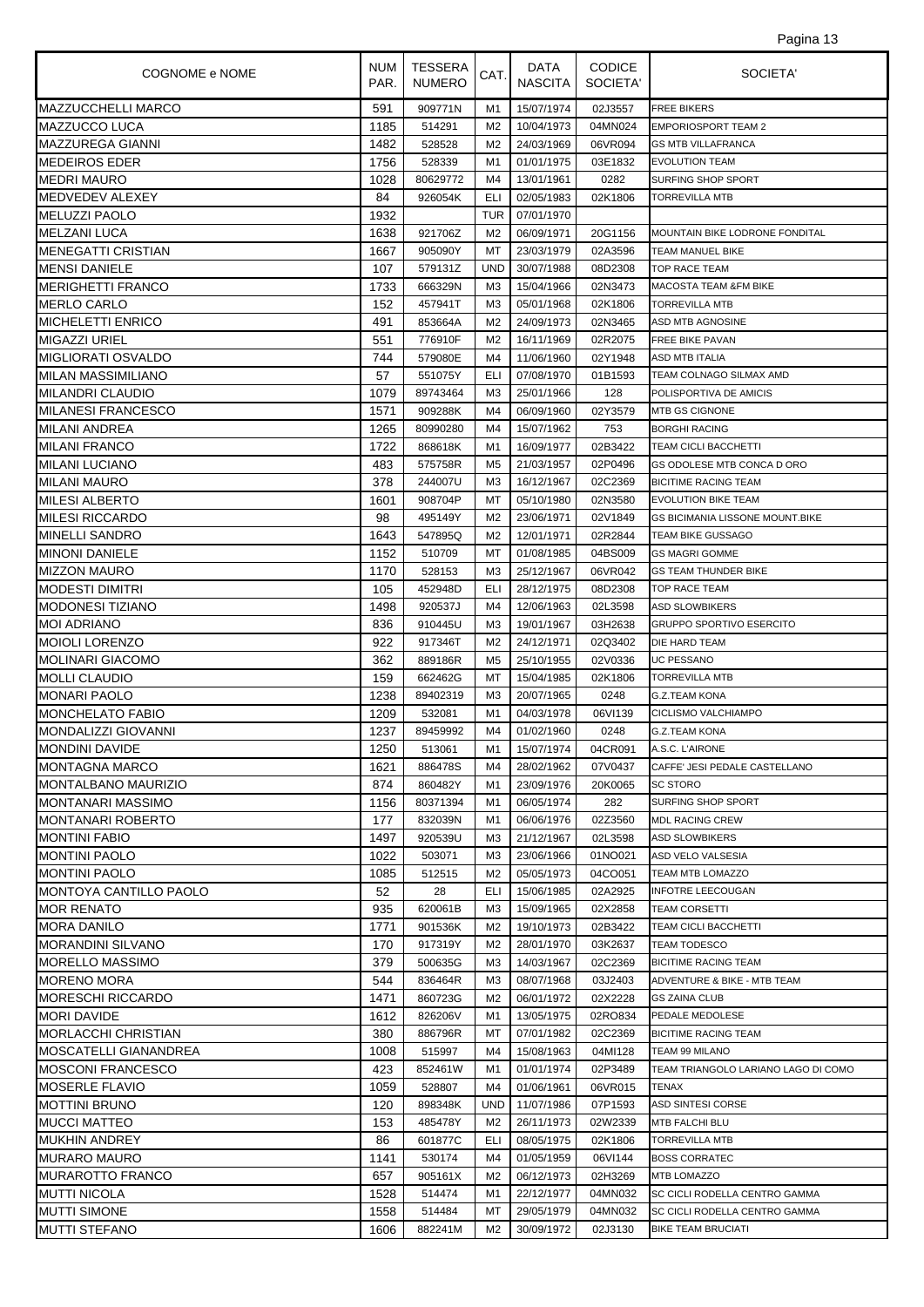| COGNOME e NOME                                 | NUM<br>PAR.  | TESSERA<br><b>NUMERO</b> | CAT.                 | DATA<br><b>NASCITA</b>   | <b>CODICE</b><br>SOCIETA' | SOCIETA'                                        |
|------------------------------------------------|--------------|--------------------------|----------------------|--------------------------|---------------------------|-------------------------------------------------|
| NADALIN ALESSANDRO                             | 1114         | 515289                   | M1                   | 22/09/1974               | 04MI106                   | USD GERV@TEL                                    |
| NAIMI ALESSANDRO                               | 553          | 893260A                  | M1                   | 17/12/1974               | 05D0577                   | <b>MOUNTAIN BICI CLUB TRIESTE</b>               |
| NALDI STEFANO                                  | 1239         | 89459983                 | M <sub>3</sub>       | 30/12/1968               | 0248                      | <b>G.Z.TEAM KONA</b>                            |
| INARDINI FABIO                                 | 658          | 915039R                  | M2                   | 26/06/1970               | 02H3269                   | <b>MTB LOMAZZO</b>                              |
| <b>NAVA MARIO</b>                              | 568          | 484056K                  | M <sub>3</sub>       | 01/05/1964               | 02N2554                   | TEAM BIKE S.PAOLO D'ARGON                       |
| INEGRI LORENZO LUIGI                           | 345          | 912599M                  | M <sub>2</sub>       | 21/09/1970               | 02B2511                   | <b>CICLI MAGGIONI</b>                           |
| <b>NEGRINI DORIANO</b>                         | 1241         | 89459994                 | M <sub>3</sub>       | 21/12/1964               | 0248                      | <b>G.Z.TEAM KONA</b>                            |
| NEGRISOLI ANNA                                 | 1108         | 514343                   | F <sub>2</sub>       | 11/10/1962               | 04MN024                   | <b>EMPORIOSPORT TEAM 2</b>                      |
| NERI IVAN                                      | 1507         | 905023Q                  | M <sub>2</sub>       | 03/11/1973               | 07E0845                   | <b>TRE MORI</b>                                 |
| NOBILI PIETRO VITTORIO                         | 441          | 889643A                  | M <sub>2</sub>       | 15/06/1973               | 02U2361                   | <b>TEAM BICIAIO</b>                             |
| NODARI CHRISTIAN                               | 182          | 662982S                  | МT                   | 19/07/1979               | 02N2544                   | TEAM BIKE S. PAOLO D'ARGON                      |
| NODARI CRISTIAN                                | 570          | 662982S                  | МT                   | 19/07/1979               | 02N2554                   | TEAM BIKE S.PAOLO D'ARGON                       |
| <b>NOLLI GABRIELE</b>                          | 327          | 775605R                  | M <sub>2</sub>       | 30/12/1973               | 02A3596                   | TEAM MANUEL BIKE                                |
| NOVIKOV FABRIZIO                               | 1046         | 500156                   | M1                   | 01/08/1976               | 01AL068                   | ASD FRANCESCO CASTELLINI                        |
| <b>OLEI FABIO</b>                              | 1773         | 925661X                  | M2                   | 17/01/1971               | 20H1141                   | TEAM VAL RENDENA                                |
| <b>OLIVETTI LUCA</b>                           | 114          | 847401W                  | M4                   | 19/02/1962               | 08D2308                   | <b>TOP RACE TEAM</b>                            |
| <b>ORBI MARIA TERESA</b><br><b>ORI GIACOMO</b> | 1102<br>1276 | 538833<br>89798861       | F <sub>2</sub><br>МT | 05/04/1966<br>11/09/1979 | 555555<br>753             | LA ORSI BIKE<br><b>BORGHI RACING</b>            |
| <b>ORIZIO GIUSEPPE</b>                         | 559          | 483900S                  | M4                   | 11/01/1959               | 02W2601                   | <b>RACING ROSOLA BIKE</b>                       |
| <b>ORNAGHI ANDREA</b>                          | 1221         | 516239                   | M1                   | 29/11/1974               | 04BG009                   | <b>GS TEAM MOROTTI BIKE</b>                     |
| ORNELLA LINA                                   | 26           | 834471N                  | F <sub>2</sub>       | 30/05/1962               | 05F0590                   | ACIDO LATTICO TEAM                              |
| ORSI LUCA                                      | 1513         | 832124G                  | M1                   | 23/09/1978               | 07V0437                   | ASD PEDALE CASTELLANO                           |
| <b>OSPITALIERI MANUEL</b>                      | 370          | 869488B                  | M <sub>2</sub>       | 10/05/1973               | 02K2447                   | PEIA EDILSTRADE                                 |
| OTTAVIANI LUCA                                 | 194          | 387216W                  | M <sub>3</sub>       | 02/05/1965               | 03Y1372                   | <b>GS SCHWINN BIKE STORE</b>                    |
| OTTOLA EMANUELE                                | 1099         | 446                      | MS                   | 12/06/1981               | 14E12                     | S.C.LUSURASCO                                   |
| PACCAGNELLA THOMAS                             | 58           | 919880S                  | ELI                  | 12/12/1984               | 03Y2689                   | <b>ADV CORRATEC</b>                             |
| PADERNO RICCARDO                               | 710          | 888170B                  | M1                   | 26/07/1965               | 02N3457                   | <b>RS BIKE</b>                                  |
| <b>PAGNONCELLI LUIGI</b>                       | 1145         | 514979                   | M4                   | 15/10/1962               | 04BG104                   | SC CERAM.PAGNONCELLI FMB PERREL                 |
| <b>PAITONI REMIGIO</b>                         | 1071         | 514337                   | M4                   | 13/02/1963               | 04MN024                   | <b>EMPORIOSPORT TEAM 2</b>                      |
| <b>PALFRADER SARAH</b>                         | 1003         | 519312                   | F <sub>1</sub>       | 16/01/1973               | 04SO023                   | <b>CLUB LOMBARDIA TEAM ASD</b>                  |
| PALLUHUBER JOHANN                              | 46           | 414851N                  | ELI                  | 06/02/1974               | 01B1593                   | TEAM SILMAX AMD KONA                            |
| <b>PANATO MASSIMO</b>                          | 1198         | 532046                   | MЗ                   | 06/05/1967               | 06VI139                   | CICLISMO VALCHIAMPO                             |
| PANCERA STEFANO                                | 1540         | 772484V                  | МT                   | 21/06/1983               | 02N2793                   | <b>MBO BIKE CLUB</b>                            |
| <b>PANDOLFINI RAFFAELE</b>                     | 1038         | 89828438                 | МT                   | 23/09/1983               | H100316                   | ASD LEONARDI RACING TEAM                        |
| <b>PANIZ LUCA</b>                              | 169          | 457513N                  | M1                   | 12/10/1975               | 02U2607                   | <b>TEAM SPREAFICO</b>                           |
| <b>PANZINI MARCO</b>                           | 575          | 544915Q                  | M <sub>3</sub>       | 24/07/1965               | 03H2638                   | <b>GRUPPO SPORTIVO ESERCITO</b>                 |
| <b>PAOLAZZI CLAUDIA</b>                        | 13           | 778017H                  | F <sub>1</sub>       | 20/02/1976               | 02P2316                   | <b>SCOTT RACING TEAM</b>                        |
| PAPPACENA RAFFAELE                             | 780          | 922687P                  | M2                   | 08/11/1971               | 03X2665                   | <b>FREE TEAM</b>                                |
| <b>PARENTI SIMONE</b>                          | 1572         | 80680710                 | M2                   | 27/12/1972               | 0919                      | TEAM SCULAZZO ITALIA                            |
| PARINI ALBERTO                                 | 1082         | 80371428                 | M <sub>2</sub>       | 18/05/1970               | 282                       | SURFING SHOP SPORT                              |
| PARINI CARLO                                   | 1124         | 50488440                 | M1                   | 12/05/1976               | 282                       | <b>SURFING SHOP SPORT</b>                       |
| PARINI MARCELLO                                | 1297         | 83771490                 | MЗ                   | 10/06/1967               | 282                       | SURFING SHOP SPORT                              |
| <b>PARISI DANIELE</b>                          | 1526         | 510993                   | M1                   | 14/01/1974               | 04BS045                   | ASD NUOVA ARKA TEAM PERLA BS                    |
| <b>PARISI MAURIZIO</b>                         | 850          | 665357R                  | M4                   | 07/08/1962               | 02Q1803                   | <b>GS BIKE ACTION TEAM GALGIANA</b>             |
| PARISINI RINO                                  | 492          | 856615V                  | M <sub>2</sub>       | 11/06/1970               | 02N3465                   | ASD MTB AGNOSINE                                |
| PARMA LORENZO                                  | 406          | 921944P                  | M1                   | 04/05/1976               | 02V1849                   | <b>GS BICIMANIA LISSONE MOUNT.BIKE</b>          |
| PARMIGGIANI PAOLA                              | 1103         | 50578714                 | F <sub>2</sub>       | 18/03/1963               | 919                       | TEAM SCULAZZO ITALIA                            |
| PAROLI ERCOLE                                  | 1496         | 922044M                  | M4                   | 03/06/1963               | 02L3598                   | <b>ASD SLOWBIKERS</b>                           |
| PAROLI SILVIO <br>PASETTI RAFFAELE             | 1495         | 922046P                  | MЗ<br>M5             | 30/06/1967<br>19/07/1952 | 02L3598<br>02N2793        | <b>ASD SLOWBIKERS</b>                           |
| PASINETTI PIERGIACOMO                          | 1539<br>186  | 662217A<br>522415D       | M6                   | 09/11/1953               | 02Q2612                   | <b>MBO BIKE CLUB</b><br>US SELLERO NOVELLE 2000 |
| IPASINI ANDREA                                 | 740          | 916311P                  | M1                   | 18/03/1977               | 02E3584                   | MATA TEAM ASD GRUPPO FIOLETTI                   |
| PASINI GIANPIETRO                              | 919          | 547978A                  | M <sub>2</sub>       | 15/05/1970               | 02L3551                   | MTB SOPRAZZOCCO                                 |
| <b>PASINI SILVIA</b>                           | 1632         | 882512G                  | <b>FEM</b>           | 28/12/1972               | 02N3465                   | ASD MTB AGNOSINE                                |
| <b>PASOTTI GIORGIO</b>                         | 1633         | 882525D                  | MЗ                   | 01/11/1965               | 02N3465                   | ASD MTB AGNOSINE                                |
| PASSARINI DAVIDE                               | 1080         | 528905                   | M <sub>3</sub>       | 29/08/1965               | 06VR076                   | <b>TEAM BUSSOLA</b>                             |
| PASSERI GIANLUCA                               | 856          | 883957P                  | M <sub>3</sub>       | 13/08/1966               | 02L3287                   | S.S. GOODBIKE VILLACHIARA                       |
| PASSERINI CLAUDIO                              | 1225         | 89721557                 | M <sub>3</sub>       | 21/09/1966               | 0248                      | <b>G.Z.TEAM KONA</b>                            |
| PASTA ALESSANDRO                               | 155          | 507038Y                  | M1                   | 19/06/1976               | 02K1806                   | <b>TORREVILLA MTB</b>                           |
| PASTORELLI DIEGO                               | 1750         | 915130M                  | MЗ                   | 14/12/1968               | 02G2196                   | <b>SC SAN DAMIANO ASD</b>                       |
| IPASTORINO UMBERTO                             | 369          | 618019B                  | M2                   | 16/02/1973               | 02Y2365                   | RAPID BIKE CICLI FRANZI                         |
| PATARINI SILVIO                                | 181          | 835667T                  | МT                   | 12/05/1980               | 02P1971                   | <b>GS FREE BIKE ERBUSCO</b>                     |
| PATELLI ROBERTO                                | 898          | 859603L                  | МT                   | 16/06/1979               | 02Q2507                   | TEAM BIKE TRESCORE BALNEARIO                    |
| PEDERCINI ALESSANDRO                           | 1905         |                          | <b>TUR</b>           | 21/06/1972               |                           |                                                 |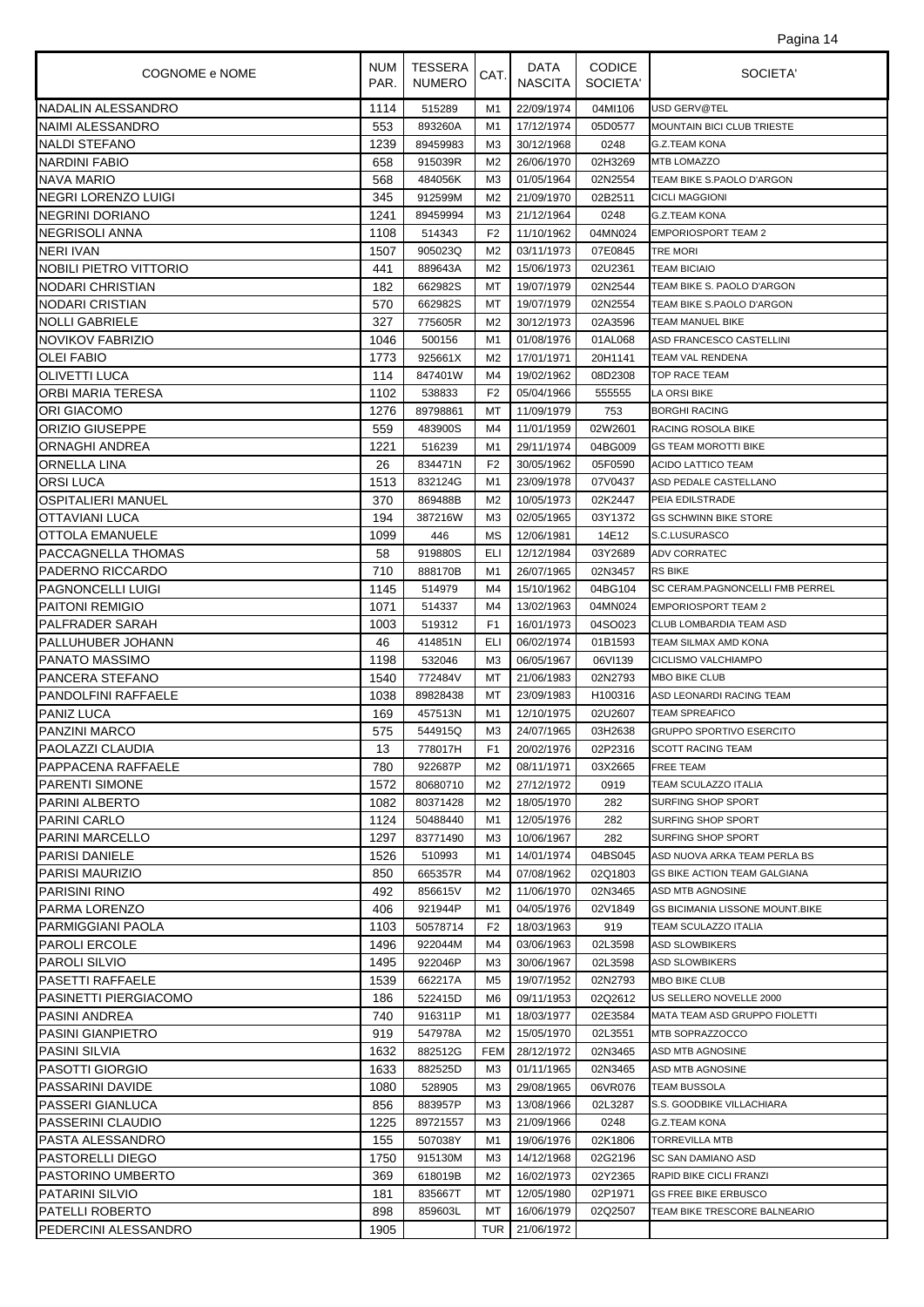| COGNOME e NOME                           | <b>NUM</b><br>PAR. | <b>TESSERA</b><br><b>NUMERO</b> | CAT.           | DATA<br><b>NASCITA</b>   | <b>CODICE</b><br>SOCIETA' | SOCIETA'                                                                  |
|------------------------------------------|--------------------|---------------------------------|----------------|--------------------------|---------------------------|---------------------------------------------------------------------------|
| <b>PEDERZANI SILVIO</b>                  | 648                | 815605S                         | M4             | 25/12/1962               | 02RO834                   | PEDALE MEDOLESE                                                           |
| PEDRINAZZI MIRKO                         | 1712               | 913106Q                         | M2             | 19/06/1973               | 02Y1948                   | ASD MTB ITALIA                                                            |
| PEELEGRINI PIERO                         | 183                | 778206U                         | M3             | 17/02/1966               | 02P3394                   | <b>IDEAL BIKES INTERATIONAL TEAM</b>                                      |
| PELAGATTI ARISTIDE                       | 724                | 389201J                         | M6             | 02/10/1950               | 02R0033                   | <b>OASI BOSCHETTO</b>                                                     |
| PELIZZARI TIZIANO                        | 743                | 483896A                         | M2             | 08/03/1971               | 02Y1948                   | ASD MTB ITALIA                                                            |
| <b>PELLEGRINI GIUSEPPE</b>               | 793                | 521880K                         | M4             | 21/12/1960               | 02N2554                   | TEAM BIKE S.PAOLO D'ARGON                                                 |
| <b>PELLEGRINI MARCO</b>                  | 1668               | 864226W                         | M <sub>2</sub> | 16/06/1972               | 02A3596                   | <b>TEAM MANUEL BIKE</b>                                                   |
| <b>PELLINI SIMONE</b>                    | 1178               | 80680713                        | M <sub>2</sub> | 01/03/1971               | 0919                      | TEAM SCULAZZO ITALIA                                                      |
| PELLIZZARO MARCO                         | 92                 | 548135W                         | M1             | 20/01/1977               | 02D0220                   | TEAM ALBA OROBIA BIKE                                                     |
| PENNA IVANO                              | 929                | 620070Q                         | M <sub>2</sub> | 16/07/1971               | 02Y1948                   | <b>ASD MTB ITALIA</b>                                                     |
| PENNA MARCO                              | 930                | 909177B                         | M <sub>2</sub> | 07/05/1969               | 02R3572                   | ASD TEAM MASSARDI EUROBIKE                                                |
| <b>PEOLI CLAUDIO</b>                     | 477                | 822061J                         | M <sub>2</sub> | 31/03/1971               | 02P0496                   | GS ODOLESE MTB CONCA D ORO                                                |
| PERACCHI MAURO                           | 879                | 858709V                         | M <sub>5</sub> | 09/09/1956               | 02R2844                   | TEAM BIKE GUSSAGO                                                         |
| <b>PERACCHI SILVANO</b>                  | 188                | 515688Y                         | M4             | 27/01/1960               | 02R2844                   | TEAM BIKE GUSSAGO                                                         |
| PERAZZOLI GIANLUCA                       | 1646               | 876667C                         | M1             | 13/05/1978               | 07H1277                   | TEAM CICLOSPORT TIDON VALLEY                                              |
| PEREN GIOVANBATTISTA                     | 842                | 363415K                         | M3             | 21/03/1966               | 03H2638                   | <b>GRUPPO SPORTIVO ESERCITO</b>                                           |
| PERI DANILO                              | 1473               | 846263H                         | M <sub>1</sub> | 29/01/1977               | 02X2228                   | <b>GS ZAINA CLUB</b>                                                      |
| PERINA GIANPAOLO                         | 696                | 527744                          | M4             | 09/08/1963               | 06VR073                   | ASD PAOLA PEZZO TEAM                                                      |
| <b>PERINI GIULIANO</b>                   | 1743               | 910155Z                         | M3             | 03/08/1964               | 02Z3560                   | <b>MDL RACING CREW</b>                                                    |
| PERLINI PAOLO                            | 1485               | 529211                          | M1             | 06/06/1975               | 06VR050                   | <b>MTB GOLOSINE</b>                                                       |
| PERNIGO MASSIMO                          | 885                | 515657Y                         | M4             | 24/11/1962               | 02J3130                   | <b>BIKE TEAM BRUCIATI</b>                                                 |
| PEROTTI ADRIANO                          | 632                | 896307Z                         | M4             | 13/02/1962               | 02Y3579                   | MTB GS CIGNONE                                                            |
| PERSICO VINCENZO                         | 80                 | 879047D                         | UND            | 07/02/1989               | 02D0220                   | TEAM ALBA OROBIA BIKE                                                     |
| PERTEGHELLA GRAZIANO                     | 1570               | 909293G                         | M3             | 09/08/1966               | 02Y3579                   | MTB GS CIGNONE                                                            |
| PESATORI VALENTINA                       | 1580               | 908582Z                         | <b>FEM</b>     | 27/01/1960               | 02D0220                   | TEAM ALBA OROBIA BIKE                                                     |
| <b>PESENTI FAUSTO</b>                    | 685                | 881831F                         | M2             | 21/08/1969               | 08M2612                   | FORUM RACING TEAM                                                         |
| <b>PEZZINI SIMONE</b>                    | 1245               | 529451                          | M1             | 11/11/1976               | 06VR085                   | <b>SC BORDINIFICIO BARBIERI</b>                                           |
| PEZZO ANDREA                             | 1147               | 528337                          | M <sub>2</sub> | 26/05/1973               | 03E1832                   | <b>EVOLUTION TEAM</b>                                                     |
| PEZZOTTA MICHELE                         | 1005               | 516283                          | МT             | 27/12/1988               | 04BG009                   | <b>GS TEAM MOROTTI BIKE</b>                                               |
| <b>PIADENA GIORGIO</b>                   | 1035               | 80704506                        | M <sub>5</sub> | 18/07/1955               | 534                       | POL. POZZOLESE                                                            |
| <b>PIALORSI EMILIANO</b>                 | 541                | 856293S                         | M <sub>2</sub> | 04/07/1972               | 02N3465                   | ASD MTB AGNOSINE                                                          |
| <b>PIALORSI MATTEO</b>                   | 484                | 466660N                         | M <sub>2</sub> | 30/07/1970               | 02P0496                   | GS ODOLESE MTB CONCA D ORO                                                |
| <b>PIANTONI ENRICO</b>                   | 576                | 877242B                         | M3             | 03/01/1965               | 02J3588                   | <b>MTB ISEO</b>                                                           |
| PICCINOTTI ALBERTO                       | 1608               | 910574V                         | M3             | 10/05/1967               | 02N3457                   | <b>RS BIKE</b>                                                            |
| <b>PICCOLI FEDERICA</b>                  | 28                 | 918828Y                         | F <sub>1</sub> | 17/04/1985               | 03K2637                   | <b>TEAM TODESCO</b>                                                       |
| PICENI MASSIMILIANO                      | 367                | 874467S                         | M1             | 06/07/1976               | 02B2527                   | POLISPORTIVA BOTTANULO MTB                                                |
| <b>PIERANGELI PAOLO</b>                  | 1589               | 831927C                         | MЗ             | 21/03/1968               | 05TN046                   | <b>TEAM CARPENTARI</b>                                                    |
| PIEROBON ANGELO LUCIANO                  | 800                | 607470N                         | M5             | 01/01/1958               | 03T2374                   | <b>SUPERBIKEPOZZETTO</b>                                                  |
| PIEROPAN FRANCO                          | 1201               | 532078                          | MЗ             | 13/05/1968               | 06VI139                   | CICLISMO VALCHIAMPO                                                       |
| PIEROPAN MARCO                           | 1207               | 532073                          | M3             | 04/09/1964               | 06VI139                   | CICLISMO VALCHIAMPO                                                       |
| <b>PIGLIAFREDDO SERGIO</b>               | 1247               | 508948                          | M <sub>5</sub> | 04/04/1954               | 04MI057                   | CICLI BATTISTELLA MTB                                                     |
| <b>PILATI LUIGI</b>                      | 1763               | 810304B                         | M5             | 14/09/1948               | 02W0712                   | UC SOPRAZOCCO                                                             |
| <b>PINCHIETTI GIULIANO</b>               | 1553               | 505867                          | MЗ             | 31/12/1968               | 01VB033                   | ASD IL CICLISTA                                                           |
| <b>PINESSI MARCO</b>                     | 407                | 832287L                         | M4             | 20/07/1963               | 02V1849                   | <b>GS BICIMANIA LISSONE MOUNT.BIKE</b>                                    |
| <b>PINI FABIANO</b>                      | 819                | 620023V                         | МT             | 26/02/1983               | 02N2857                   | <b>TEAM MARTINA</b>                                                       |
| <b>PINI MAURO</b>                        | 1021               | 512386                          | M3             | 30/04/1966               | 04CO008                   | ASD AMICI COMASCHI DEL CICLISMO                                           |
| <b>PINI ROBERTO</b>                      | 1736               | 921829L                         | M4             | 16/08/1961               | 02L3287                   | S.S. GOODBIKE VILLACHIARA<br>AMICI COMASCHI CICLISMO                      |
| PINNA ENNIO                              | 1119               | 511345                          | MЗ             | 23/06/1968               | 04CO008                   |                                                                           |
| PIPOLI SILVIO<br><b>PIRAS GIORGIO</b>    | 408<br>878         | 543135R<br>879258V              | M2<br>M1       | 30/06/1971<br>15/09/1974 | 02V1849                   | <b>GS BICIMANIA LISSONE MOUNT.BIKE</b><br><b>GRUPPO SPORTIVO ESERCITO</b> |
|                                          | 1242               | 89459995                        | MЗ             | 07/08/1966               | 03H2638<br>0248           | G.Z.TEAM KONA                                                             |
| PIRAZZOLI ROBERTO<br><b>PISU SAMUELE</b> | 54                 |                                 | ELI            |                          |                           | <b>TEAM CAMELOT</b>                                                       |
| PITOZZI FABIO PASQUALE                   | 1585               | 788259T                         | M1             | 28/10/1979<br>27/12/1974 | 18N0434<br>04BG077        | ASD GS RAMPI TEAM 96                                                      |
| PITTON CATERINA                          | 1511               | 515422<br>810697V               | <b>FEM</b>     | 13/08/1961               | 02F2834                   | <b>GC ISEO</b>                                                            |
|                                          |                    |                                 |                | 01/03/1973               | 02P3489                   | TEAM TRIANGOLO LARIANO LAGO DI COMO                                       |
| PIZZI CARLO<br><b>PIZZICHELLI TONI</b>   | 424<br>571         | 850805A<br>917939N              | M2<br>M2       | 15/06/1970               | 02Q3402                   | DIE HARD TEAM                                                             |
| PIZZO MICHELE                            | 837                | 883982H                         | M4             | 23/03/1963               | 03H2638                   | <b>GRUPPO SPORTIVO ESERCITO</b>                                           |
| <b>PLACION CATIA</b>                     | 1104               | 8967433                         | F <sub>2</sub> | 17/07/1961               | 248                       | <b>G.Z.TEAM KONA</b>                                                      |
| POLETTI RITA                             | 1106               | 89459996                        | F <sub>2</sub> |                          | 248                       | G.Z.TEAM KONA                                                             |
| POLETTO MIRKO                            | 1560               | 529213                          | МT             | 03/12/1962<br>13/07/1982 | 06VR050                   | MTB GOLOSINE                                                              |
| POLI LUCA                                | 1483               | 921722Q                         | M2             | 07/09/1972               | 20G1156                   | MOUNTAIN BIKE LODRONE FONDITAL                                            |
| POLO EZIO                                | 339                | 628115S                         | M6             | 02/10/1952               | 20B0348                   | <b>GS ALPINI BIKE POVO</b>                                                |
| POLOTTI ROBERTO                          | 1926               |                                 | TUR            | 09/10/1960               |                           |                                                                           |
| PORCU CARLO                              | 174                | 522033H                         | M6             | 11/10/1953               | 02B3127                   | <b>MTB RACING TEAM</b>                                                    |
|                                          |                    |                                 |                |                          |                           |                                                                           |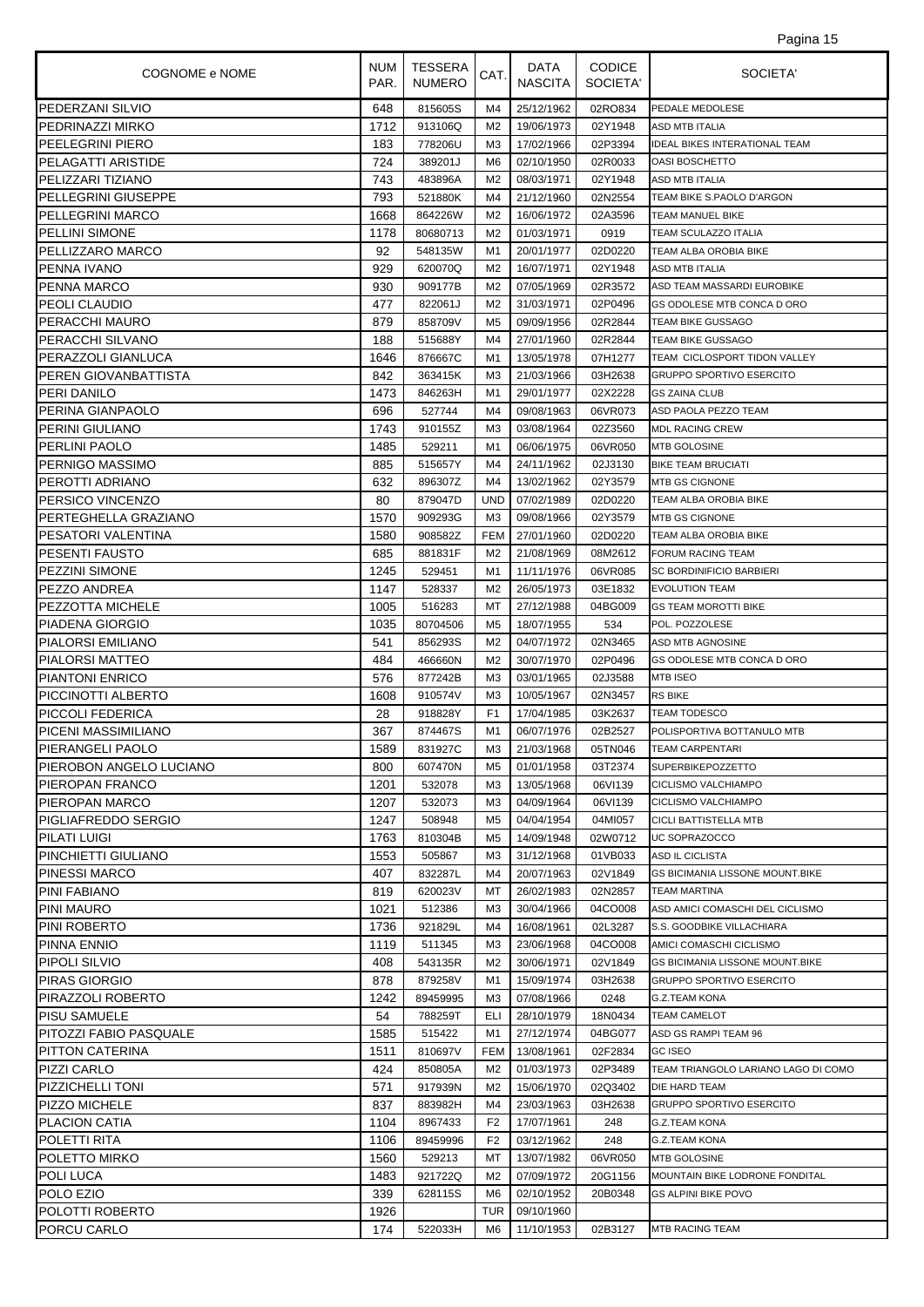| COGNOME e NOME                                   | <b>NUM</b><br>PAR. | <b>TESSERA</b><br><b>NUMERO</b> | CAT.                 | DATA<br><b>NASCITA</b>   | <b>CODICE</b><br>SOCIETA' | SOCIETA'                                |
|--------------------------------------------------|--------------------|---------------------------------|----------------------|--------------------------|---------------------------|-----------------------------------------|
| <b>PORCU NICOLA</b>                              | 525                | 665677J                         | МT                   | 21/07/1987               | 02B3127                   | <b>MTB RACING TEAM</b>                  |
| PORRU DANILO                                     | 1092               | 520009                          | M <sub>2</sub>       | 30/06/1969               | 04VA138                   | <b>NEW TEAM</b>                         |
| POSA LUCIANO                                     | 1036               | 89673832                        | M <sub>3</sub>       | 16/03/1964               | H100316                   | ASD LEONARDI RACING TEAM                |
| <b>POSSESSI RENATO</b>                           | 1452               | 2520072                         | M5                   | 15/07/1958               | 740                       | SPRINT BIKE LUMEZZANE                   |
| POZZONI STEFANO                                  | 947                | 861019X                         | МT                   | 01/01/1981               | 02U2361                   | TEAM BICIAIO                            |
| <b>PRANDELLI GIACINTO</b>                        | 1924               |                                 | TUR                  | 10/06/1957               |                           |                                         |
| <b>PRANDELLI RICCARDO</b>                        | 1541               | 879103B                         | M <sub>2</sub>       | 17/03/1970               | 02N2793                   | <b>MBO BIKE CLUB</b>                    |
| <b>PRATI MIRKO</b>                               | 860                | 786822N                         | M3                   | 19/07/1968               | 20M0381                   | <b>TEAM CARPENTARI</b>                  |
| <b>PRATO MARCO</b>                               | 1090               | 543436                          | M <sub>2</sub>       | 10/01/1971               | 10MC019                   | <b>ASD TORMATIC</b>                     |
| <b>PREVISDOMINI PAOLO</b>                        | 171                | 619774M                         | M2                   | 21/05/1969               | 02Y2365                   | RAPID BIKE CICLI FRANZI                 |
| <b>PREZZI ENRICO</b>                             | 1588               | 830204B                         | M3                   | 31/01/1966               | 20M0381                   | <b>TEAM CARPENTARI</b>                  |
| <b>PROSSER STEFANO</b>                           | 555                | 396408H                         | M <sub>2</sub>       | 12/12/1972               | 20V1014                   | SC EUROSCAF BIKBIKE                     |
| PSCHEIDL ALEXANDER                               | 85                 | 11                              | ELI                  | 03/06/1976               | X                         | TEAM TEXPA-SIMPLON                      |
| <b>QUARANTA FRANCO</b>                           | 1493               | 89088713                        | M <sub>2</sub>       | 04/03/1973               | 0128                      | POLISPORTIVA DE AMICIS                  |
| QUINTAVALLE DAVIDE                               | 1281               | 80935559                        | M <sub>2</sub>       | 11/01/1970               | 753                       | <b>BORGHI RACING</b>                    |
| RACCHETTI TIZIANO                                | 1466               | 911697N                         | M4                   | 28/03/1959               | 07E0845                   | tre Mori<br>US CASSINA DE BRACCHI       |
| RADAELLI SAMUELE<br><b>RADIOLI FABIO</b>         | 332<br>698         | 602739J<br>787437M              | MЗ<br>M3             | 18/12/1964<br>28/01/1967 | 02U0454<br>02WO180        | <b>VELOCLUB TREZZO</b>                  |
| RAFFAELLI LORENZO                                | 1459               | 925585C                         | M <sub>2</sub>       | 21/01/1973               | 20Z1026                   | <b>TEAM GIULIANI CICLI ARCO</b>         |
| <b>RAGNOLI JURI</b>                              | 108                | 665574B                         | <b>UND</b>           | 21/06/1988               | 08D2308                   | <b>TOP RACE TEAM</b>                    |
| <b>RAGNOLI MARCO</b>                             | 1902               |                                 | TUR                  | 17/12/1972               |                           |                                         |
| RAIMONDI MARIO                                   | 727                | 898432Q                         | M4                   | 15/04/1962               | 02Y0418                   | <b>SC CASSANESE</b>                     |
| RAIZZARO GIUSEPPE                                | 1203               | 532076                          | M3                   | 31/05/1965               | 06VI139                   | CICLISMO VALCHIAMPO                     |
| RAMINA GIULIO                                    | 799                | 853390C                         | МT                   | 02/03/1990               | 03T2374                   | SUPERBIKEPOZZETTO                       |
| RAMPA CLAUDIO                                    | 1051               | 519441                          | M <sub>3</sub>       | 12/04/1965               | 04SO008                   | <b>TEAM VALTELLINA</b>                  |
| <b>RAMPIN MAURO</b>                              | 202                | 917804Q                         | M1                   | 19/07/1976               | 03R2590                   | PEDALI DI MARCA                         |
| RAMPINELLI FERDINANDO                            | 703                | 516169Y                         | M5                   | 05/04/1957               | 02L1856                   | <b>GS UNION BIKE</b>                    |
| <b>RANCAN MARCO</b>                              | 1637               | 527267                          | M <sub>2</sub>       | 20/06/1973               | 06VR107                   | <b>CICLI TAGLIARO</b>                   |
| RANESI MASSIMILIANO                              | 1680               | 664819G                         | M <sub>2</sub>       | 04/02/1973               | 02U2607                   | TEAM SPREAFICO                          |
| <b>RASSEGA MASSIMILIANO</b>                      | 1634               | 856300M                         | M <sub>2</sub>       | 16/06/1969               | 02N3465                   | ASD MTB AGNOSINE                        |
| RATTI MATTEO                                     | 410                | 577199U                         | M1                   | 04/07/1975               | 02V1849                   | <b>GS BICIMANIA LISSONE MOUNT.BIKE</b>  |
| <b>RAVASIO LUCA</b>                              | 368                | 521772Z                         | M1                   | 20/09/1974               | 02B2527                   | POLISPORTIVA BOTTANULO MTB              |
| RAZA ROCCO                                       | 1709               | 2520052                         | ΜЗ                   | 16/08/1966               | 00740                     | ASD SPRINT BIKE LUMEZZANE               |
| RECH ALFREDO                                     | 871                | 887973K                         | MЗ                   | 10/08/1965               | 02T2671                   | TEAM CBL CICLI BETTONI                  |
| REDAELLI SERGIO                                  | 409                | 662133W                         | M <sub>5</sub>       | 15/06/1956               | 02V1849                   | <b>GS BICIMANIA LISSONE MOUNT.BIKE</b>  |
| <b>REDONDI IVAN</b>                              | 649                | 922861M                         | MT                   | 02/09/1979               | 02RO834                   | PEDALE MEDOLESE                         |
| <b>REGUITTI MARCO</b>                            | 478                | 909562D                         | MЗ                   | 24/08/1964               | 02P0496                   | GS ODOLESE MTB CONCA D ORO              |
| REINAUDO RENATO                                  | 74                 | 551190V                         | ELI                  | 08/09/1973               | 01B1593                   | TEAM COLNAGO SILMAX AMD                 |
| RENOFFIO STEFANIA                                | 1697               | 909365P                         | <b>FEM</b>           | 25/10/1965               | 02Z3560                   | <b>MDL RACING CREW</b>                  |
| <b>RESIDORI CIRILLO</b><br><b>RICCI GIANLUCA</b> | 1182<br>548        | 529215<br>856295U               | M5<br>M <sub>2</sub> | 02/12/1956<br>04/07/1973 | 06VR050<br>02N3465        | <b>MTB GOLOSINE</b><br>ASD MTB AGNOSINE |
| <b>RICCI MARCO</b>                               | 1494               | 912016F                         | M5                   | 16/08/1956               | 02L3598                   | <b>ASD SLOWBIKERS</b>                   |
| <b>RICCI ROMOLO</b>                              | 1061               | 512488                          | M2                   | 17/02/1973               | 04C0044                   | <b>BULGARO IN BICI CPC</b>              |
| RICOTTI SILVIO                                   | 1707               | 503070                          | MЗ                   | 05/02/1966               | 01NO021                   | ASD VELO VALSESIA                       |
| <b>RIGHES DARIO</b>                              | 603                | 78056R                          | MЗ                   | 16/09/1965               | 03K2174                   | <b>FISIOSPORT MTB TEAM</b>              |
| RIGHETTI NICOLAS                                 | 1530               | 514492                          | M1                   | 13/05/1974               | 04MN032                   | SC CICLI RODELLA CENTRO GAMMA           |
| <b>RIGHETTO UDERICO</b>                          | 1614               | 487317Q                         | M5                   | 18/01/1945               | 02RO834                   | PEDALE MEDOLESE                         |
| <b>RIGHI GIORGIO</b>                             | 173                | 831062L                         | M5                   | 30/01/1952               | 20M0381                   | <b>TEAM CARPENTARI</b>                  |
| RIGODANZA ALESSANDRO                             | 1464               | 527239                          | M2                   | 30/03/1970               | 03K2637                   | TEAM TODESCO                            |
| RIGODANZO ELIA                                   | 1210               | 532082                          | МT                   | 09/04/1985               | 06VI139                   | CICLISMO VALCHIAMPO                     |
| <b>RIGON CARLO</b>                               | 1613               | 920631Y                         | MЗ                   | 12/02/1966               | 02RO834                   | PEDALE MEDOLESE                         |
| <b>RIGON FLAVIANO</b>                            | 498                | 621978C                         | M3                   | 14/01/1965               | 02P2316                   | SCOTT RACING TEAM                       |
| IRIGON SIMONE                                    | 1746               | 528097                          | M4                   | 01/01/1960               | 06VR004                   | TURNOVER                                |
| RINALDI RINALDO                                  | 1293               | 81029979                        | M2                   | 22/11/1969               | 1734                      | TEAM FUTA BIKE                          |
| <b>RISINI FABIO</b>                              | 1542               | 879101H                         | MЗ                   | 15/02/1968               | 02N2793                   | <b>MBO BIKE CLUB</b>                    |
| RITARDATI PAOLO                                  | 778                | 867040E                         | M1                   | 02/01/1978               | 03X2665                   | <b>FREE TEAM</b>                        |
| <b>RIVA GIOVANNI</b>                             | 1177               | 511466                          | M3                   | 02/04/1967               | 04CO092                   | <b>MONDO BICI TEAM BIKE</b>             |
| <b>RIZZA LUCIANO</b>                             | 485                | 575790E                         | M4                   | 05/01/1960               | 02P0496                   | GS ODOLESE MTB CONCA D ORO              |
| RIZZARDI ALFREDO                                 | 891                | 913376V                         | MЗ                   | 26/01/1968               | 02X2858                   | <b>TEAM CORSETTI</b>                    |
| ROBBIANI RICCARDO                                | 1116               | 511975                          | M2                   | 22/07/1973               | 04CO038                   | <b>BICI BIKE 93</b>                     |
| RODELLA FILIPPO                                  | 1531               | 514475                          | MЗ                   | 25/05/1966               | 04MN032                   | SC CICLI RODELLA CENTRO GAMMA           |
| RODENGO ROBERTO                                  | 1713               | 913109T                         | M1                   | 16/11/1974               | 02Y1948                   | ASD MTB ITALIA                          |
| RODINI VITTORIO                                  | 720                | 874610D                         | MЗ                   | 13/07/1966               | 02Z1742                   | TEAM BIKE TECH                          |
| ROJAS ROJAS MARIO ALBERTO                        | 104                | 863895M                         | ELI                  | 03/01/1985               | 08D2308                   | TOP RACE TEAM                           |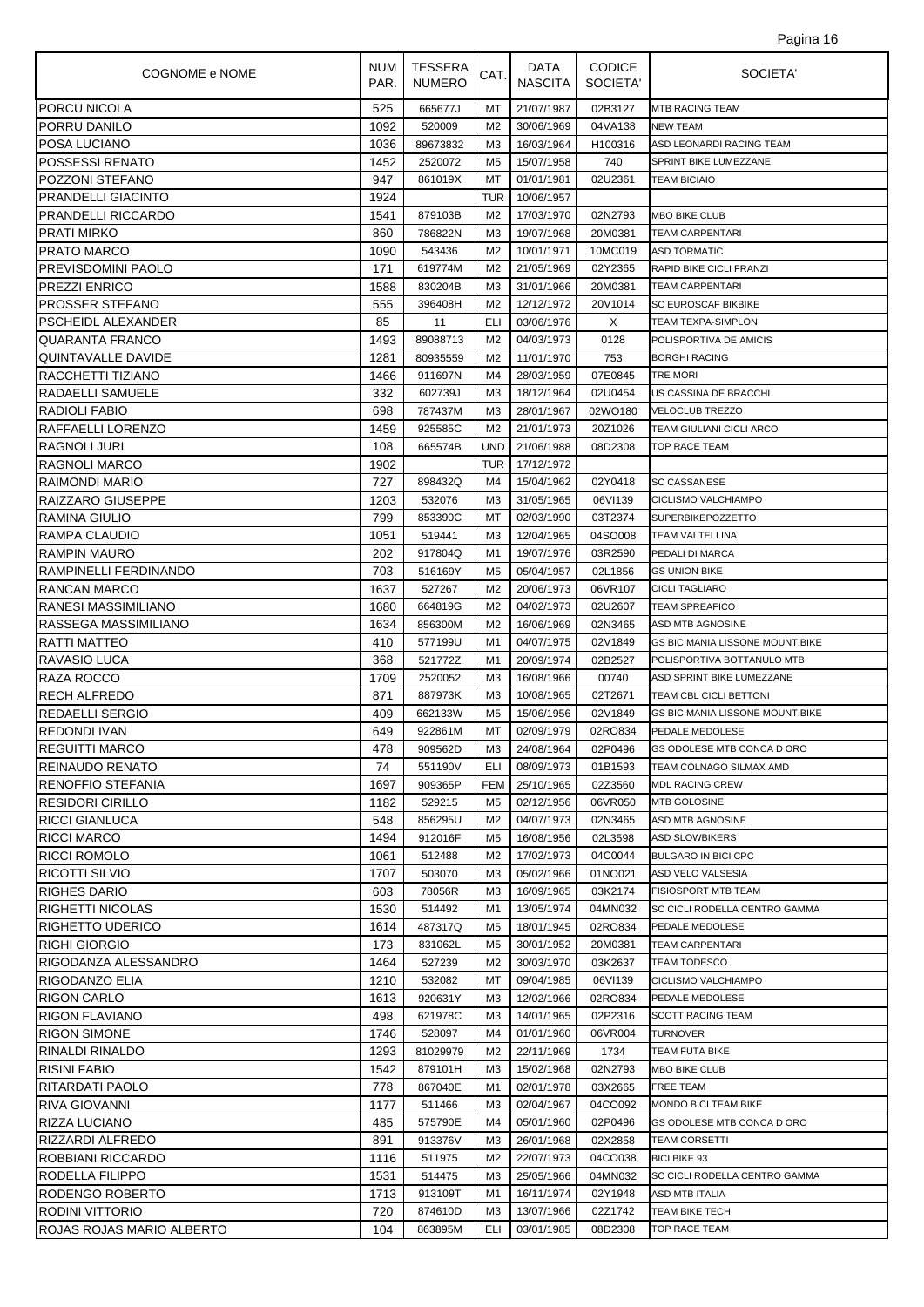| COGNOME e NOME                | NUM<br>PAR. | TESSERA<br><b>NUMERO</b> | CAT.           | DATA<br><b>NASCITA</b> | <b>CODICE</b><br>SOCIETA' | SOCIETA'                          |
|-------------------------------|-------------|--------------------------|----------------|------------------------|---------------------------|-----------------------------------|
| <b>ROMAGNOLI MARINO</b>       | 1605        | 80776815                 | M <sub>3</sub> | 01/08/1966             | 988                       | TEAM BOTA MTB CLUB                |
| ROMANI ATTILIO                | 1045        | 519315                   | M <sub>3</sub> | 08/02/1965             | 04SO023                   | CLUB LOMBARDIA TEAM ASD           |
| ROMANO RAFFAELE               | 1645        | XXX                      | M <sub>2</sub> | 08/06/1972             | 06VR073                   | ASD PAOLA PEZZO TEAM              |
| <b>ROMEO MASSIMILIANO</b>     | 1744        | 511642                   | M2             | 22/01/1973             | 04CO027                   | <b>CICLI SPREAFICO</b>            |
| ROMERI PATRIZIO               | 1313        | 861018W                  | M4             | 25/04/1961             | 02V11388                  | <b>GEBI SISTEMI</b>               |
| <b>RONCHI LUCA</b>            | 1007        | 509672                   | M4             | 30/12/1963             | 04MI094                   | ASD TEAM BIKE                     |
| RONZONI GIANMARIA             | 614         | 515959X                  | M <sub>6</sub> | 10/06/1953             | 02L1856                   | <b>BIKE RONZONI</b>               |
| ROSA CLAUDIO                  | 1639        | 528543                   | M4             | 18/01/1961             | 06VR094                   | <b>GS MTB VILLAFRANCA</b>         |
| <b>ROSATI GIACOMO</b>         | 1734        | 916532D                  | M6             | 05/03/1949             | 02N3473                   | <b>MACOSTA TEAM &amp;FM BIKE</b>  |
| ROSSATO LUCIANO               | 1461        | 9999999                  | M1             | 18/02/1974             | 02X2228                   | <b>GS ZAINA CLUB</b>              |
| ROSSETTI ANTONIO              | 1214        | 532084                   | M4             | 08/04/1961             | 06VI139                   | CICLISMO VALCHIAMPO               |
| ROSSETTI MAURIZIO             | 1254        | 89459997                 | M <sub>2</sub> | 06/12/1969             | 0248                      | G.Z.TEAM KONA                     |
| ROSSETTI STEFANO              | 941         | 542198Y                  | M <sub>3</sub> | 26/12/1968             | 02P2611                   | PROBIKE TEAM                      |
| <b>ROSSI ANDREA</b>           | 452         | 774621F                  | M4             | 24/12/1962             | 02W2339                   | MTB FALCHI BLU                    |
| <b>ROSSI LUCA</b>             | 892         | 909303J                  | M1             | 07/11/1974             | 02N3457                   | <b>RS BIKE</b>                    |
| <b>ROSSI ROBERTO</b>          | 1548        | 621822Q                  | M <sub>3</sub> | 11/04/1967             | 02R2844                   | TEAM BIKE GUSSAGO                 |
| <b>ROSSIBERTOLLI GIANLUCA</b> | 357         | 912874Q                  | M <sub>2</sub> | 11/04/1969             | 02L3383                   | BORTOLAMI BIKE ACTION             |
| <b>ROSSINI SAMUELE</b>        | 203         | 821630U                  | МT             | 23/01/1987             | 02R3333                   | <b>TEAM COMO BIKE</b>             |
| ROVIARO GIUSEPPE              | 1213        | 532079                   | M <sub>2</sub> | 30/06/1973             | 06VI139                   | CICLISMO VALCHIAMPO               |
| RUBAGOTTI PIERANGELO          | 834         | 575672B                  | M4             | 06/07/1963             | 02P1971                   | <b>GS FREE BIKE ERBUSCO</b>       |
| <b>RUBINELLI SIMONE</b>       | 1669        | 776022U                  | M1             | 14/12/1978             | 02A3596                   | <b>TEAM MANUEL BIKE</b>           |
| <b>RUBINI MARCO</b>           | 1083        | 529937                   | M <sub>2</sub> | 16/03/1972             | 06VI083                   | <b>GS MTB CICLI POZZA</b>         |
| <b>RUFFILLI FRANCESCA</b>     | 1001        | 80371491                 | F <sub>1</sub> | 17/03/1975             | 282                       | SURFING SHOP SPORT                |
| <b>RUFFILLI MICHELE</b>       | 1014        | 80629774                 | M <sub>2</sub> | 29/09/1970             | 282                       | SURFING SHOP SPORT                |
| RUGGERI STEFANO               | 752         | 861461J                  | M <sub>2</sub> | 24/02/1972             | 02Q2612                   | US SELLERO NOVELLE 2000           |
| <b>RUIZ MASSIMO</b>           | 1121        | 511343                   | M <sub>3</sub> | 10/09/1966             | 04CO008                   | AMICI COMASCHI CICLISMO           |
| <b>RUMI GUIDO</b>             | 192         | 466739H                  | MЗ             | 23/08/1966             | 02R2844                   | TEAM BIKE GUSSAGO                 |
| <b>RUSCONI MAURO</b>          | 700         | 598374G                  | M4             | 26/08/1959             | 02K2543                   | BIKE TEAM MANDELLO                |
| <b>SABOTTI ANGELO</b>         | 742         | 542123L                  | M1             | 04/08/1974             | 02Y1948                   | ASD MTB ITALIA                    |
| <b>SACCO REMO</b>             | 1465        | 45862                    | M5             | 12/06/1958             | 04BS058                   | <b>MACOSTA TEAM &amp; FM BIKE</b> |
| SAJETTI ANGELO                | 1764        | 866435J                  | M <sub>5</sub> | 06/06/1957             | 02L3551                   | MTB SOPRAZZOCCO                   |
| <b>SAJINA MICHELE</b>         | 914         | 624964Z                  | M <sub>3</sub> | 08/10/1964             | 03M2598                   | ASD BIKE TRIBE SALGAREDA          |
| <b>SALA CRISTIAN</b>          | 1923        |                          | <b>TUR</b>     | 31/03/1973             |                           |                                   |
| SALAZAR CALDERON FERNANDO     | 748         | 858116S                  | M <sub>3</sub> | 02/02/1964             | 03M2598                   | ASD BIKE TRIBE SALGAREDA          |
| <b>SALTINI MATTEO</b>         | 1181        | 80680720                 | M <sub>2</sub> | 06/06/1972             | 0919                      | TEAM SCULAZZO ITALIA              |
| <b>SANDRELLI PAOLO</b>        | 840         | 879422S                  | M <sub>3</sub> | 11/01/1967             | 03H2638                   | <b>GRUPPO SPORTIVO ESERCITO</b>   |
| <b>SANTONI DUILIO</b>         | 604         | 897397L                  | M1             | 26/11/1976             | 20M0381                   | <b>TEAM CARPENTARI</b>            |
| <b>SANTONI FAUSTA</b>         | 1457        | 783647B                  | FEM I          | 06/01/1973             | 20Z1026                   | TEAM GIULIANI CICLI ARCO          |
| SANTORO FRANCESCO             | 412         | 458537X                  | MЗ             | 19/09/1965             | 02V1849                   | GS BICIMANIA LISSONE MOUNT.BIKE   |
| SARAGONI SARA                 | 1002        | 80898794                 | F <sub>1</sub> | 02/01/1979             | 282                       | SURFING SHOP SPORT                |
| <b>SARDINI ALBERTO</b>        | 1543        | 663015U                  | M4             | 19/09/1959             | 02N2793                   | <b>MBO BIKE CLUB</b>              |
| <b>SARIGU CLAUDIO</b>         | 589         | 909770Z                  | M <sub>2</sub> | 26/04/1969             | 02J3557                   | <b>FREE BIKERS</b>                |
| <b>SARTI GIULIO</b>           | 328         | 869247Q                  | MЗ             | 10/09/1968             | 02A3596                   | TEAM MANUEL BIKE                  |
| SARZI MADLINI PAOLO           | 1244        | 527413                   | МT             | 29/11/1981             | 06VR085                   | SC BORDINIFICIO BARBIERI          |
| <b>SASSATELLI CLAUDIO</b>     | 805         | 920602C                  | M4             | 10/06/1962             | 07F1601                   | <b>BIKE PASSION TEAM</b>          |
| SAVOLDELLI GIACOMO            | 1567        | 857730C                  | M <sub>3</sub> | 20/04/1965             | 02Q3395                   | <b>G.S. CICLI BONADEI</b>         |
| <b>SCABURRI CRISTIANO</b>     | 385         | 865189T                  | M <sub>2</sub> | 23/11/1969             | 02S2450                   | <b>MAFFIOLETTI</b>                |
| <b>SCALIA ELIZABETH</b>       | 8           | 708080                   | ELF            | 24/04/1974             | 17D1850                   | ASD MONGIBELLO MTB TEAM           |
| <b>SCALIA MAURIZIO</b>        | 730         | 609015F                  | MЗ             | 22/09/1968             | 17D1850                   | ASD MONGIBELLO MTB TEAM           |
| <b>SCALMANA FABIO</b>         | 1765        | 888563Z                  | MЗ             | 24/07/1965             | 02L3551                   | MTB SOPRAZZOCCO                   |
| <b>SCALVINI ROBERTO</b>       | 741         | 619502E                  | M <sub>3</sub> | 05/04/1965             | 02Y1948                   | ASD MTB ITALIA                    |
| <b>SCANDELLI ANNA</b>         | 19          | 847319A                  | F <sub>2</sub> | 02/08/1967             | 02E3592                   | CC CREMONESE 1891 MTB             |
| <b>SCAPIN GIANNI</b>          | 543         | 838284X                  | M <sub>3</sub> | 13/05/1966             | 03J2403                   | ADVENTURE & BIKE - MTB TEAM       |
| SCARABELLO FABIO              | 594         | 909524X                  | МT             | 11/04/1980             | 03S2388                   | OFF CIMIT SQ.CORSE                |
| <b>SCARDAONI FRANCESCO</b>    | 111         | 88339T                   | M1             | 30/09/1977             | 08D2308                   | TOP RACE TEAM                     |
| <b>SCARONI ERMANNO</b>        | 1487        | 857274F                  | M2             | 22/08/1971             | 02N3465                   | ASD MTB AGNOSINE                  |
| <b>SCATTINI ALVIERO</b>       | 905         | <b>XXXX</b>              | M4             | 08/10/1959             | 10T0084                   | <b>GGMP TESTI CICLI</b>           |
| <b>SCHWEIGGL JOHANNES</b>     | 89          | 587837E                  | <b>UND</b>     | 14/09/1987             | 01B1593                   | TEAM SILMAX AMD KONA              |
| <b>SCIARRONE ANDREA</b>       | 729         | 893267V                  | M1             | 13/01/1978             | 05D0577                   | MOUNTAIN BICI CLUB TRIESTE        |
| <b>SCIRE' FABRIZIO</b>        | 1673        | 539969                   | M1             | 09/06/1978             | 08RE019                   | MONDINI ARREDAMENTI               |
| <b>SCORTA ALESSANDRO</b>      | 1766        | 888565T                  | M1             | 28/12/1977             | 02L3551                   | MTB SOPRAZZOCCO                   |
| <b>SCOTTI ANDREA</b>          | 350         | 876177Z                  | M4             | 01/04/1963             | 02C2886                   | ASSO ALBESE                       |
| SEBASTIANO DOMENICO           | 1113        | 517260                   | M3             | 28/06/1965             | 04MI134                   | AS ENERGY TEAM                    |
| <b>SECCHI DANIELA</b>         | 1006        | 519313                   | F <sub>1</sub> | 18/05/1975             | 04SO023                   | CLUB LOMBARDIA TEAM ASD           |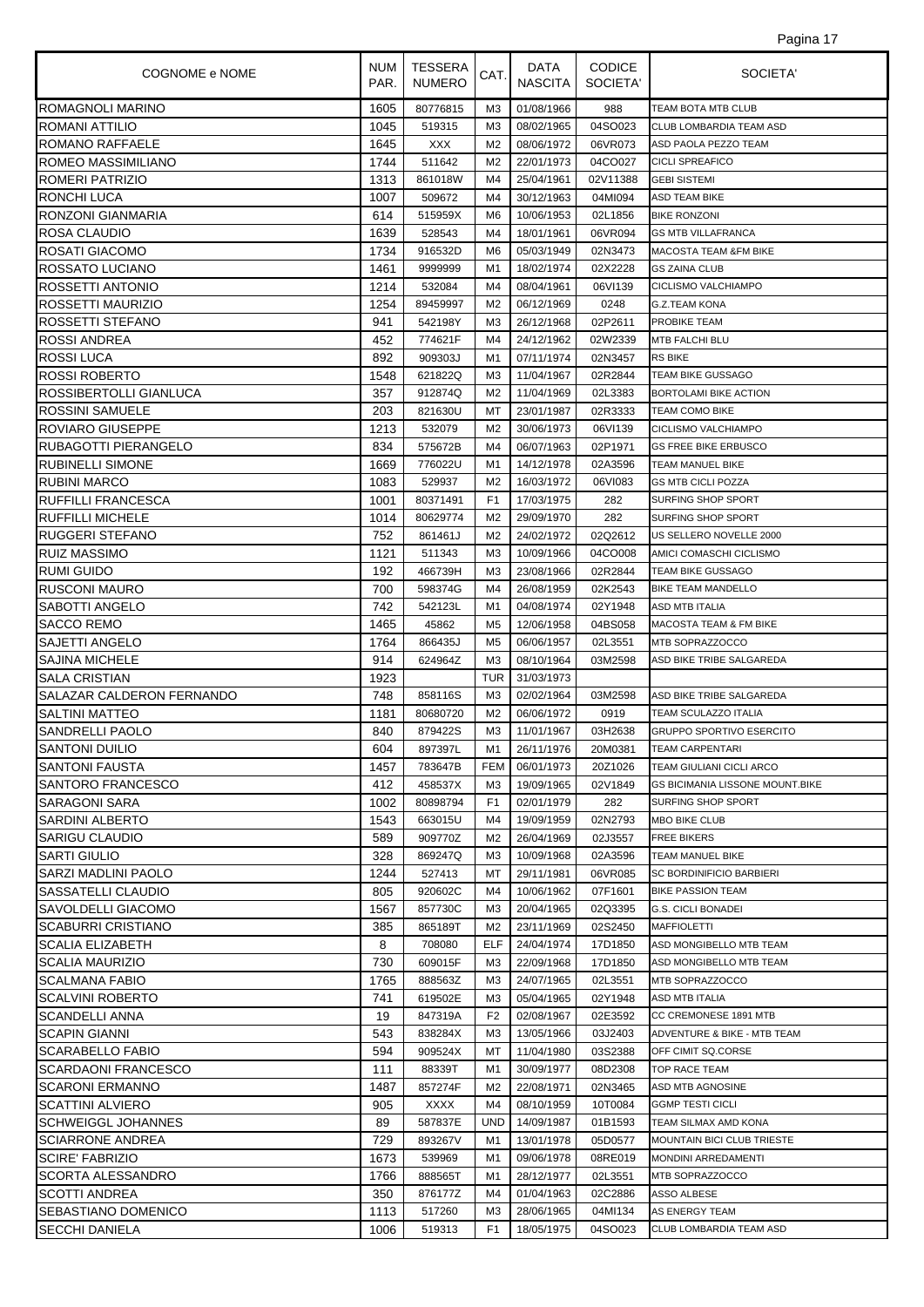| COGNOME e NOME                  | <b>NUM</b><br>PAR. | TESSERA<br><b>NUMERO</b> | CAT.           | DATA<br><b>NASCITA</b>   | <b>CODICE</b><br>SOCIETA' | SOCIETA'                                                               |
|---------------------------------|--------------------|--------------------------|----------------|--------------------------|---------------------------|------------------------------------------------------------------------|
| <b>SECCHIATI MIRCO</b>          | 1193               | 527112                   | M <sub>2</sub> | 26/10/1973               | 06VE003                   | <b>MAGICABIKE S. DONA'</b>                                             |
| <b>SEGATA CLAUDIO</b>           | 1138               | 521532                   | M <sub>2</sub> | 28/05/1973               | 05TN013                   | <b>BREN TEAM TRENTO</b>                                                |
| <b>SENECI ROBERTA</b>           | 29                 | 579050P                  | F <sub>2</sub> | 01/12/1966               | 02W2601                   | <b>RACING ROSOLA BIKE</b>                                              |
| <b>SENNA GABRIELE</b>           | 1563               | 895591D                  | M1             | 20/09/1977               | 07V0437                   | ASD PEDALE CASTELLANO                                                  |
| <b>SERINA GIUSEPPE</b>          | 1620               | 579941D                  | M <sub>2</sub> | 31/10/1971               | 02P1971                   | <b>GS FREE BIKE ERBUSCO</b>                                            |
| <b>SERLINI DANIELE</b>          | 912                | 909352J                  | МT             | 18/12/1980               | 02N3457                   | <b>RS BIKE</b>                                                         |
| <b>SEVERI ANDREA</b>            | 1127               | 80776818                 | M1             | 08/12/1975               | 988                       | TEAM BOTA MTB CLUB                                                     |
| <b>SGRAZZUTTI PAOLO</b>         | 592                | 519318G                  | M4             | 19/07/1961               | 05D0577                   | MOUNTAIN BICI CLUB TRIESTE                                             |
| <b>SICIGNANO ALBERTO</b>        | 934                | 620936V                  | M <sub>5</sub> | 17/07/1958               | 02P2156                   | SENZAFRENI MTB CLUB                                                    |
| SICORELLO ALBERTO               | 1925               |                          | <b>TUR</b>     | 04/09/1969               |                           |                                                                        |
| <b>SIGHEL MAURIZIO</b>          | 534                | 627905S                  | M4             | 08/05/1962               | 20A1043                   | <b>BICYCLE WORLD TEAM</b>                                              |
| SIGNORONI CLAUDIO               | 666                | 854734Z                  | M5             | 07/11/1958               | 02N2793                   | <b>MBO BIKE CLUB</b>                                                   |
| SIMONCELLI WALTER               | 813                | 920541W                  | M <sub>3</sub> | 26/10/1967               | 02L3598                   | <b>ASD SLOWBIKERS</b>                                                  |
| SIMONETTI ANGELO                | 1600               | 858286D                  | M4             | 21/07/1961               | 02E3592                   | CC CREMONESE1891 MTB                                                   |
| <b>SIRAGUSA ROBERTO</b>         | 429                | 913492B                  | M <sub>2</sub> | 22/11/1971               | 02P3489                   | TEAM TRIANGOLO LARIANO LAGO DI COMO                                    |
| <b>SISTI NICOLA</b>             | 864                | 879243N                  | M1             | 11/12/1974               | 03H2638                   | <b>GRUPPO SPORTIVO ESERCITO</b>                                        |
| <b>SLAVIERO DARIO</b>           | 623                | 822121B                  | M <sub>3</sub> | 10/10/1966               | 02R2166                   | SUPERBIKE TEAM LENO                                                    |
| SOARDI ADAM                     | 732                | 587320T                  | MЗ             | 12/09/1965               | 20M0381                   | <b>TEAM CARPENTARI</b>                                                 |
| <b>SOLAGNA MAURIZIO</b>         | 148                | 781929U                  | M <sub>3</sub> | 05/08/1966               | 07W1322                   | STAFF BIKE 2000                                                        |
| <b>SOLAZZI GIANPIETRO</b>       | 479                | 822057N                  | M4             | 27/10/1961               | 02P0496                   | GS ODOLESE MTB CONCA D ORO                                             |
| SOPRANI MARINO                  | 1098               | 80680721                 | M4             | 27/12/1962               | 919                       | TEAM SCULAZZO ITALIA                                                   |
| SORDO MAURIZIO                  | 1456               | 867898U                  | M2             | 23/03/1971               | 20MO381                   | <b>TEAM CARPENTARI</b>                                                 |
| SPETTOLI ALESSANDRO             | 1278               | 10134458                 | M2             | 24/06/1970               | 753                       | <b>BORGHI RACING</b>                                                   |
| <b>SPEZIA RAFFAELE</b>          | 725                | 317932M                  | M <sub>5</sub> | 20/09/1956               | 02R0033                   | <b>OASI BOSCHETTO</b>                                                  |
| <b>SPREAFICO DAVIDE</b>         | 938                | 926551J                  | M <sub>2</sub> | 23/12/1973               | 02K3574                   | CLUB LOMBARDIA TEAM ASD                                                |
| <b>STAFFLER EVELYN</b>          | 9                  | 524956M                  | <b>ELF</b>     | 24/12/1984               | 21Z1088                   | <b>TEAM COLNAGO</b>                                                    |
| <b>STAUDER ROLAND</b>           | 50                 | 391236W                  | ELI            | 01/05/1972               | 03Y2689                   | <b>ADV CORRATEC</b>                                                    |
| <b>STEFANA TIZIANO</b>          | 189                | 430343C                  | M4             | 04/08/1959               | 02X2228                   | <b>GS ZAINA CLUB</b>                                                   |
| <b>STEINACHER DARIO</b>         | 68                 | 480387U                  | ELI            | 14/04/1974               | 21A0393                   | <b>TEAM PROFI BIKE</b>                                                 |
| STROPPARO ANNABELLA             | 1                  | 386963S                  | ELF            | 04/07/1968               | 02P3394                   | <b>IDEAL BIKES INTERATIONAL TEAM</b>                                   |
| <b>SUARDI GIORDANO</b>          | 899                | 599037K                  | МT             | 22/08/1981               | 02Q2507                   | TEAM BIKE TRESCORE BALNEARIO                                           |
| <b>TACCHINI UGO</b>             | 419                | 883172L                  | M4             | 24/12/1962               | 02G2882                   | <b>TEAM OLIVETO LARIO</b>                                              |
| TADIELLO LORENZO                | 1197               | 531517                   | M <sub>5</sub> | 18/09/1957               | 06VI139                   | CICLISMO VALCHIAMPO                                                    |
| ITADINI CRISTIANO               | 358                | 910475S                  | MЗ             | 08/06/1967               | 02L3383                   | <b>BORTOLAMI BIKE ACTION</b>                                           |
| TAGLIAPIETRA LORIS              | 1738               | 833793Q                  | M <sub>5</sub> | 22/08/1958               | 20M0381                   | <b>TEAM CARPENTARI</b>                                                 |
| TAMASSIA PIETRO                 | 1216               | 536879                   | M <sub>2</sub> | 21/08/1971               | 08MO021                   | <b>GS PEDALE CAVEZZO</b>                                               |
| <b>TANGHETTI CLAUDIO</b>        | 1610               | 825237J                  | M <sub>1</sub> | 07/04/1978               | 02R2844                   | TEAM BIKE GUSSAGO                                                      |
| TAROLLA ANDREA                  | 1463               | 665495V                  | МT             | 28/02/1985               | 02L2943                   | <b>LUME TEAM BIKE</b>                                                  |
| TASSELLARI ROBERTO              | 1186               | 514309                   | MЗ             | 28/05/1964               | 04MN024                   | <b>EMPORIOSPORT TEAM 2</b>                                             |
| TAVELLA MASSIMO                 | 1058               | 528809                   | MЗ             | 21/09/1967               | 06VR015                   | <b>TENAX</b>                                                           |
| TEMPALI PIERANGELO              | 1714               | 389404E                  | MЗ             | 09/10/1966               | 02Y1948                   | ASD MTB ITALIA<br><b>TURNOVER</b>                                      |
| <b>TENUTI MARCO</b>             | 1150               | 528105<br>662090B        | M <sub>2</sub> | 19/06/1973<br>10/07/1974 | 06VR004                   |                                                                        |
| ITERENZI ROBERTO<br>TERZI PAOLO | 413<br>900         | 812761S                  | M1<br>M1       | 07/02/1975               | 02V1849<br>02Q2507        | <b>GS BICIMANIA LISSONE MOUNT.BIKE</b><br>TEAM BIKE TRESCORE BALNEARIO |
| <b>TERZI STEFANO</b>            | 901                | 664569M                  | M2             | 23/01/1972               | 02Q2507                   | TEAM BIKE TRESCORE BALNEARIO                                           |
| <b>TESO MICHELE</b>             | 817                | 925940T                  | M2             | 06/12/1969               | 03J2030                   | <b>ZERO 5 BIKE TEAM</b>                                                |
| <b>TIBONI TIZIANO</b>           | 1651               | 547982P                  | M1             | 19/06/1975               | 02J3130                   | <b>BIKE TEAM BRUCIATI</b>                                              |
| <b>TIGNONSINI GIANLUIGI</b>     | 533                | 621861X                  | M4             | 07/06/1962               | 02W0712                   | UC SOPRAZOCCO                                                          |
| TINI STEFANO                    | 1162               | 80629760                 | M1             | 08/09/1978               | 282                       | <b>SURFING SHOP SPORT</b>                                              |
| <b>TOBALDINI ADAM</b>           | 1041               | 530298                   | МT             | 25/03/1988               | 06VI103                   | GC TEAM BIKE CASTELGOMBERTO CICLI FORTUN                               |
| TODESCINI ADOLFO                | 1258               | 512519                   | МT             | 11/06/1982               | 04CO051                   | TEAM MTB LOMAZZO                                                       |
| TOLOMEI MARCO                   | 342                | 575911K                  | MЗ             | 07/08/1968               | 02X0047                   | CLUB CICLISTICO CANTURINO 1902                                         |
| <b>TOMBINI EMANUELE</b>         | 1087               | 510232                   | M1             | 10/07/1978               | 04BG009                   | <b>GS TEAM MOROTTI BIKE</b>                                            |
| TOMMASI MASSIMO                 | 1310               | 528308                   | MЗ             | 20/08/1964               | 06VR076                   | <b>TEAM BUSSOLA</b>                                                    |
| TOMMASI VINCENZO                | 496                | 894465M                  | M2             | 24/05/1971               | 03K2637                   | <b>TEAM TODESCO</b>                                                    |
| <b>TONNI VALERIO</b>            | 1635               | 853663H                  | M1             | 20/10/1977               | 02N3465                   | ASD MTB AGNOSINE                                                       |
| <b>TONONI CLAUDIO</b>           | 1916               |                          | TUR            | 25/07/1960               |                           |                                                                        |
| <b>TORNAGHI CLAUDIO</b>         | 660                | 900420E                  | МT             | 27/12/1980               | 02U2361                   | <b>TEAM BICIAIO</b>                                                    |
| TORRES AGUDELO RODOLFO          | 99                 | 919745D                  | <b>UND</b>     | 21/03/1987               | 02A2925                   | <b>INFOTRE LEECOUGAN</b>                                               |
| <b>TOSADORI ORIETTA</b>         | 31                 | 773151F                  | F <sub>1</sub> | 03/02/1971               | 08D2308                   | <b>TOP RACE TEAM</b>                                                   |
| <b>TOSATO KARIN</b>             | 35                 | 485800Y                  | F <sub>1</sub> | 27/08/1979               | 02U2607                   | <b>TEAM SPREAFICO</b>                                                  |
| TOSI NADIA                      | 1307               | 547915K                  | FEM            | 29/05/1984               | 02N2857                   | <b>TEAM MARTINA</b>                                                    |
| <b>TOSONI SERGIO</b>            | 1544               | 854719A                  | M4             | 26/04/1963               | 02N2793                   | <b>MBO BIKE CLUB</b>                                                   |
| <b>TOTARO ORNELIO</b>           | 841                | 879425V                  | M <sub>2</sub> | 19/04/1973               | 03H2638                   | <b>GRUPPO SPORTIVO ESERCITO</b>                                        |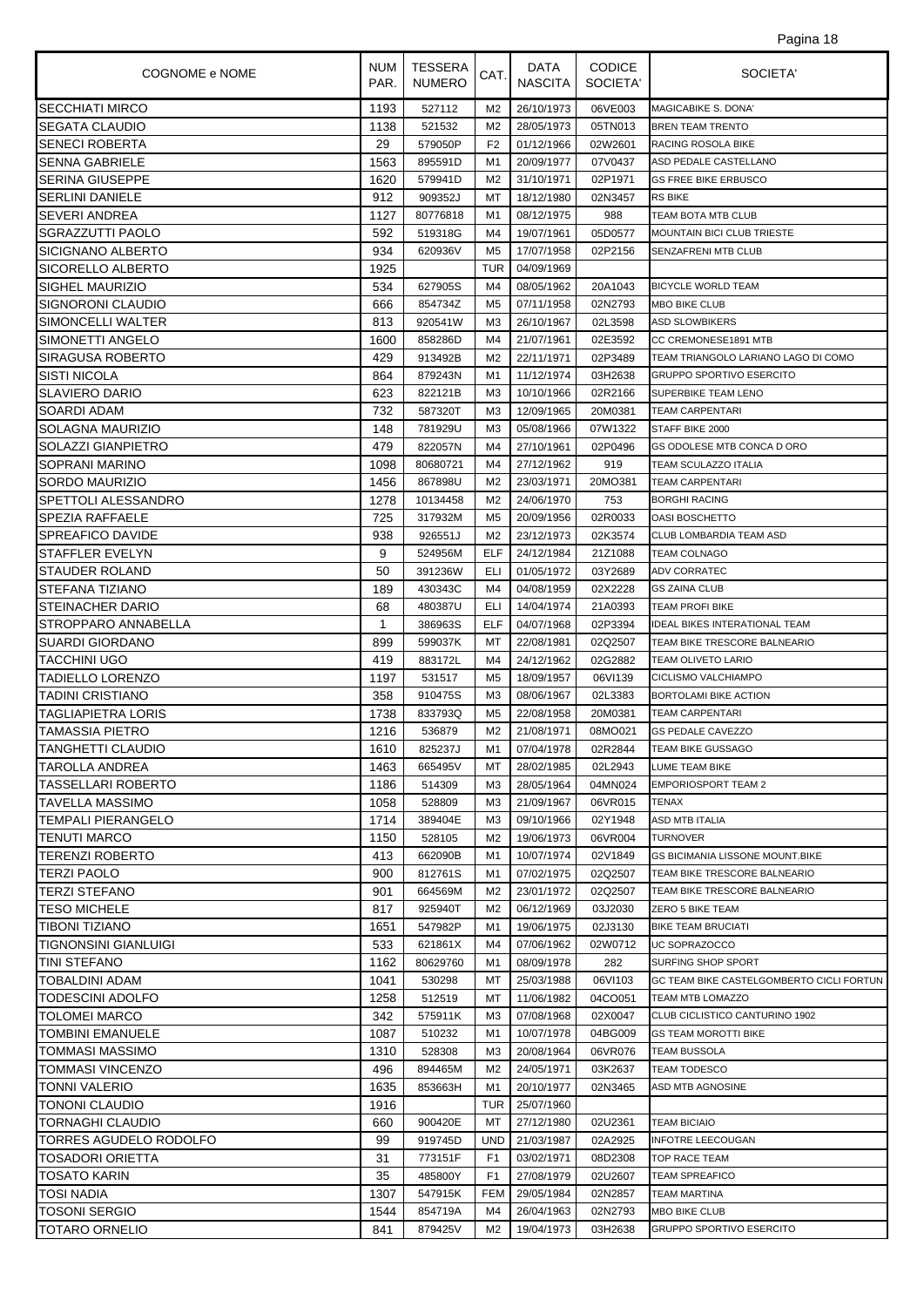| Pagina 19 |  |  |
|-----------|--|--|
|           |  |  |

| COGNOME e NOME              | <b>NUM</b><br>PAR. | <b>TESSERA</b><br><b>NUMERO</b> | CAT.           | DATA<br>NASCITA | <b>CODICE</b><br>SOCIETA' | SOCIETA'                               |
|-----------------------------|--------------------|---------------------------------|----------------|-----------------|---------------------------|----------------------------------------|
| <b>TRABUCCHI MORENO</b>     | 75                 | 487041P                         | M2             | 08/07/1970      | 02P3394                   | <b>IDEAL BIKES INTERATIONAL TEAM</b>   |
| TRAINI EZIO                 | 361                | 910083M                         | M <sub>2</sub> | 11/03/1970      | 02V3273                   | VALCAVALLINA SUPERBIKE                 |
| TRAININI MARCO              | 667                | 825453K                         | M <sub>6</sub> | 13/05/1950      | 02N2793                   | MBO BIKE CLUB                          |
| TRALDI MARCO                | 1073               | 80680726                        | M <sub>3</sub> | 15/06/1967      | 0919                      | TEAM SCULAZZO ITALIA                   |
| TRAPLETTI GIANLUCA          | 926                | 599033P                         | M <sub>2</sub> | 14/12/1972      | 02V3273                   | VALCAVALLINA SUPERBIKE                 |
| TRAPLETTI MASSIMO           | 870                | 8879741                         | M1             | 04/05/1976      | 02T2671                   | TEAM CBL CICLI BETTONI                 |
| TRECCHI PAOLO               | 683                | 601205K                         | M <sub>5</sub> | 10/07/1955      | 02C2369                   | <b>BICITIME RACING TEAM</b>            |
| TRENTI IVANA                | 20                 | 892864K                         | F <sub>1</sub> | 15/03/1982      | 02C2369                   | <b>BICITIME RACING TEAM</b>            |
| <b>TRENTIN MARCO</b>        | 87                 | 833060Y                         | ELI            | 21/11/1980      | 02K1806                   | TORREVILLA MTB                         |
| <b>TUMLER MICHAEL</b>       | 119                | 854702A                         | ELI            | 03/09/1985      | 20J0315                   | TEAM L'ARCOBALENO CARRARO              |
| TURINA CRISTIAN             | 886                | 579165B                         | M <sub>3</sub> | 24/11/1966      | 02J3130                   | <b>BIKE TEAM BRUCIATI</b>              |
| TUROTTI OSVALDO             | 1903               |                                 | TUR            | 13/09/1958      |                           |                                        |
| TUROTTI STEFANO             | 893                | 893652X                         | МT             | 03/06/1984      | 02N3457                   | <b>RS BIKE</b>                         |
| VACCARI STEFANO             | 556                | 628387B                         | M <sub>3</sub> | 30/08/1966      | 20V1014                   | SC EUROSCAF BIKBIKE                    |
| <b>VAGLIA MICHELE</b>       | 1719               | 868625A                         | M1             | 01/04/1976      | 02B3422                   | TEAM CICLI BACCHETTI                   |
| VALENTINI STEFANO           | 1479               | 875417R                         | МT             | 24/06/1984      | 02Y1948                   | ASD MTB ITALIA                         |
| VALLI NADIR                 | 869                | 832230W                         | M <sub>5</sub> | 30/04/1953      | 07Z0114                   | MIRANDOLESE LIQUIGAS                   |
| <b>VALLINI ALFIO</b>        | 486                | 884013H                         | МT             | 16/02/1979      | 02P0496                   | GS ODOLESE MTB CONCA D ORO             |
| <b>VALLINI DOMENICO</b>     | 487                | 916884F                         | МT             | 05/09/1987      | 02P0496                   | GS ODOLESE MTB CONCA D ORO             |
| <b>VALLINI NICOLA</b>       | 1636               | 914432F                         | M1             | 19/02/1977      | 02N3465                   | ASD MTB AGNOSINE                       |
| VALLINOTTO VALENTINA        | 21                 | 901291W                         | F <sub>2</sub> | 16/05/1968      | 02V1849                   | <b>GS BICIMANIA LISSONE MOUNT.BIKE</b> |
| <b>VALSECCHI EMANUELE</b>   | 833                | 860217D                         | M <sub>3</sub> | 30/09/1967      | 02D0220                   | TEAM ALBA OROBIA BIKE                  |
| VALSECCHI OLIVIERO          | 427                | 451799F                         | M <sub>5</sub> | 16/12/1954      | 02P3489                   | TEAM TRIANGOLO LARIANO LAGO DI COMO    |
| VANINI CLAUDIO              | 734                | 929027K                         | M2             | 16/06/1970      | 02C2886                   | ASSO ALBESE                            |
| VANZINI ALESSANDRO          | 1271               | 10134290                        | M <sub>3</sub> | 02/04/1966      | 753                       | <b>BORGHI RACING</b>                   |
| <b>VECCHIETTI DANIELA</b>   | 1644               | <b>XXXXX</b>                    | <b>FEM</b>     | 11/12/1973      | 06VR073                   | ASD PAOLA PEZZO TEAM                   |
| <b>VERALDO VALDIRE</b>      | 1236               | 84874335                        | M4             | 03/10/1961      | 0248                      | G.Z.TEAM KONA                          |
| <b>VERDERIO LUIGI</b>       | 924                | 918683X                         | M4             | 28/08/1962      | 02Q3402                   | DIE HARD TEAM                          |
| <b>VERDUCI DOMENICO</b>     | 480                | 853669P                         | M5             | 18/09/1958      | 02P0496                   | GS ODOLESE MTB CONCA D ORO             |
| <b>VERGA MASSIMO</b>        | 807                | 831280Y                         | M1             | 16/04/1974      | 02H3269                   | <b>MTB LOMAZZO</b>                     |
| <b>VERGANI GIUSEPPE</b>     | 414                | 522838N                         | M4             | 02/04/1961      | 02V1849                   | GS BICIMANIA LISSONE MOUNT.BIKE        |
| <b>VERGANI MARIO</b>        | 415                | 514885D                         | M4             | 02/04/1961      | 02V1849                   | <b>GS BICIMANIA LISSONE MOUNT.BIKE</b> |
| <b>VERGOGLIO STEFANO</b>    | 627                | 850498E                         | M <sub>2</sub> | 15/02/1972      | 02R2166                   | SUPERBIKE TEAM LENO                    |
| VEZZALI ALESSANDRO          | 1219               | 80680728                        | M4             | 08/09/1963      | 0919                      | TEAM SCULAZZO ITALIA                   |
| VEZZOLI GIANBATTISTA        | 894                | 894021B                         | MЗ             | 02/02/1965      | 02N3457                   | <b>RS BIKE</b>                         |
| <b>VIERO GIANMARIO</b>      | 906                | 839020W                         | M1             | 14/10/1978      | 02C2591                   | <b>UC TERNATESE</b>                    |
| VIGANO' RICCARDO            | 360                | 910079G                         | M3             | 31/07/1968      | 02V3273                   | VALCAVALLINA SUPERBIKE                 |
| VIGRO GIAN MARIO            | 814                | 839020W                         | M1             | 14/10/1978      | 02C2591                   | <b>UC TERNATESE</b>                    |
| <b>VILLA FRANCESCO</b>      | 426                | 515569Y                         | M5             | 15/01/1957      | 02P3489                   | TEAM TRIANGOLO LARIANO LAGO DI COMO    |
| <b>VILLA MARCO</b>          | 158                | 620689N                         | МT             | 08/08/1980      | 07W1322                   | STAFF BIKE 2000                        |
| <b>VILLA MARCO</b>          | 422                | 485962M                         | M2             | 01/01/1973      | 02P3489                   | TEAM TRIANGOLO LARIANO LAGO DI COMO    |
| <b>VILLA WERNER STEFANO</b> | 344                | 912600A                         | M <sub>3</sub> | 22/04/1968      | 02B2511                   | <b>CICLI MAGGIONI</b>                  |
| <b>VINCENZI LUISA</b>       | 1312               | 839268P                         | <b>FEM</b>     | 06/04/1966      | 02W0712                   | UC SOPRAZOCCO                          |
| <b>VISINONI ENRICO</b>      | 561                | 857737X                         | M2             | 09/10/1973      | 02Q3395                   | G.S. CICLI BONADEI                     |
| VIVIANI ROBERTO             | 117                | 621840E                         | M5             | 10/03/1956      | 02W2601                   | RACING ROSOLA BIKE                     |
| VIVIANI SIMONA              | 1741               | 914215M                         | <b>FEM</b>     | 21/07/1975      | 02E3584                   | MATA TEAM ASD GRUPPO FIOLETTI          |
| <b>VOLPI MARCO</b>          | 932                | 785591N                         | MЗ             | 24/11/1968      | 03J2716                   | MC2 RACING                             |
| <b>VOLPI ROLANDO</b>        | 1527               | 911817E                         | M <sub>3</sub> | 04/05/1964      | 02R2920                   | <b>TEAM NICOLI</b>                     |
| <b>WESEMANN UTA</b>         | 6                  | 541293W                         | <b>ELF</b>     | 23/10/1976      | 02N3473                   | MACOSTA TEAM &FM BIKE                  |
| <b>WIDMANN MAURO</b>        | 1607               | 874742D                         | M2             | 05/04/1972      | 20A1118                   | FREE SPORT FIEMME E FASSA              |
| ZAFFERINI PIERPAOLO OMAR    | 329                | 859136X                         | MЗ             | 04/01/1965      | 02A3596                   | TEAM MANUEL BIKE                       |
| ZAGLIO MANFREDI CARLO       | 59                 | 522125A                         | MЗ             | 29/11/1968      | 03K2637                   | <b>TEAM TODESCO</b>                    |
| <b>ZAMBELLI FRANCESCO</b>   | 493                | 505275G                         | M2             | 05/06/1969      | 02N3465                   | ASD MTB AGNOSINE                       |
| ZAMBELLI MAURO              | 165                | 845083Q                         | M4             | 24/02/1961      | 07H1277                   | TEAM CICLOSPORT TIDON VALLEY           |
| ZAMBONI MAURO               | 581                | 882316V                         | M4             | 17/09/1962      | 02F2834                   | <b>GC ISEO</b>                         |
| ZAMUNER ALESSIO             | 60                 | 671975B                         | UND            | 01/08/1986      | 01B1593                   | TEAM COLNAGO SILMAX AMD                |
| ZANACCHI MARCO              | 824                | 504868A                         | МT             | 23/12/1981      | 02E3592                   | CC CREMONESE1891 MTB                   |
| ZANARDELLI ENRICO           | 1502               | 2520047                         | MЗ             | 09/10/1964      | 00740                     | ASD SPRINT BIKE LUMEZZANE              |
| ZANARDI ALDO                | 497                | 787930X                         | MЗ             | 28/07/1966      | 02P2316                   | SCOTT RACING TEAM                      |
| <b>ZANCA FLAVIO</b>         | 942                | 542197P                         | M <sub>2</sub> | 06/11/1971      | 02P2611                   | PROBIKE TEAM                           |
| IZANELLI GIOVANNI           | 1574               | 913453K                         | MЗ             | 30/06/1965      | 02R3572                   | ASD TEAM MASSAI DI EUROBIKE            |
| ZANETTI COSTANTINO          | 616                | 460852H                         | M2             | 04/12/1973      | 03W0311                   | <b>GS CIANO NORTWAVE</b>               |
| <b>ZANETTI ROBERTO</b>      | 625                | 833723R                         | MЗ             | 20/09/1965      | 02V2150                   | <b>BICYCLE TEAM TANFOGLIO</b>          |
| <b>ZANFORLIN DANIELE</b>    | 343                | 484560V                         | M1             | 25/01/1978      | 02X0047                   | CLUB CICLISTICO CANTURINO 1902         |